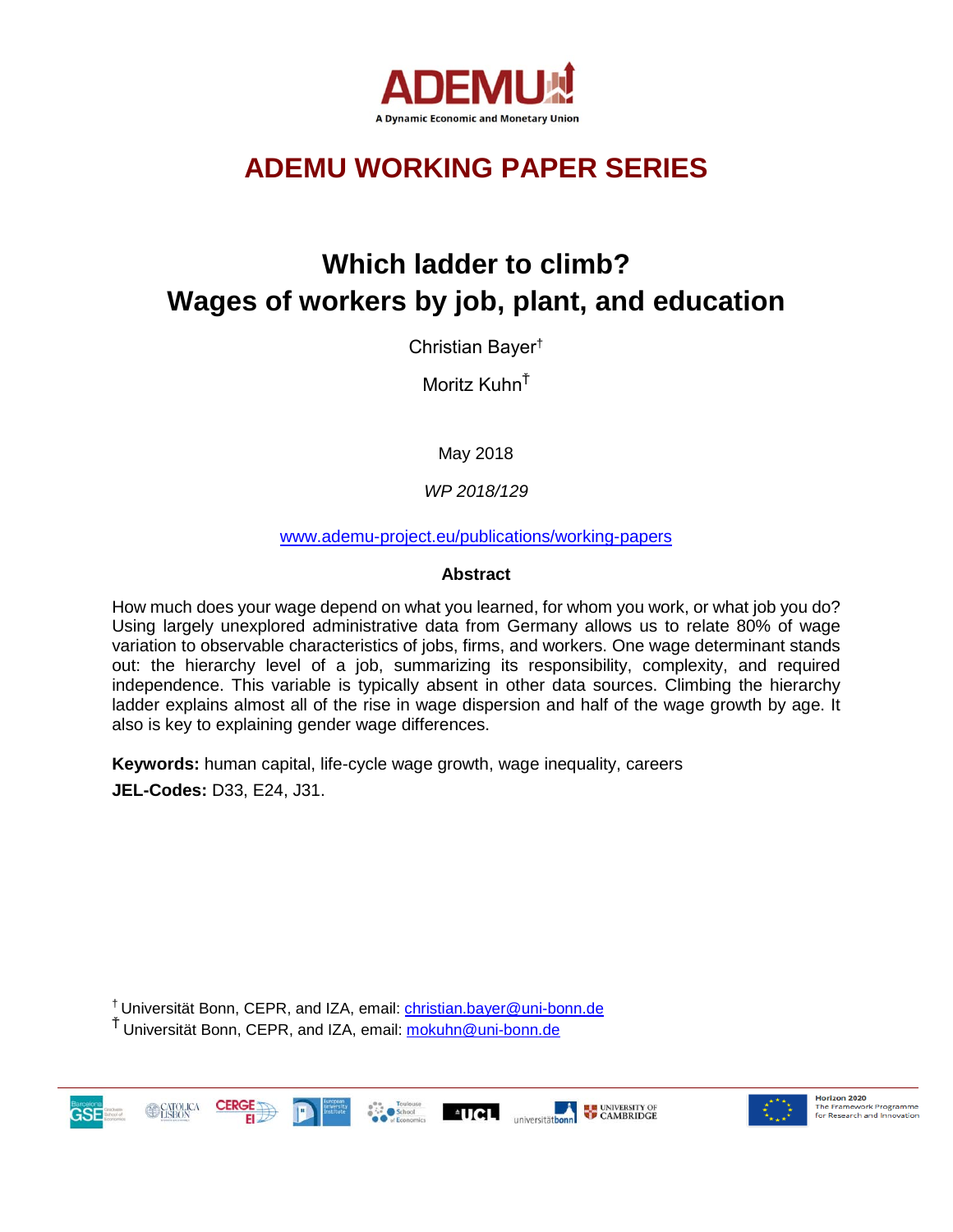

## **Acknowledgments**

We thank Simon Jaeger, Fatih Karahan, Iourii Manovskii, Esteban Rossi-Hansberg, Michael Waldman, and participants at the REDg meeting 2016, NBER midyear meeting of macro perspectives at Minneapolis, DFG SPP 1764 conferences at Berlin, and the University of Konstanz for helpful comments and remarks. The authors gratefully acknowledge support through the project ADEMU, "A Dynamic Economic and Monetary Union," funded by the European Union's Horizon 2020 Program under grant agreement No. 649396. Christian Bayer would like to thank the EUI for hosting him while conducting part of the research that led to this paper

This is an Open Access article distributed under the terms of the Creative Commons Attribution License Creative Commons Attribution 4.0 International, which permits unrestricted use, distribution and reproduction in any medium provided that the original work is properly attributed.



\_\_\_\_\_\_\_\_\_\_\_\_\_\_\_\_\_\_\_\_\_\_\_\_\_





The ADEMU Working Paper Series is being supported by the European Commission Horizon 2020 European Union funding for Research & Innovation, grant agreement No 649396.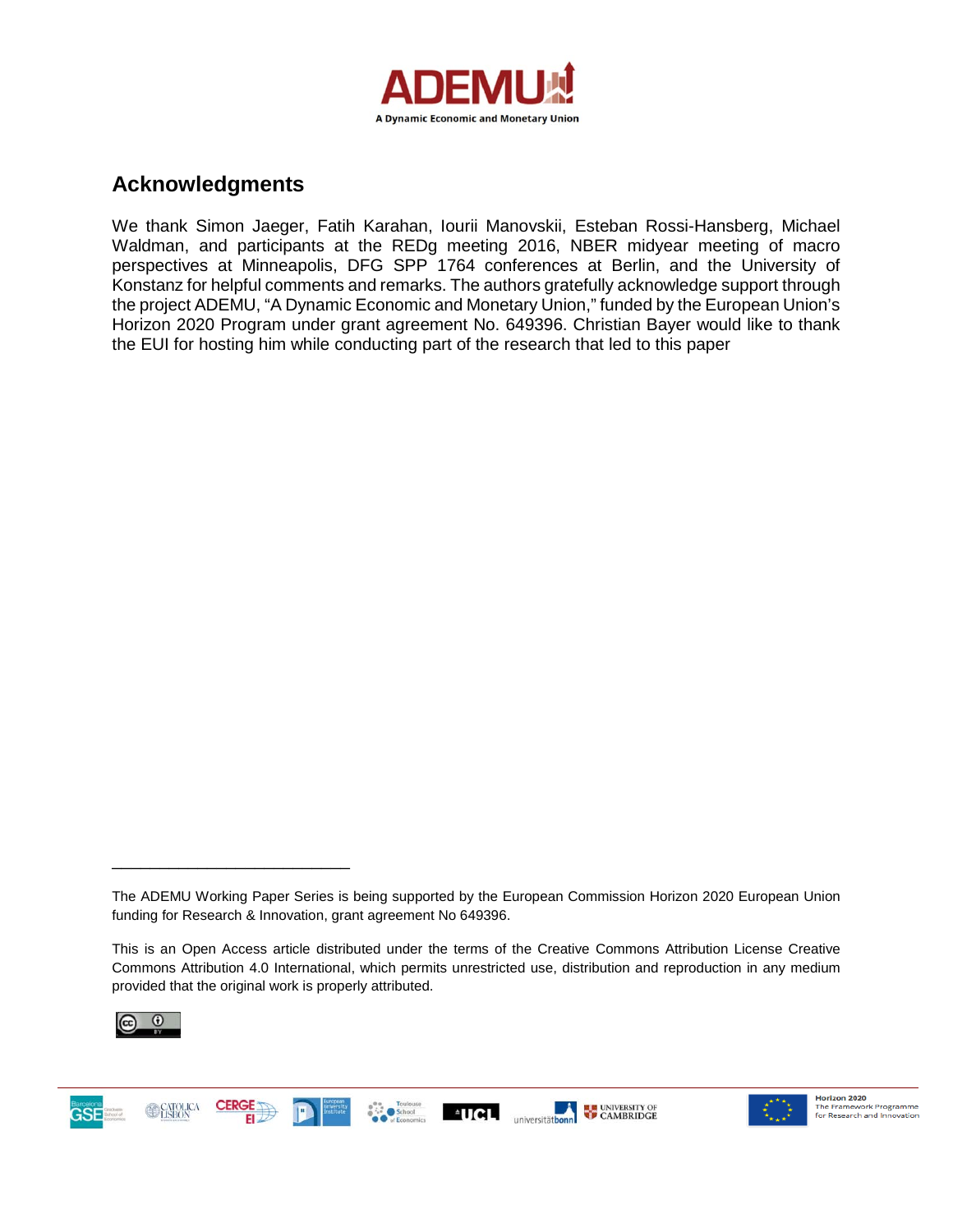## **1 Introduction**

How much does your wage depend on what you have learned, for whom you work, or what job you do? And how do the three interrelate? These questions are at the core of human capital theory and key for our understanding of the functioning of labor markets. Their answers shape how we think about education choices, labor market mobility, and earnings differences, and thereby, the optimal design of tax-and-transfer systems, educational institutions, and labor market policies. Finally, as they describe the sources of wage dispersion across individuals, these answers have implications beyond labor markets through the impact of labor-earnings risks on consumption-saving decisions.

We revisit these questions exploiting three waves of administrative linked employeremployee data representative of the German economy and decompose wage growth and rising wage dispersion over the life cycle. Using synthetic panel regressions to control for unobserved heterogeneity [\(Deaton,](#page-30-0) [1985;](#page-30-0) [Verbeek](#page-32-0), [2008\)](#page-32-0) allows us to identify the causal effect of job and worker characteristics on wages and thereby to estimate how much changes in observable characteristics contribute to wage growth and wage dispersion. We group characteristics so as to represent three components of wages: first, an *individual component* that can change without changing job or employer; second, a *plant component* that will only change with a change in employer; and third, a *job component* that can change over the career of a worker even within a plant.

Differences across plants shape wage dispersion at labor market entry, but it is the job component, in particular a job's complexity, responsibility, and independence, summarized in the hierarchy level of a job, that explains 50% of wage growth and almost all of the rising wage dispersion over the working life. We document large wage differences across hierarchies; for example, climbing the hierarchy ladder from the lowest to the highest level leads to more than a tripling of wages. Differences in progression along the hierarchy ladder are also key to explaining the development of life-cycle gender wage differences. At the beginning of their careers, females have roughly 7% lower hourly wages than males (across all firms and jobs); at the end of their careers that difference is more than 30%. Half of this widening gap is explained by the fact that female career progression drastically slows down around the age of 30, while males continue to climb the hierarchy ladder until age 50. Males and females also differ in the importance of employer differences for wage growth. While 20% of male wage growth over the working life comes from moves to better-paying employers (controlling for worker and job characteristics), females start to move to worse paying employers after the age of 30. This and the lack of career progression of females are likely interrelated because not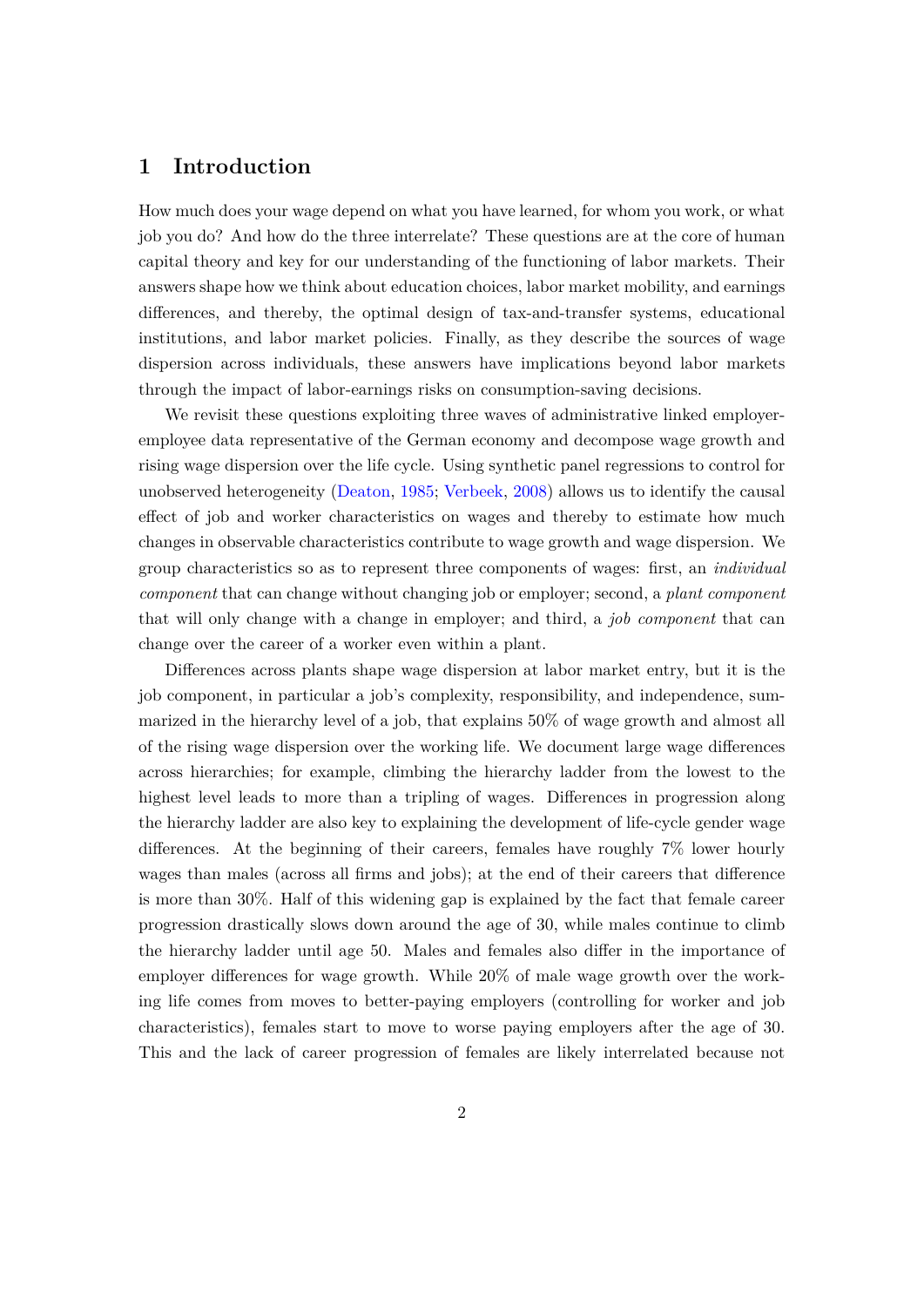all employers have the same organizational structure. Well-paying employers offer on average also more jobs at higher levels of hierarchy.

Our database is three waves of the German Survey of Earnings Structure (SES, 2006-2014), large administrative samples that offer linked employer-employee micro data representative for the universe of German employees and employers, working at plants with at least 10 employees. The data contain roughly 3.2 million employee observations (roughly 10% of all employment) in each of the first two waves (a third thereof in 2014). An important feature of the data is that they are directly obtained from plants' human resources departments. Measurement error on all characteristics can therefore be expected to be particularly low. The data report the actual (virtually uncensored) pay and hours worked of employees. They include detailed information on workers' education, occupation, age, and tenure. In addition, they provide a description of the complexity, responsibility, and independence of an employee's job, coded as five levels of "hierarchy." Taken together, all information on jobs, employers, and workers explains over 80% of the observed cross-sectional variation in wages, whereas other data sources mostly allow us to explain one-third of wage dispersion by observables.<sup>[1](#page-3-0)</sup> Detailed information both on employers and on the hierarchy levels of jobs is equally important for explaining the cross-sectional variation, but even when used as the single and only explanatory factor, i.e., without any other information, five hierarchy levels explain more than 45% of wage variation.

Our key finding that climbing the hierarchy ladder is key for wage growth and increasing wage dispersion during the working life sheds new light on the question of the specificity of human capital in the labor market. Our results point to strong job specificity that is determined by the organizational structure of an employer. This organizational structure is independent of workers so that a high-paying (highly productive) job persists for the employer but it is lost from the worker's perspective when a match resolves. But experience in a job at a given level of hierarchy is likely pivotal for finding a new job at a comparable level. Regarding the process of human capital accumulation, our result gives a strong hint that those skills that enable workers to climb the hierarchy ladder are the key skills to achieving high life-cycle wage growth. These skills might be partly innate and partly acquired through education, in particular, education toward intellectual independence, analytical thinking, and the ability to make autonomous decisions. In line with this conjecture, we find that workers with academic training make substantially faster career progress on average.

<span id="page-3-0"></span><sup>&</sup>lt;sup>1</sup>Although this is a high explanatory power, it is not exceptional and is also found for other administrative linked employer-employee data (see, for example, [Strub et al.](#page-32-1), [2008](#page-32-1)).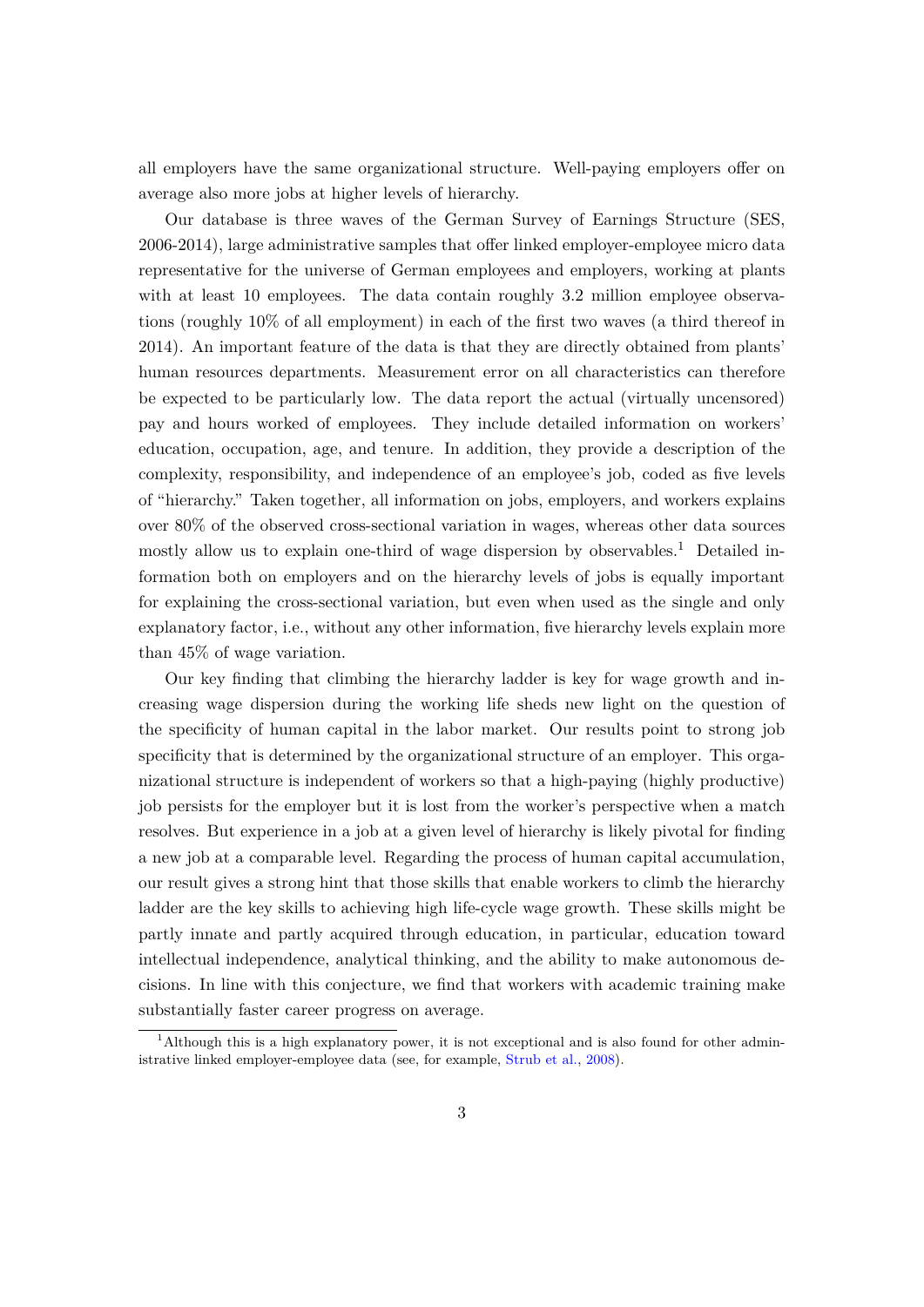A further result of our analysis regards the importance of plants in explaining the evolution of wage growth and wage inequality over the life cycle. We find that taking into account hierarchy information diminishes the importance of fixed plant differences as a determinant for wage growth and the growth of wage dispersion. This stands in stark contrast to what explains the increase in inequality over *time* [\(Song et al.](#page-32-2), [2015\)](#page-32-2). We highlight a new channel through which plants are, in fact, important because jobs of different levels of hierarchy are not evenly distributed across plants. Differences in organizational structure across plants correlate with plants' average pay. In general, plants paying well on all levels of hierarchy also offer more jobs with high levels of responsibility and independent decision making.[2](#page-4-0)

We also provide evidence based on the National Compensation Survey (NCS), a representative employer survey for the United States, that our results extend beyond Germany and likely apply to most labor markets in industrialized countries. Job level information in the NCS matches closely the hierarchy information in our data. Job levels explain a large part of wage variation in the cross-section and even within occupational groups in the US, too.

The remainder of the paper is organized as follows: Section [2](#page-5-0) puts our results into perspective by reviewing the related literature. Section [3](#page-7-0) introduces the data set on which our analysis is based. Section [4](#page-11-0) reports the results on the decomposition of wage growth and rising wage inequality. The key finding is that some workers taking up more responsibilities over their lifetime is key for both wage growth and wage dispersion. Section [5](#page-19-0) discusses which factors predict these careers. Section [6](#page-23-0) provides a robustness and sensitivity analysis. First, we show that hierarchy levels are also a major determinant of US wages (Section [6.1\)](#page-24-0). Second, we ask how our finding that jobs, not plants, are key for wage growth changes when we do not use the hierarchy information (Section [6.2\)](#page-26-0), showing that plants are substantially different in the types of jobs they offer and as such are important for wage dynamics. Section [7](#page-29-0) concludes. An appendix follows.

<span id="page-4-0"></span><sup>&</sup>lt;sup>2</sup>In fact, when job characteristics are ignored, plants appear to be more important in explaining both average wage increases and the life-cycle profile of inequality. In other words, high-paying plants are high-paying because of their job composition rather than some other intrinsic characteristics of the plant. Hence, the average human capital in the plant determines its average wage level. On top comes the utilization of the human capital; even fundamentally high-paying plants have a larger fraction of jobs in higher levels of hierarchy, better-paying occupations, or other characteristics that more intensely utilize the human capital of an employee.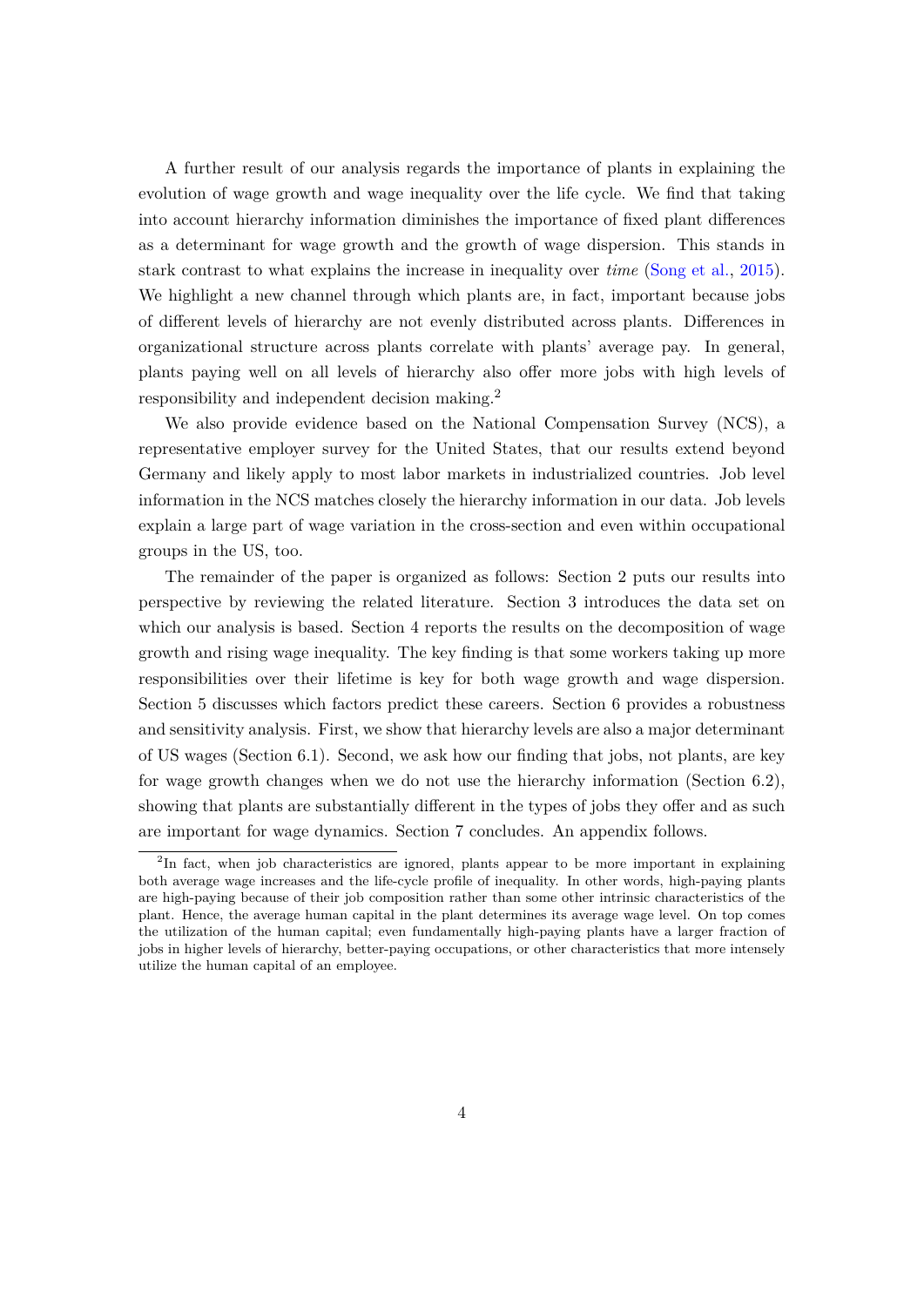## <span id="page-5-0"></span>**2 Related literature**

Our paper focuses on exploring the sources of wage growth and inequality over the life-cycle. In doing so, we pick up a long-standing economic research agenda, going back at least to the seminal work of [Mincer](#page-32-3) [\(1974](#page-32-3)), that has evolved in a large literature that has documented patterns of life-cycle wage growth and inequality, for example, [Deaton and Paxson](#page-30-1) ([1994\)](#page-30-1), [Storesletten et al.](#page-32-4) ([2004\)](#page-32-4), [Heathcote et al.](#page-31-0) [\(2005](#page-31-0)), and [Huggett et al.](#page-31-1) [\(2006](#page-31-1)). One part of this literature interpreted the residuals from Mincerstyle wage regressions as wage risk and estimated stochastic processes to describe this risk. Examples are [Lillard and Willis](#page-32-5) ([1978](#page-32-5)), [MaCurdy](#page-32-6) ([1982\)](#page-32-6), [Carroll and Samwick](#page-30-2) ([1997](#page-30-2)), [Meghir and Pistaferri](#page-32-7) ([2004\)](#page-32-7), and [Guvenen](#page-31-2) [\(2009](#page-31-2)). These estimated risk processes have become a key building block of macroeconomic models with heterogeneous agents. Recently, [Huggett et al.](#page-31-3) [\(2011\)](#page-31-3) and [Guvenen and Smith](#page-31-4) ([2014\)](#page-31-4) took more structural approaches to explore the drivers of life-cycle inequality. A defining feature of all of these papers is that rising life-cycle inequality results mainly from an unfolding stochastic process with persistent idiosyncratic shocks. We add to this literature by relating this stochastic process to observables, in particular, steps on the hierarchy ladder and differences between employers. The latter relates our work to [Low et al.](#page-32-8) [\(2010](#page-32-8)) and [Hornstein et al.](#page-31-5) [\(2011](#page-31-5)), who explore employer differences as a source of wage inequality in the context of search models.

Employer differences also feature prominently in a different strand of the literature that investigates the sources of rising wage inequality over time. [Card et al.](#page-30-3) [\(2013\)](#page-30-3) provide a particularly relevant example as they look at the case of Germany. They apply the approach developed by [Abowd et al.](#page-30-4) ([1999\)](#page-30-4) to four time intervals of German social security data covering the period from 1985 to 2009. While rising worker differences and the covariance with firms are most important in explaining rising wage inequality, rising firm differences are also a significant contributor. [Song et al.](#page-32-2) ([2015\)](#page-32-2) construct an impressive new data set from social security records in the US to study rising earnings inequality for the period from 1980 to 2015. They also apply the approach by [Abowd et al.](#page-30-4) ([1999](#page-30-4)) to different time intervals and find that between-firm differences are the important driver of rising earnings inequality. [Song et al.](#page-32-2) [\(2015\)](#page-32-2) and [Card et al.](#page-30-3) [\(2013\)](#page-30-3) both argue that changes in the organizational structure of firms is likely the driver of rising between-firm pay differentials. This explanation would be in line with recent evidence for Germany in [Goldschmidt and Schmieder](#page-31-6) [\(2017\)](#page-31-6), who document the importance of organizational changes from domestic outsourcing for wage changes especially in the lower part of the wage distribution.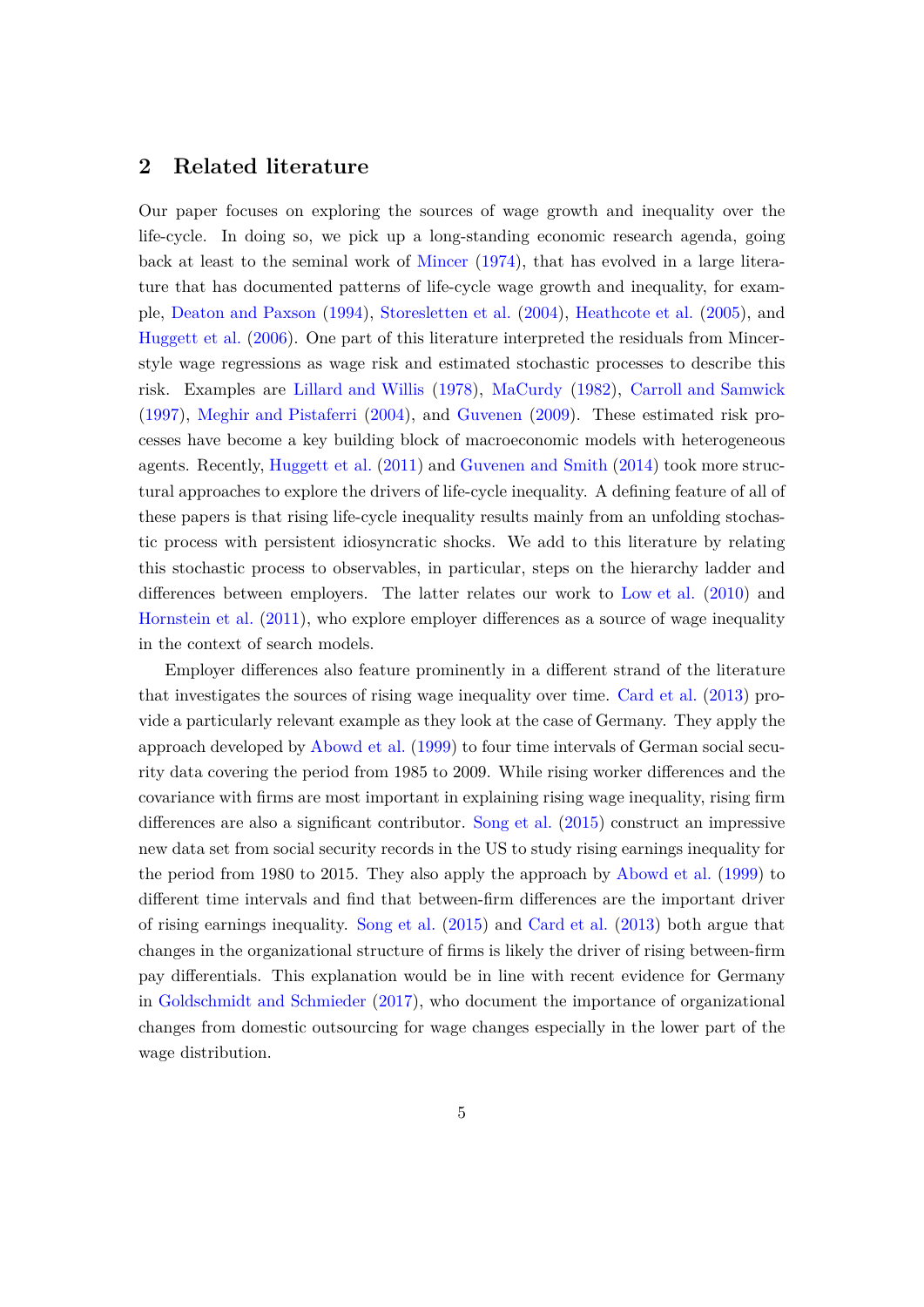Our findings also echo the literature on internal labor markets and career dynamics within firms. Our analysis differs in its focus from the existing studies, since we look at the importance that hierarchies and employers have for wage growth and the increase in inequality over the life-cycle. [Baker et al.](#page-30-5) [\(1994](#page-30-5)) provide a fascinating case study of hierarchies, careers, and internal labor markets. They document large wage differences across hierarchy levels, and they show that few hierarchy levels —six in their case— suffice to represent the organizational structure of the firm and that five hierarchy dummies explain  $70\%$  of the wage variation within this single firm. Absent promotions across hierarchy levels, they find virtually no individual wage growth for workers over time, and importantly for our analysis, they also provide evidence contradicting the idea of reverse causality in the sense that hierarchies are determined based on wage levels. [Dohmen et al.](#page-30-6) ([2004\)](#page-30-6) provide another fascinating case study on the aircraft manufacturer Fokker that corroborates the key findings from [Baker et al.](#page-30-5) ([1994\)](#page-30-5) for our analysis. [Gibbs et al.](#page-31-7) ([2003\)](#page-31-7) and [Fox](#page-30-7) ([2009](#page-30-7)) both document for Swedish matched employer-employee data – similar to what we find – that promotions along the hierarchy ladder are key or even the most important source of earnings growth.

For theoretical models in this strand of the literature, [Waldman et al.](#page-32-9) [\(2012\)](#page-32-9) provide an excellent overview. At the center of his discussion are the seminal papers by [Lazear and Rosen](#page-31-8) ([1981\)](#page-31-8) explaining promotion dynamics as a result of tournaments and by [Waldman](#page-32-10) [\(1984\)](#page-32-10) emphasizing the signaling role of promotions in an environment with asymmetric information about worker ability. [Lazear and Rosen](#page-31-8)'s work ([1981\)](#page-31-8) is of particular interest for our analysis because they provide a theory as to why rank-order wage schemes exist in firms, i.e., wage schemes where wages do not depend on worker's output but on the worker's hierarchy level in the firm. While the model in [Waldman](#page-32-10) ([1984\)](#page-32-10) shares the feature of a rank-order wage scheme, it emphasizes potential inefficiencies from promotion dynamics under asymmetric information.

The organizational structure of firms is the focus of the model in [Caicedo et al.](#page-30-8) ([2018\)](#page-30-8) that explicitly incorporates hierarchies into the production process. In the model, a relative shift of the worker-skill to the production-task ("problem") distribution explains rising wage inequality of the magnitude observed in the data. Importantly, the change in wage inequality in the model results from the endogenously changing organizational structure. Reduced-form empirical models like that of [Abowd et al.](#page-30-4) [\(1999](#page-30-4)) would likely pick this up by changing firm fixed effects and their covariance with worker effects. Closely related is the paper by [Caliendo et al.](#page-30-9) ([2015\)](#page-30-9), who study a sample of French manufacturing firms. They find that an organizational structure with four layers of hierarchy explains up to  $66\%$  of within-firm wage variation. They provide empirical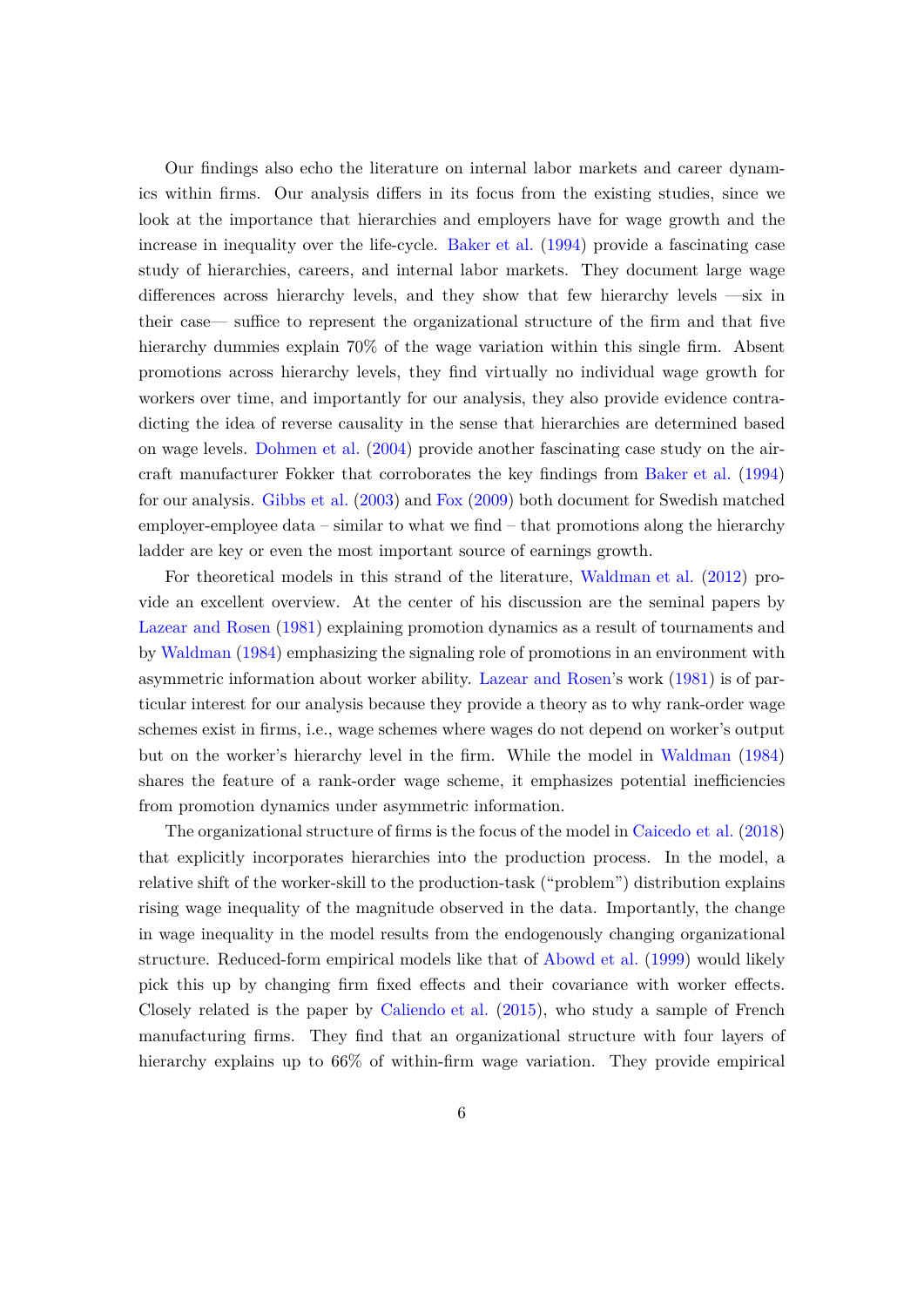support for the theoretical model in [Garicano and Rossi-Hansberg](#page-30-10) [\(2006](#page-30-10)) by exploring the dynamic evolution of hierarchies and wage structures when firms grow and shrink. In our analysis, we will also explore the link between organizational structure and firm wage differentials in detail. One difference with the existing literature is that we explore the life-cycle dimension of careers in terms of hierarchy.

## <span id="page-7-0"></span>**3 Data**

We use data from the 2006, 2010 and 2014 waves of the Survey of Earnings Structure ("Verdienststrukturerhebung"), henceforth SES, for our analysis. The SES data are an administrative representative survey of establishments (short: plants). The survey is conducted by the German Statistical Office and establishments are legally obliged to participate in the survey so that selection due to non-response does not arise. The data are employer-employee linked and contain establishment-level and employee-level information. Establishments with 10 to 49 employees have to report data on all employees. Establishments with 50 or more employees report data only for a representative random sample of employees. Small establishments with fewer than 10 employees are not covered by the data (prior to 2014). The data also contain information about an establishment's employment share of the total employment of the firm to which it belongs. We exploit this information to study also single plant firms in a sensitivity analysis. Data on regular earnings, overtime pay, bonuses, hours worked, both regular and overtime, are extracted from the payroll accounting and personnel master data of establishments and directly transmitted via a software interface to the statistical office. Transmission error is therefore negligible.

The data cover public and private employers in the manufacturing and service sectors. Self-employed workers are not covered. In total, the data have information on roughly 28,700 establishments with about 3.2 million employees (in 2006, similarly in 2010, a third thereof in 2014). The data are representative of 21 million workers in Germany.

#### **3.1 Sample selection**

For our baseline, we restrict the data to workers whose age is 25 to 55. After having estimated the effect of observables, we split the sample by males and females when analyzing the life cycle because male and female career paths differ substantially, as we show. We drop very few observations where earnings are censored,<sup>[3](#page-7-1)</sup> and all observations

<span id="page-7-1"></span><sup>&</sup>lt;sup>3</sup>The censoring limit is 1,000,000  $\in$  in 2006 and 750,000  $\in$  since 2010 in annual gross earnings. We impose the latter throughout.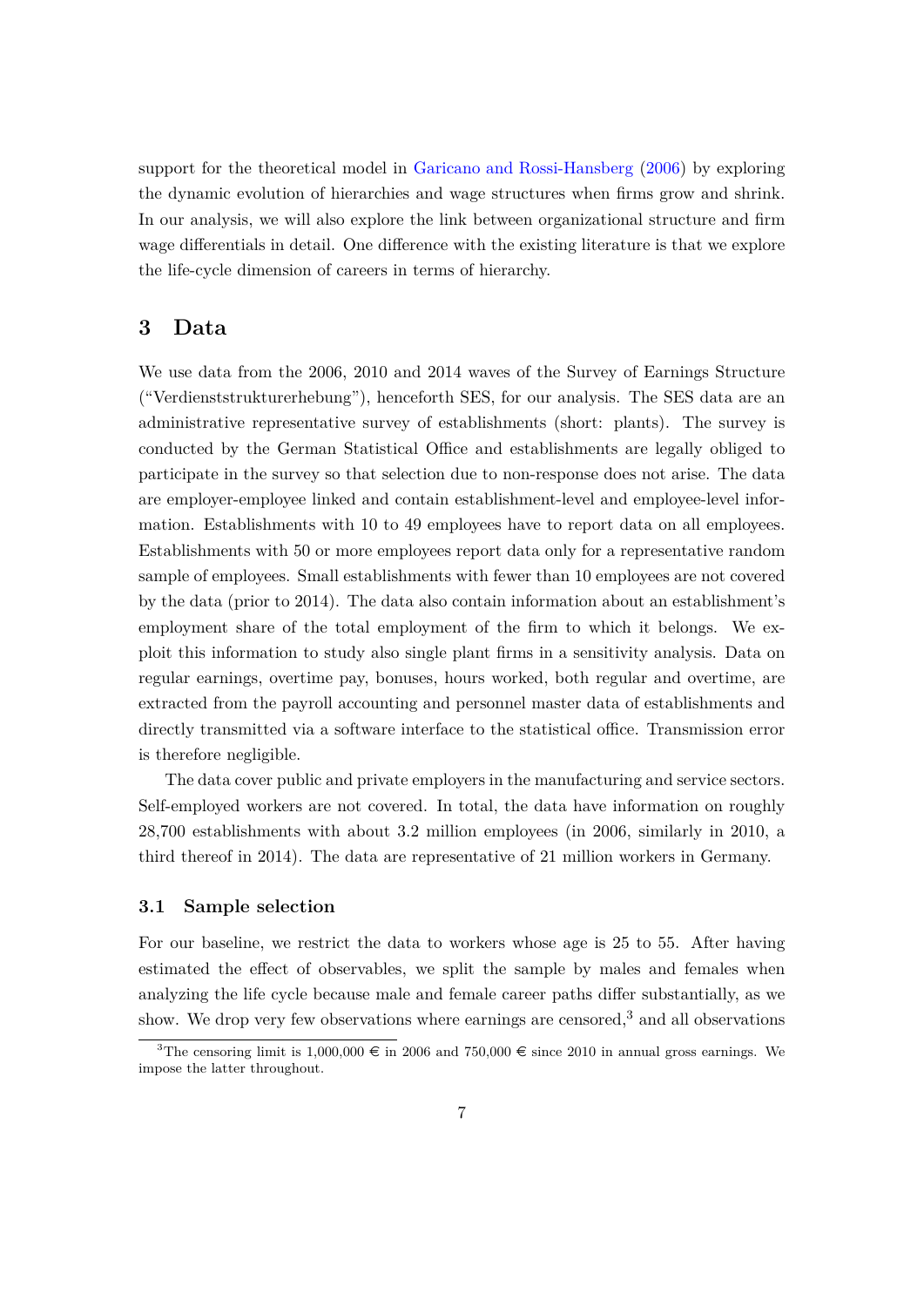for which the state has a major influence on the plant (75,016 employee observations in 2006, for example).<sup>[4](#page-8-0)</sup> Our wage measure is monthly gross earnings including overtime pay and bonuses divided by regular paid hours and overtime hours. Since we use plant fixed effects, all observations are dropped where our sample selection by age leaves us with fewer than 10 workers at a plant.

## **3.2 Job complexity, responsibility, and independence: The hierarchy variable**

Importantly and different from many other data sources, our data distinguish among five levels of hierarchy in describing the job of a worker. These hierarchy levels are defined based on the complexity of a job (skill and typical educational requirements), the responsibility (for one's own work or the work of others), and the independence (the decision making power) associated with a job.<sup>[5](#page-8-1)</sup> The lowest level is workers who perform simple tasks (*untrained workers, UT*). The tasks for these workers typically do not require particular training (such as an apprenticeship) and can be learned on the job in less than 3 months. The second level (*trained workers, TR*) covers tasks that require some occupational experience but no full occupational training (apprenticeship). Tasks performed at this hierarchy level can be typically learned on the job in less than 2 years. Workers at the two lowest hierarchy levels do not undertake any decisions independently. Only from the third level of hierarchy onwards do employees have some discretion regarding their work. Jobs at the third hierarchy level (*assistants, AS*) typically require a particular occupational training (apprenticeship) and in addition occupational experience. Workers at this level prepare decisions or take decisions within narrowly defined parameters. An example would be a tradesman, junior clerk, or salesman. These typically decide on everyday business transactions (e.g., a sale) and thus have some discretion. Yet, they are not responsible for the work of others or do they decide on tactics or strategy of the business. The fourth hierarchy group works on tasks that typically require both specialized (academic or occupational) training and experience (*professionals, PR*). Importantly, they perform their tasks independently, they have substantial decision-making power over their cases/transactions/organization of production, and they have some decision-making power in regard to the work of others. Typically, these workers oversee small teams (examples would be foremen in production, junior lawyers, heads of office in administration). The fifth hierarchy level is managers

<span id="page-8-0"></span><sup>4</sup>For a large set of observations this information is missing. The information is only available if in a region-industry cell there are at least 3 firms in which the state has a major influence. Major influence is defined as being a government agency, the state owning  $50+$  percent share, or due to other regulations.

<span id="page-8-1"></span><sup>5</sup>We discuss below similarities to modern occupational codes.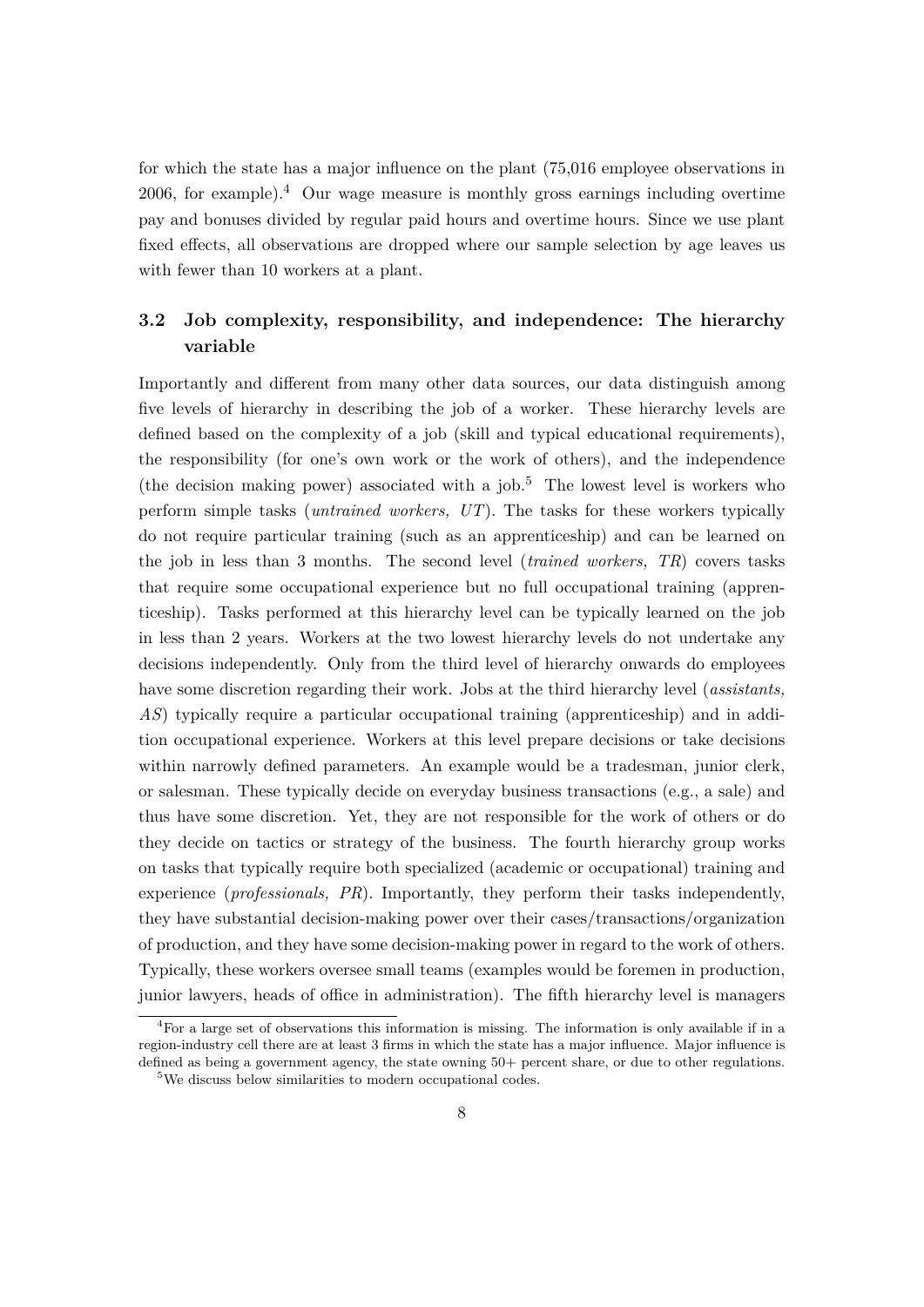and supervisors (*management, MA*). Their primary task is strategic decision making, which requires high levels of independence and comes with substantial responsibility regarding the work of others.

Importantly, hierarchy is neither an educational nor an occupational concept, though both are related to hierarchy. Appendix [A](#page-33-0) provides details on this along with more detailed information on the definition of the hierarchy variable. We discuss the role of education for career progression along the hierarchy dimension in Section [5](#page-19-0).

#### **3.3 Descriptive statistics and trends**

Table [1](#page-10-0) reports the number of observations for each wave as well as information on average wages and wage inequality within our main sample. We report real wages in constant 2010 prices using the German CPI deflator. The average real hourly wage is roughly  $\in 20 \ (\infty 16)$  for men (women) and has not grown much since 2006. Median real wages have been falling from roughly  $\epsilon$ 18.0 in 2006 to  $\epsilon$ 17.5 in 2010 for males and returned to  $\text{\textsterling}18.3$  in 2014. Female median real wages have fallen from  $\text{\textsterling}14.7$  to  $\text{\textsterling}14.4$ between 2006 and 2010 and then grown again to  $\epsilon$ 14.9. This means that female wages are roughly 20% lower than male wages on average. Wage inequality has increased somewhat for both genders between 2006 and 2014 and is higher among men. The  $p90/p10$ -ratio went up from 3.1 to 3.4 for males and from 2.7 to 3.0 for females.

In addition, Table [1](#page-10-0) reports the population shares of workers at the five different levels of hierarchy. The share of male workers (values for females in brackets) with high or very high independence in decision making (MA+PR) has slightly shrunk from 33.5%  $(22.2\%)$  to  $32.5\%$   $(21.9\%)$  over the three waves. The share of male (female) workers that have autonomy only within very clearly defined limits, i.e. only in how they carry out a given task or with respect to the substance of the question they need to decide (AS), has increased from  $43.8\%$  (46.6%) to  $48.2\%$  (54.0%) (females in brackets), while the share of male (female) workers that have no autonomy at all  $(TR+UT)$  went down from  $22.8\%$  $(31.2\%)$  to  $19.3\%$   $(24.1\%)$ .

In the data, the average wage of an employee increases substantially in age. The average wage of a worker increases by roughly 2% with every year of age between age 25 and age 45 and levels off afterward. Yet, this average wage increase masks substantial heterogeneity. Figure [1](#page-11-1) reports the mean log wage difference to age 25 by age conditioning in addition to hierarchy levels. We find that the top hierarchy group always has the highest wage and sees the strongest increase in wages with age, so that the wage differences between the top level and the other groups widen with age. For example and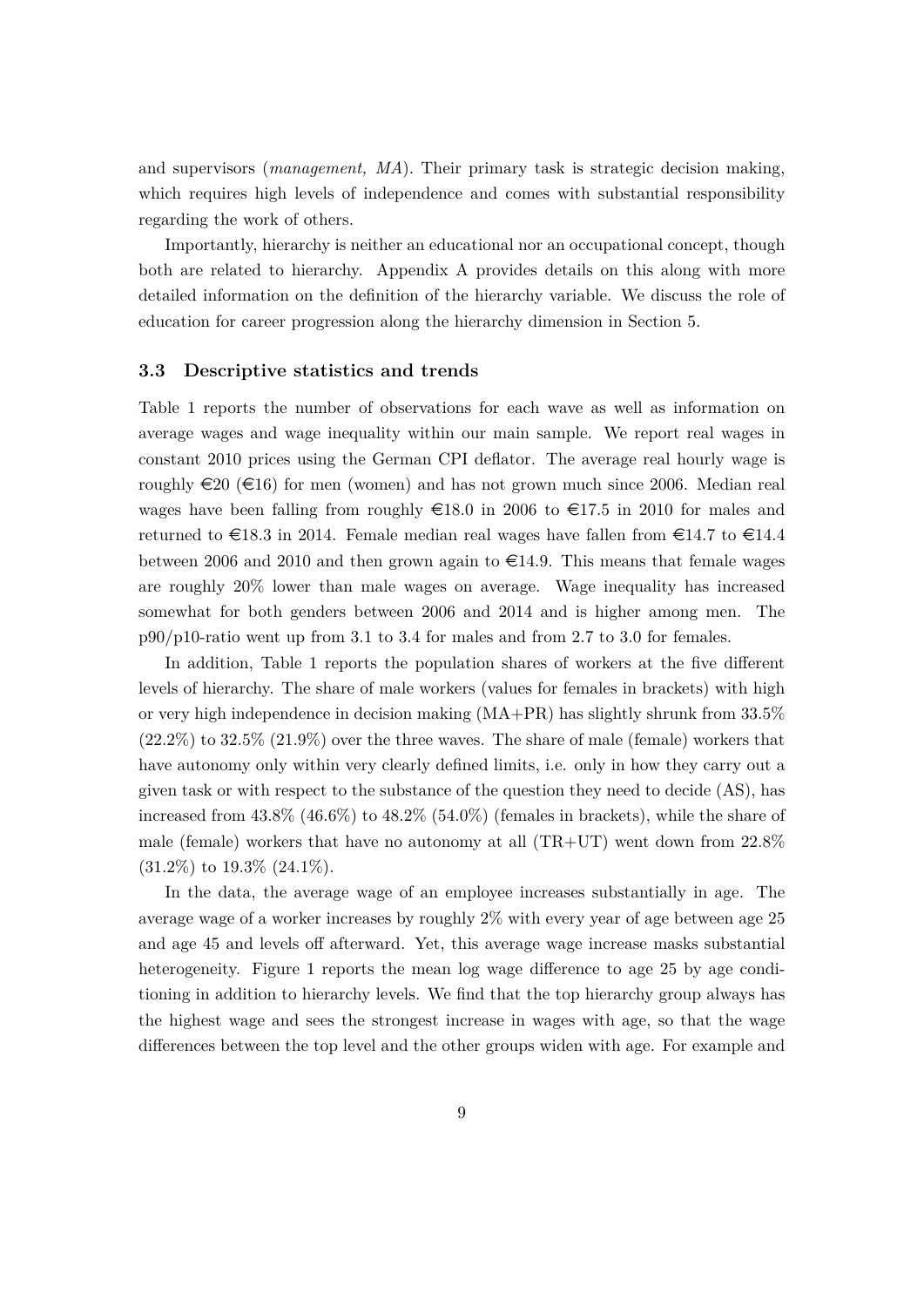|                      | Wages (in 2010 $\in$ ) |                      |                     | Pop. Share of Hierarchy (in $\%$ ) |                      |                     |                          |                      |                      |                     |                               |
|----------------------|------------------------|----------------------|---------------------|------------------------------------|----------------------|---------------------|--------------------------|----------------------|----------------------|---------------------|-------------------------------|
|                      | Av.                    | Gini                 | p10                 | p50                                | p90                  | UT                  | <b>TR</b>                | AS                   | <b>PR</b>            | MA                  | N. Obs                        |
| Males                |                        |                      |                     |                                    |                      |                     |                          |                      |                      |                     |                               |
| 2006<br>2010<br>2014 | 20.5<br>20.2<br>21.2   | 0.26<br>0.28<br>0.27 | 10.5<br>9.8<br>10.3 | 18.0<br>17.5<br>18.3               | 32.8<br>33.3<br>34.8 | 5.8<br>7.6<br>5.5   | 17.0<br>17.7<br>13.9     | 43.4<br>41.5<br>45.9 | 24.3<br>22.2<br>23.3 | 9.5<br>10.9<br>11.3 | 707,490<br>597,764<br>192,557 |
| Females              |                        |                      |                     |                                    |                      |                     |                          |                      |                      |                     |                               |
| 2006<br>2010<br>2014 | 15.9<br>15.7<br>16.6   | 0.22<br>0.24<br>0.24 | 8.7<br>8.4<br>8.7   | 14.7<br>14.4<br>14.9               | 23.8<br>24.1<br>25.8 | 12.5<br>13.8<br>9.6 | 18.9<br>17.8<br>$15.3\,$ | 46.2<br>45.5<br>51.4 | 18.6<br>18.1<br>18.1 | 3.9<br>4.8<br>5.7   | 431,449<br>359,112<br>127,295 |

<span id="page-10-0"></span>Table 1: Summary statistics for wages and hierarchies in the SES 2006 - 2014

Notes: "Wages" refers to the hourly wages in constant 2010 prices. "Av." is the average and "p10/50/90" are the 10/50/90-percentile of the wage distribution, respectively. "Pop. Share of Hierarchy" refers to the population share of a hierarchy level in the sample population, where "UT/TR/AS/PR/MA" are untrained, trained, assistants, professionals, and managers respectively. "N. Obs." refers to the unweighted number of observations in the final sample (age 25-55, no public employer).

reading age differences as if they were life-cycle profiles, a worker constantly remaining at the *assistant* hierarchy level will have a 20 log point  $(= 22\%)$  increase in his/her wage over his lifetime, roughly half the average wage increase, while at the management level, wages rise by 80 log points (123%), roughly twice the average increase. A worker climbing up the career ladder from a job as an untrained worker to a management-level job will see a stellar 120 log points (232%) increase in his/her wage over his/her lifetime.

This suggests that moving up the hierarchy ladder might be an important contribution to life-cycle wage growth. Other potential contributions to wage growth could be the effects of occupational mobility, mobility toward better-paying plants, further formal education, or pure returns to experience. The next section decomposes wage growth over the life cycle into the contribution of each of these components.

For this decomposition, it is key that the SES data are exceptional in that the worker and plant characteristics can explain more than 81% of wage variation in the cross-section if we use plant fixed effects. Even without plant fixed effects but with plant-level controls, 63% of wage variation in the cross-section can be explained, see Table [5](#page-33-1) in Appendix [A.2](#page-33-2). Part of this high explanatory power is due to the high quality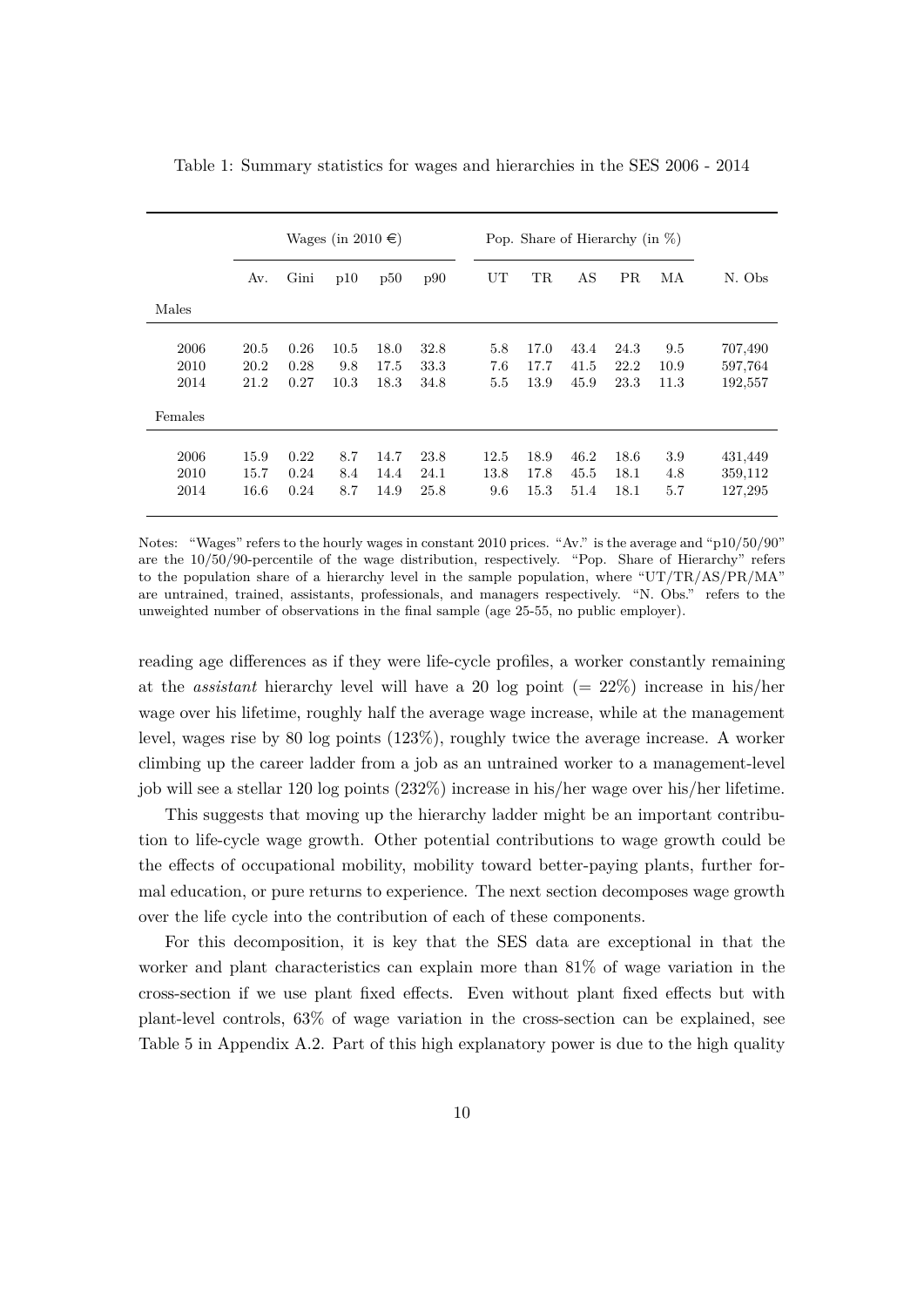

#### <span id="page-11-1"></span>Figure 1: Wage by age and hierarchy level

Notes: The left panel shows the average (log) real wage by age over all workers and sample years. The right panel shows mean (log) real wage by age and hierarchy levels. Year fixed effects have been removed.

of the data. A second part comes from, as we will show later, the fact that the data contain information about hierarchy levels of jobs.

## <span id="page-11-0"></span>**4 The life cycle of wage growth and wage inequality**

To understand the factors that contribute to wage growth and wage inequality over the life cycle, we estimate the effect of various plant, job, and worker characteristics on wages. We deal with the challenge of unobserved heterogeneity by using synthetic panel methods. A simple OLS estimator of, for example, the impact of a jobs' hierarchy levels on wages might be inflated because more able workers obtain higher wages at any job and are also more likely to end up on higher hierarchy levels. The synthetic panel methods exploit the fact that aggregation of the micro data to a cohort level creates a panel structure (see [Deaton](#page-30-0), [1985;](#page-30-0) [Verbeek,](#page-32-0) [2008](#page-32-0), for an overview of the method).

#### **4.1 Methodology**

To be specific, assume that log wages  $w_{ipt}$  of individual *i* working at plant *p* at time *t* are given as

$$
w_{ipt} = \gamma_i + \zeta_{pt} + \beta_J J_{ipt} + \beta_I I_{ipt} + \epsilon_{ipt}
$$
\n<sup>(1)</sup>

where  $J_{ipt}$  is the characteristics of the job of the individual,  $I_{ipt}$  is the characteristics of the individual itself,  $\gamma_i$  is the worker fixed effect, and  $\zeta_{pt}$  is the effect of plant *p* at time *t*. This means that  $\beta_I I_{ipt}$  captures the wage effect of worker characteristics that can change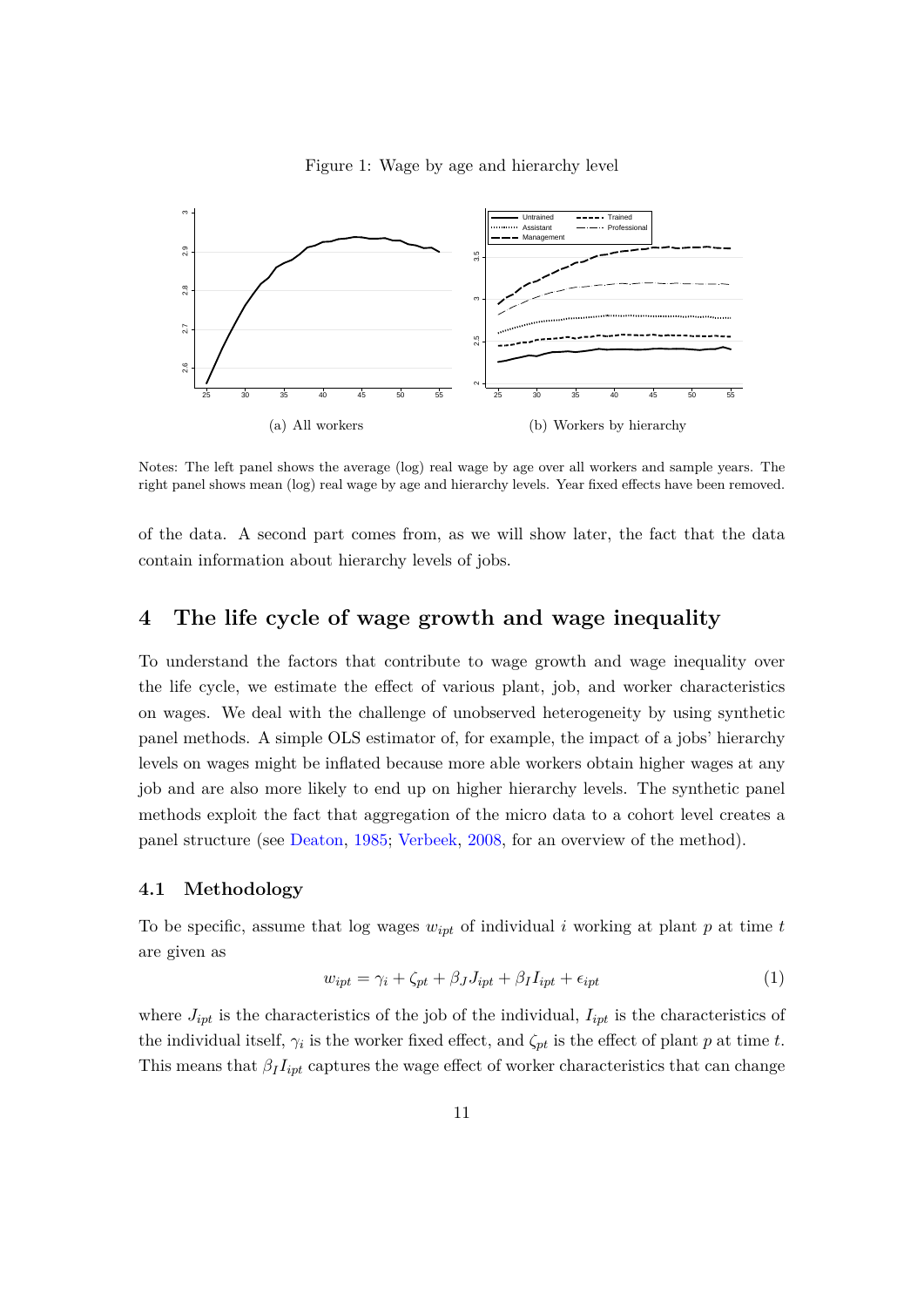without changing job or plant, the *individual component*. Specifically, we use education and age as dummies by sex.<sup>[6](#page-12-0)</sup> The *job component*,  $\beta_J J_{ipt}$ , captures the characteristics of a job that can change without changing plants. Here, we use dummies for two-digit occupations and dummies for the hierarchy level of a job.

Since we do not have panel information on workers, but only repeated cross-sections, we cannot directly control for unobserved heterogeneity from worker fixed effects. Therefore, we construct a synthetic panel, defining cohorts of workers by sex, birth year and regional information (North-South-East-West) and aggregate to the cohort level.[7](#page-12-1) To control for plant effects, we first demean all variables at the plant level and drop plants with fewer than 10 observations to obtain

$$
\hat{w}_{it} := w_{ipt} - w_{pt} = \hat{\gamma}_i + \beta_J \hat{J}_{it} + \beta_I \hat{I}_{it} + \hat{\epsilon}_{it},
$$
\n(2)

where  $\hat{X}_{it}$  denotes the difference between variable  $X_{ipt}$  for worker *i* and its average  $X_{.pt}$ at the plant where this worker is working. Thereafter, we aggregate to the cohort level and obtain

<span id="page-12-4"></span>
$$
\hat{w}_{ct} = \hat{\gamma}_c + \beta_J \hat{J}_{ct} + \beta_I \hat{I}_{ct} + \hat{\epsilon}_{ct},\tag{3}
$$

where  $\hat{X}_{ct}$  denotes the average of  $\hat{X}_{it}$  within a cohort *c*. We finally use this equation to obtain estimates  $\tilde{\beta}_J$  and  $\tilde{\beta}_I$  by fixed effects OLS. The minimum observations across cohort-year cells is 424, the maximum is 8397, and the median is 3509. Since we do not observe any cohort over its entire life cycle, the identifying assumption is that the life cycle is stable across cohorts.[8](#page-12-2)

Using the estimated coefficients, we then calculate the plant component as wage minus the average individual and job component at the plant. It is given by

$$
\tilde{\zeta}_{pt} = w_{.pt} - \tilde{\beta}_J J_{.pt} - \tilde{\beta}_I I_{.pt}.
$$
\n(4)

This means that our estimated plant component,  $\zeta_{pt}$ , corrects the average wage at a plant for differences in organizational structure and work force quality by removing the average individual and job components across plants.[9](#page-12-3)

<span id="page-12-0"></span><sup>&</sup>lt;sup>6</sup>We group ages using three-year windows to identify cohort effects later on, given the four-year distance between the three survey waves.

<span id="page-12-1"></span><sup>&</sup>lt;sup>7</sup>The annual gross migration rate between German states in the past 30 years is low and has been roughly 1.3% p.a.; see *Wanderungsstatistik* of the *Statistisches Bundesamt*. More than a third of this migration is between states of the same region.

<span id="page-12-2"></span><sup>8</sup>This assumption has to be taken into account when interpreting our results. Male (female) workers of younger cohorts work more (less) part-time and are less (more) likely to participate in the labor market than a generation before.

<span id="page-12-3"></span><sup>9</sup>This implies that the plant component estimate will capture the average *unobserved* heterogeneity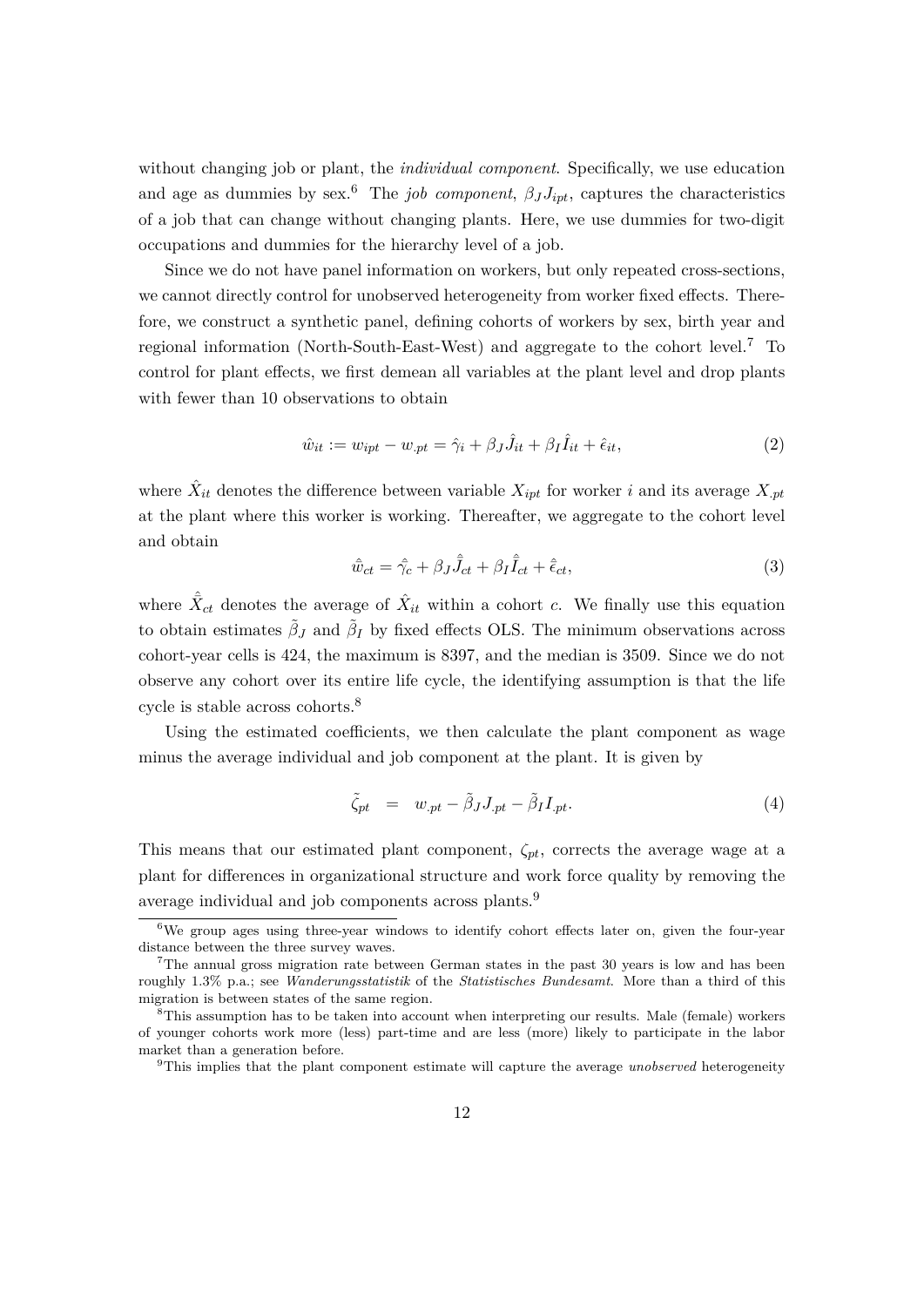<span id="page-13-0"></span>

Figure 2: Wage and job component decomposition (males)

Notes: Left panel: Decomposition of log wage differences by age relative to age 25 for male workers. The dashed line corresponds to the individual, the dotted line to the plant, and the dashed-dotted line to the job component; the solid line (total) equals the sum over the three components. Horizontal axis shows age and vertical axis shows log wage difference. Right panel: Decomposition of job component (solid line) into the contribution of occupations (dotted) and hierarchies (dashed). The graphs show the coefficients of age dummies of a regression of the components on a full set of age and cohort dummies (ages defined as 3-year groups).

#### **4.2 Wage growth**

Next, we use the estimates of the individual, job, and plant components to decompose the life-cycle profiles of wages. We calculate the average wage and the three components for all workers in an age-year cell and then regress these averages on a full set of cohort and age dummies. We report the coefficients on the age dummies as our life-cycle profiles, always normalizing the log wage of a 25-year-old to zero in the following figures.

We decompose the wage growth of male and female workers separately. The reason is that, as we will see, these decompositions show very distinct patterns because males and females have different career paths over their life cycle. We first look at males, discuss female workers in the second step, and compare career paths in a third step.

#### **4.2.1 Males**

Our first set of results regards average wage growth for males. Figure  $2(a)$  $2(a)$  reports the decomposition of mean log wages into its components. On average, wages of men grow by

of workers within a plant, too. Consequently, the estimators for the various components are consistent if there is no assortative matching in unobserved plant and worker heterogeneity. If matching is positively (negatively) assortative, the plant effect tends to be positively (negatively) biased. As part of the robustness checks, we estimate the plant component based on observable plant characteristics only.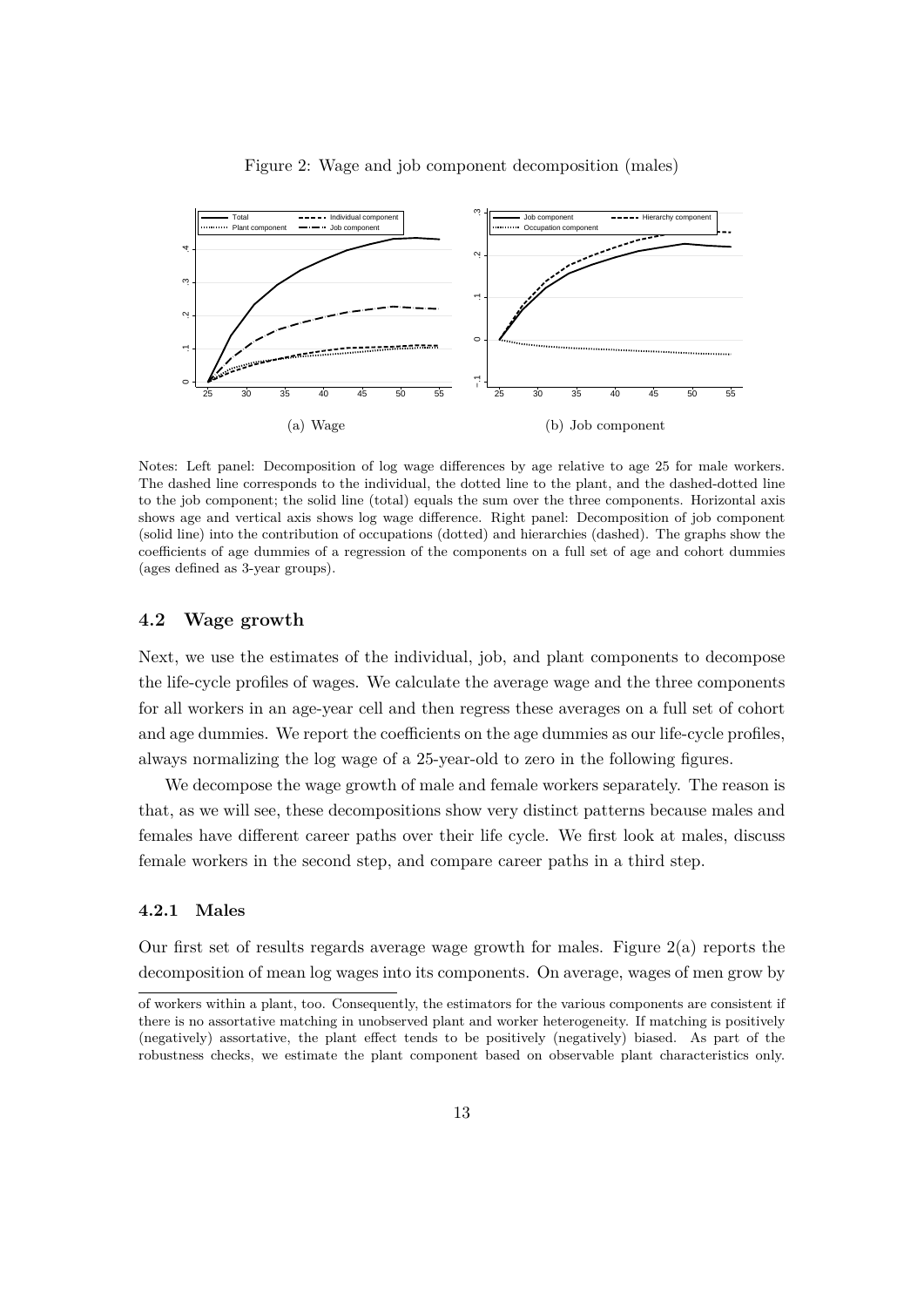ca. 45 log points over the life cycle.<sup>[10](#page-14-0)</sup> The job component alone can explain around 50% of wage growth by age. Moving to better-paying plants over the life cycle contributes to slightly more than 20% of wage growth. The remainder, the individual component, captures pure experience effects.

Within the job component, it is promotions along the hierarchy dimension that are key to explaining average wage growth, as Figure [2\(](#page-13-0)b) shows. In fact, movements across occupations contribute slightly negatively to wage growth, controlling for hierarchy levels. In turn, most of the life-cycle wage growth results from workers taking on jobs with increasing degrees of responsibility, complexity, and independence over the course of their careers. We explore the relation between tenure with the same employer and education and steps on the career ladder in Section [5](#page-19-0).

#### **4.2.2 Females**

Female and male labor market performance is known to differ along many dimensions. Average wages of females are lower and grow less over the life cycle. Key for this is, as our decomposition shows, the smaller increase in the job component, in particular, the slower move up the hierarchy ladder; see Figure  $3(a)$  $3(a)$ . Female wages grow over the life cycle only by 25 log points, compared to 45 log points for males. The job component still accounts for the lion's share (12 log points), but, compared to males (22 log points), the average female career is substantially flatter. One reason is that between age 30 and age 45 there is virtually no growth in the job component. As for males, the job and hierarchy components are virtually identical. The individual component for females shows a smaller increase, too, compared to men. Interestingly, the plant component shows a decreasing profile after the age of 30. One reason could be that the non-wage aspects of a plant, such as its location, play more important roles for females than males after family formation.

#### **4.2.3 Comparing male and female careers**

The result of these different career paths is that males and females earn significantly different wages in the German labor market. Already at labor market entry (age 25), females in our sample earn a roughly 7% lower hourly wage than males. This is close to the official estimate of the residual gender pay gap but, as a raw average, may still contain occupational and employer differences. At the age of 50, females earn wages that

Results are similar, except that the variance of wages explained by plant differences is smaller.

<span id="page-14-0"></span> $10$  $10$ The difference in the descriptive analysis by age as in Figure 1 stems from cohort effects.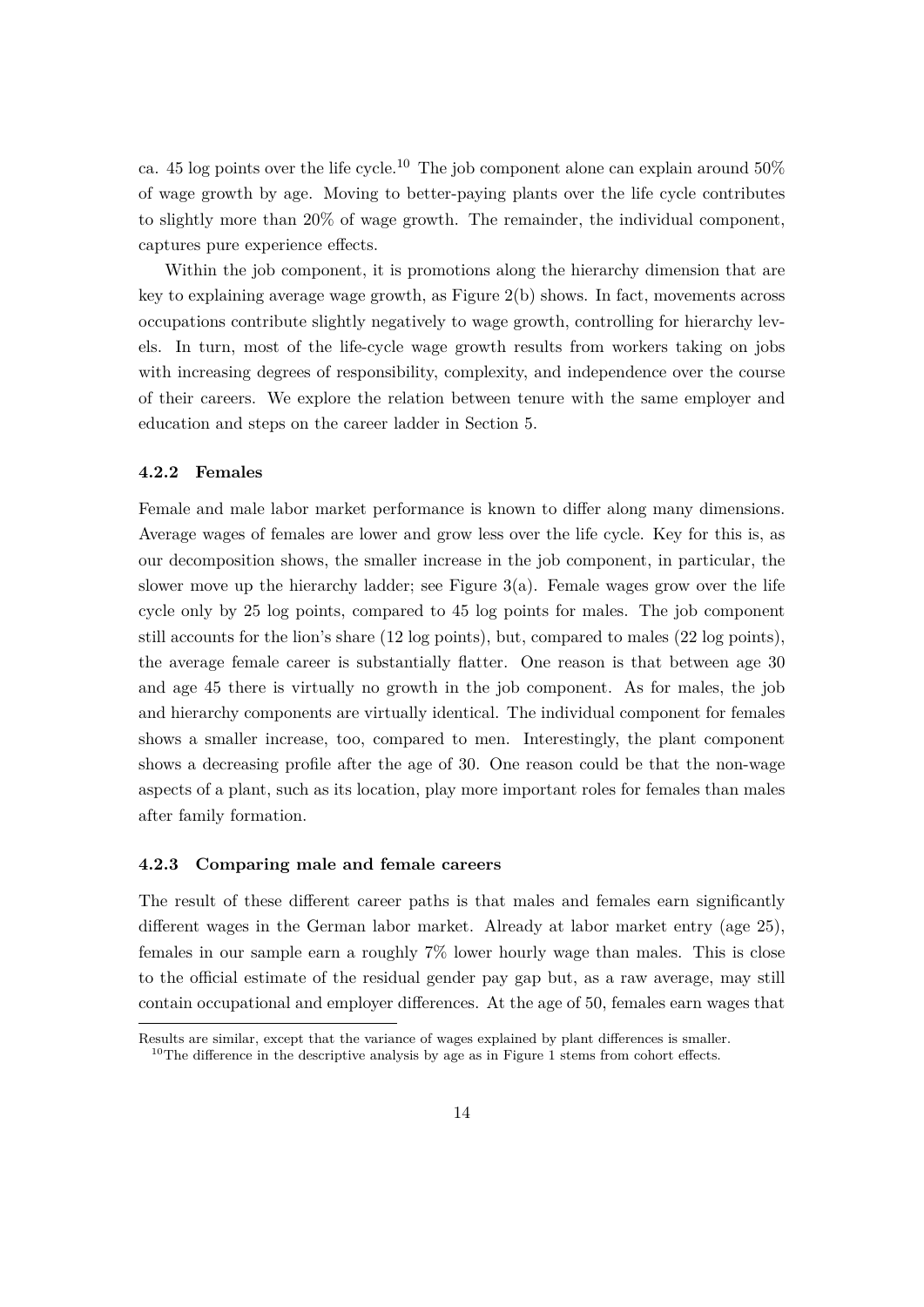<span id="page-15-0"></span>

Figure 3: Decomposition of wage and job component (females)

Notes: Decomposition of average wages of female workers, otherwise see Figure [2](#page-13-0)

are more than  $30\%$  lower than wages for males. Figure  $4(a)$  $4(a)$  highlights how important differential careers along the hierarchy ladder are for the widening of the gender wage gap over the life cycle. It shows the job component from Figure [2](#page-13-0) (males) and Figure [3](#page-15-0) (females). Up to age 30, males and females experience an identical increase in the job component. After age 30, the career progression of females comes to a halt, while males keep on climbing the career ladder for an additional 10 to 15 years. The result is an additional 10 log point wage difference between males and females at the age of 50. This is almost half of the increase in the gender wage gap over the life cycle. Close to all of the remaining 10 log points difference in wage growth between male and female employees comes from differences in mobility across plants. While males continuously move to plants that pay better on average, females after the age of 30 tend to sort into plants that pay worse; see Figure [4\(](#page-16-0)b). The different dynamics of employer mobility by females also shows up in employer tenure by age. Figure [4](#page-16-0) (c) shows mean tenure by age for males and females after controlling for cohort effects. Until their mid-30s, males and females have only a small difference in tenure of about 4 months. This difference increases strongly afterward, and up to age 55, it has grown to almost 2.5 years. This highlights again the diverging pattern of males and females starting after the first 10 years in the labor market, whereby females seem to end up in lower levels of hierarchy, at worse paying plants, and with less stable jobs.

Interpreting these results as life-cycle facts and therefore extrapolating to the expected life-cycle profiles for younger cohorts of women should be taken with a grain of salt. Our sample spans 9 years and the estimated life-cycle pattern also comes from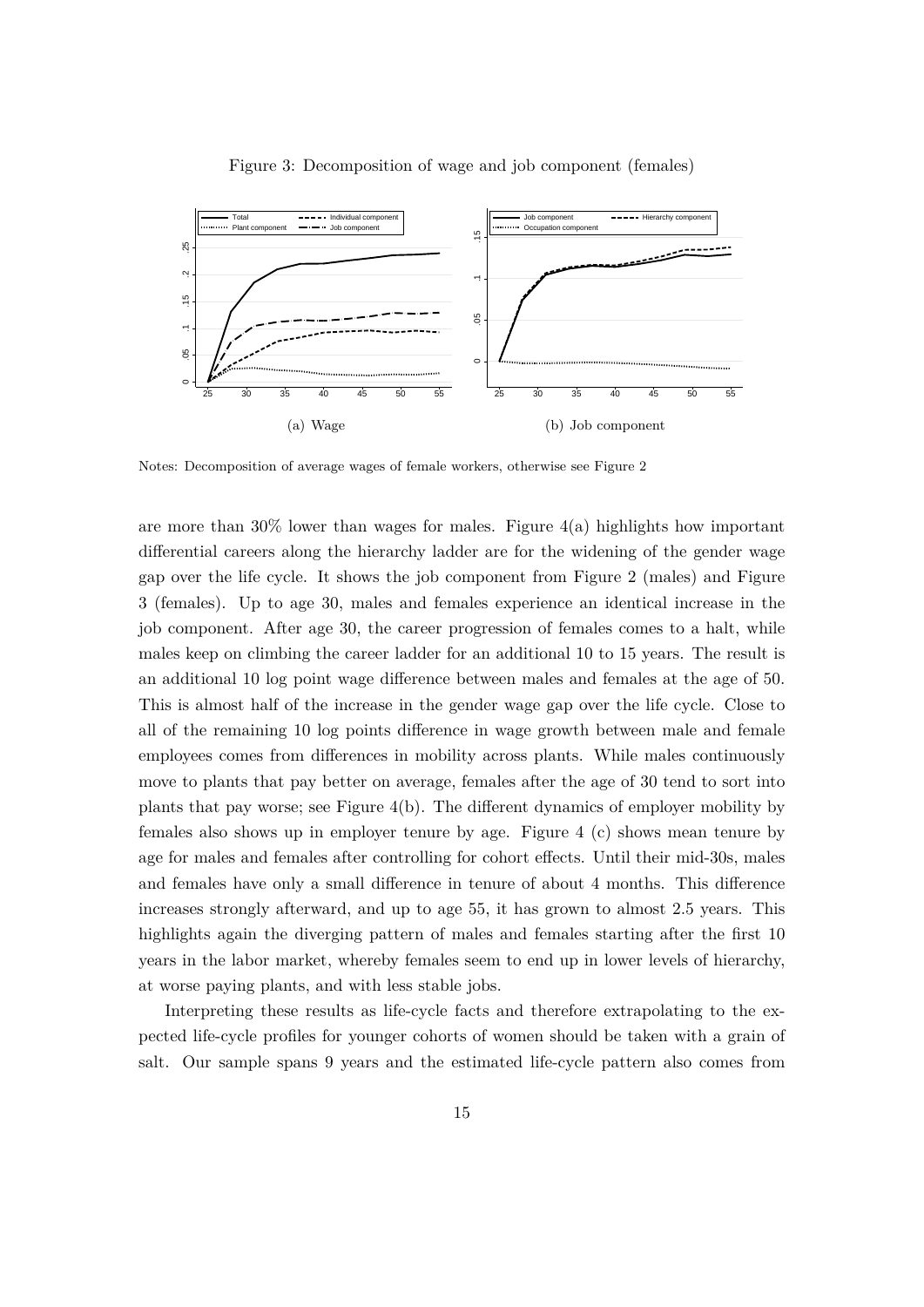<span id="page-16-0"></span>

Figure 4: Job and plant component of males and females

Notes: (a) Job component from decomposition of mean log wages for males and females. (b) Plant component from decomposition of mean log wages for males and females. Both: Horizontal axis shows age and vertical axis shows log wage difference. (c) Difference in average years of tenure of male and female workers.

<span id="page-16-1"></span>

Figure 5: Variance of log wages by age (raw data)

Notes: Variance of log wages for males and females. Left panel shows males. Right panel shows females. Horizontal axis shows age and vertical axis log wage variance.

(b) females

comparisons across cohorts.

(a) males

### **4.3 Wage inequality**

It is a well-documented fact that wage and earnings inequality increases substantially over the life cycle. Figure [5](#page-16-1) shows the variance of log male and female wages by age without taking any cohort effects into account. We find the typical pattern of an almost linear increase in the cross-sectional variance for males. For females, the pattern is similar until their early thirties and flat thereafter. Again, we first discuss males, then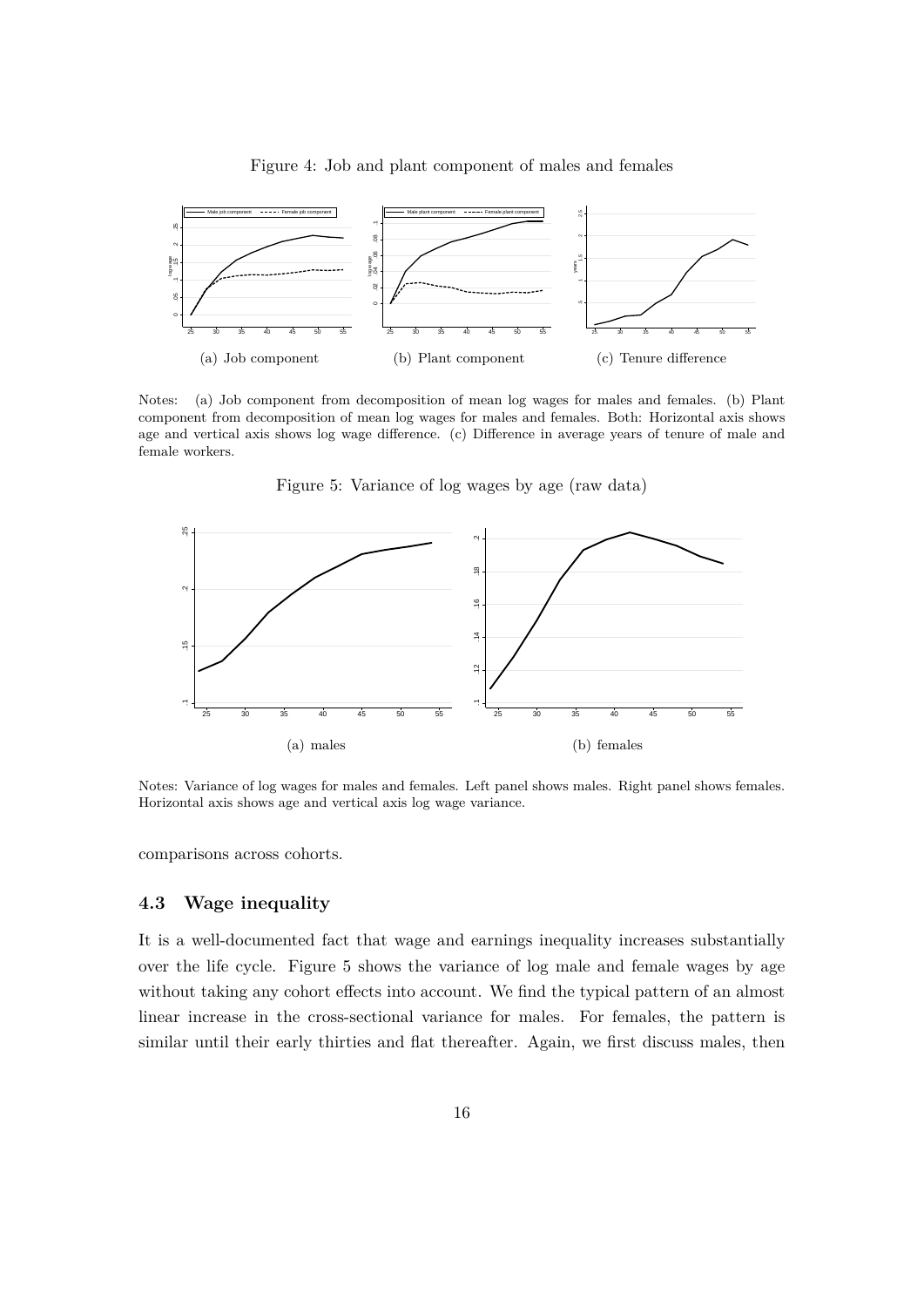females.

#### **4.3.1 Males**

The variance of log-wages for men increases substantially over the life cycle: by 12 log points over 30 years. [Bayer and Juessen](#page-30-11) [\(2012\)](#page-30-11) find a comparable number for average household wages taken from SOEP data from Germany. [Heathcote et al.](#page-31-9) ([2010\)](#page-31-9) report for the US an increase between 17 and 20 log points over the same part of the working life. Most existing micro data explain about 30% of the observed wage inequality by observables. The largest part of wage inequality remains unexplained. Consequently, the largest part of wage inequality is interpreted as the result of idiosyncratic risk captured by a stochastic process in microfounded models of consumption-savings behavior (see [Heathcote et al.](#page-31-10), [2014,](#page-31-10) to give one example).

Given the high degree of statistical determination in our data, we can go beyond the scope of existing studies and shed new light on the determinants of wage inequality. We next explore the contribution of each component to wage dispersion.

In Figure [6](#page-18-0)(a) we display the life-cycle profile of wage dispersion controlling for cohort effects. Relative to the raw data in Figure [5](#page-16-1), the profile becomes somewhat steeper. Over the life cycle, the variance of log wages of workers increases from roughly 10 log points to 25 log points. The variance of the plant component contributes to wage dispersion with a constant 7 log points. The job component, by contrast, shows an increase in its variance from 4 to 14 log points. In words, two-thirds of the total increase in wage variance is coming from workers becoming increasingly different in the type of job they perform. As for average wages, the hierarchy level of the job is the main driving variable. The variance of the individual component is by construction virtually zero: education remains mostly constant over the working life and hence does not affect the wage dispersion within an age-cohort cell.

There are two remaining components unreported in Figure  $6(a)$  $6(a)$ : the variance of what is not explained and the sum of all covariance terms of observables. Figure [6](#page-18-0)(b) shows the covariance terms by splitting the covariance into components due to covariances between the job, individual, and plant components by age. We find that the covariance terms are mostly close to zero on average. Yet, they show a non-negligible life-cycle pattern. In particular, the covariances between the firm and job component and between the individual (education) and the job component increase over the life cycle. In words, young workers who are in high levels of hierarchy tend to be at low-paying plants and tend to have lower levels of education. When workers age, workers at high levels of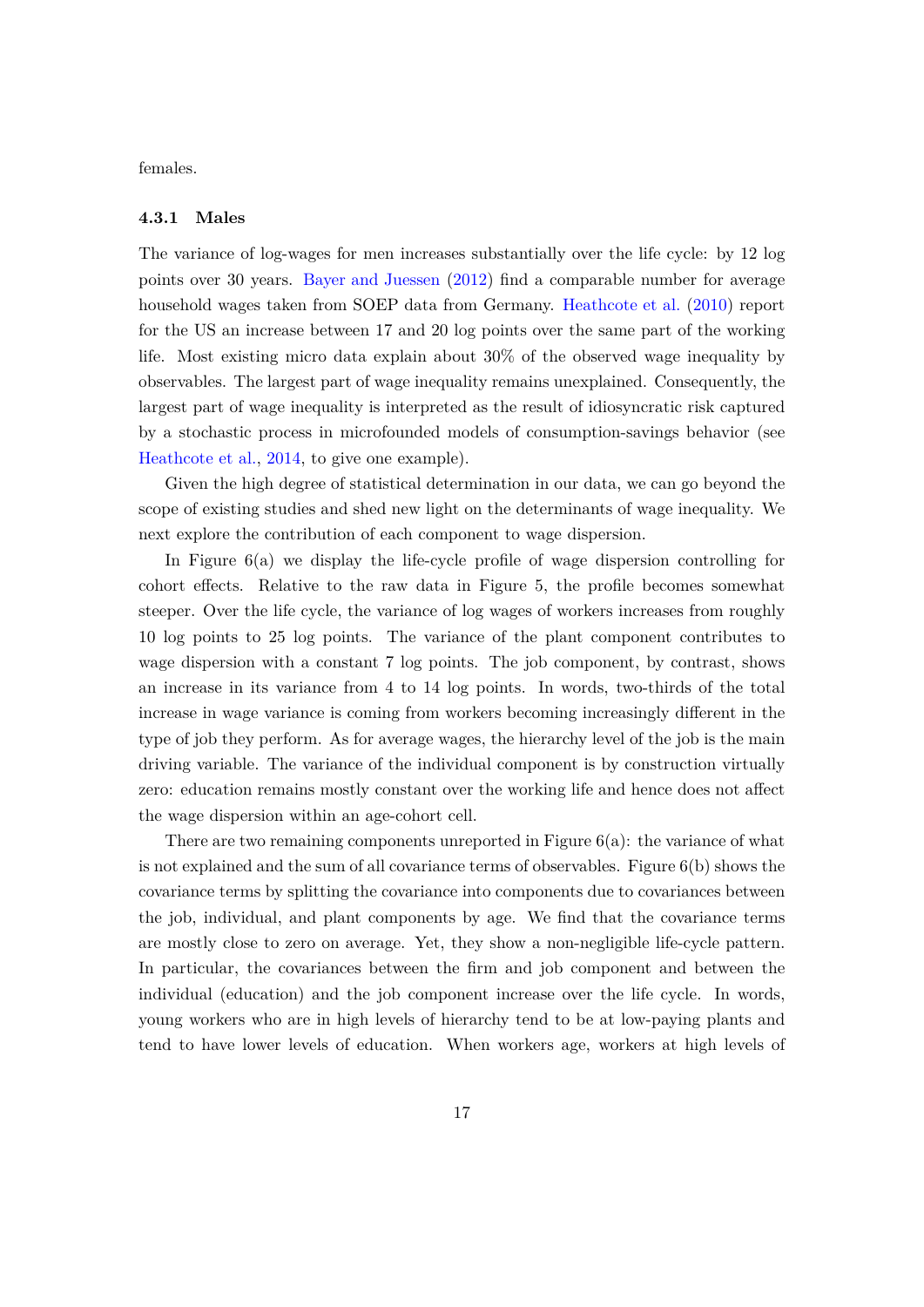<span id="page-18-0"></span>

Figure 6: Variance-covariance decomposition (males)

Notes: Left panel: Decomposition of the variance of log wages by age for male workers. Variances of all components are calculated by age-cohort cell. The solid line is variance of total wage, dashed line the individual, dotted line the plant, and dash-dotted line the job component. Right panel: Covariance components for variance decomposition calculated analogously to the left panel; the solid line refers to the covariance of the individual and job component, the dashed line to the covariance of the individual and plant component and the dotted line to the covariance of the plant and job component; all covariances are within the age-cohort cell. All graphs show the coefficients of age dummies of a regression of the variance-covariance components on a full set of age and cohort dummies (ages defined as 3-year groups).

hierarchy are found more often in plants that pay well on average and are most likely to have high degrees of formal education.

The sum over all covariance terms increases from -1 log point to slightly below 2 log points over the life cycle. This means that the covariance terms contribute another 6 log points increase to the log wage variance over the life cycle (twice the difference between the two covariance terms). This is equal to the wage dispersion increase not explained by the job component alone. To summarize, the dispersion in the job component and the covariance of the job, plant, and individual components explain all of the increase in wage dispersion over the life cycle.

In turn, we conclude that the residual wage dispersion shows no life-cycle profile. The absence of any slope in the residual component is consistent with transitory i.i.d. wage shocks over the life cycle. It is clearly not consistent with a large persistent component in a stochastic process of residual wage risk that is non-related to career progression. Conversely, our results suggest that the source of persistent wage shocks is the progression or the absence of progression along the hierarchy ladder.

However, this does not mean that it does not matter for whom one works. The job-plant covariance is slightly positive on average and increasingly so over the life cycle.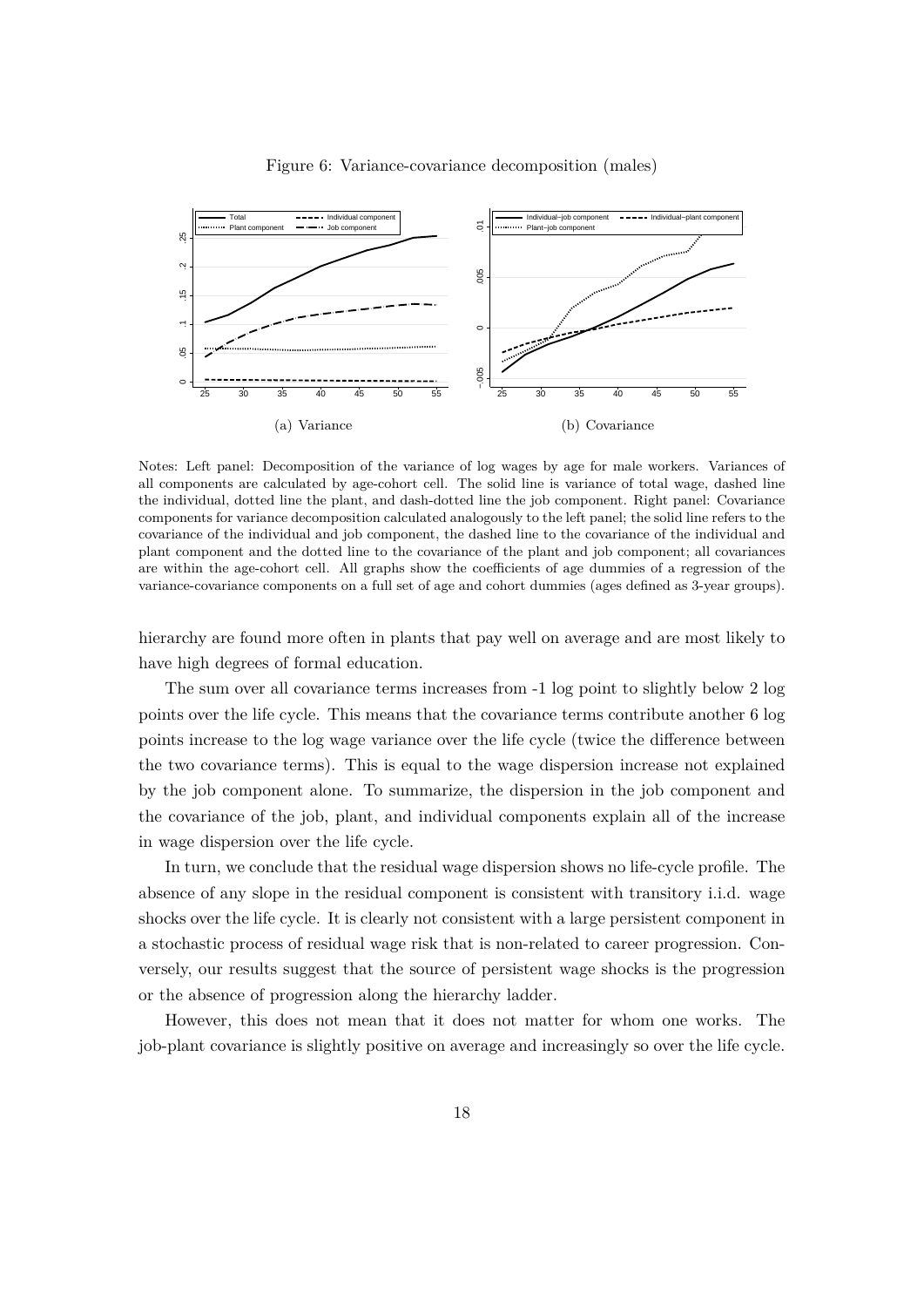This means that well-paying plants also offer more opportunities for career progression later in life. That the correlation is negative early in life means that workers who start their careers at well-paying plants start there at the bottom of the hierarchy ladder but later face ample opportunities for career progression. We further explore the implications of the plant-job correlation for the inference about and the importance of plants in more detail in Section [6.2](#page-26-0).

#### **4.3.2 Females**

We have seen that women have flatter careers on average after age 30. This also has implications for wage inequality among women. Their wage dispersion grows less in age; see Figure [7](#page-20-0)(a). In particular, the increase in hierarchy dispersion is much smaller in age for women than for men and levels off after age 30. Still, the life-cycle profile in the job component explains 50% of the 12 log point increase in wage dispersion over the working life of females (compared to 15 log points increase in variance for males). For females, we also find a flat life-cycle profile in the plant component. At the same time, the job-plant covariance profile is even steeper for women than for men. Those women who end up in high levels of the hierarchy at the end of their working life work in high-paying plants. Yet, from Figure [4](#page-16-0) we know that later in their working life, fewer women tend to work in high-paying plants than at the age of 30. Plainly put, it seems that selection into careers is stronger for women than for men.

## <span id="page-19-0"></span>**5 Who makes a career?**

Given the importance of careers, i.e., moving up the hierarchy ladder, we next shed some light on the question of how important labor market experience and eduction are for a career. Workers at higher levels of hierarchy are both typically older and better educated; see Table [2.](#page-21-0) Figure [8](#page-22-0) displays how many more years of tenure a five-yearsolder age group has compared to the preceding. We calculate this number by hierarchy level to characterize how job stability changes with age and hierarchy. The figure shows that workers at higher levels of hierarchy tend to have more stable employment histories and increasingly so over their careers.

All of these characteristics - mobility, education, and experience - pick up some form of past investment in human capital. As a result, they are correlated, and therefore, we want to estimate their effects on hierarchy in a regression. Since hierarchies have a meaning in terms of log-wages, we can use their estimated coefficients to measure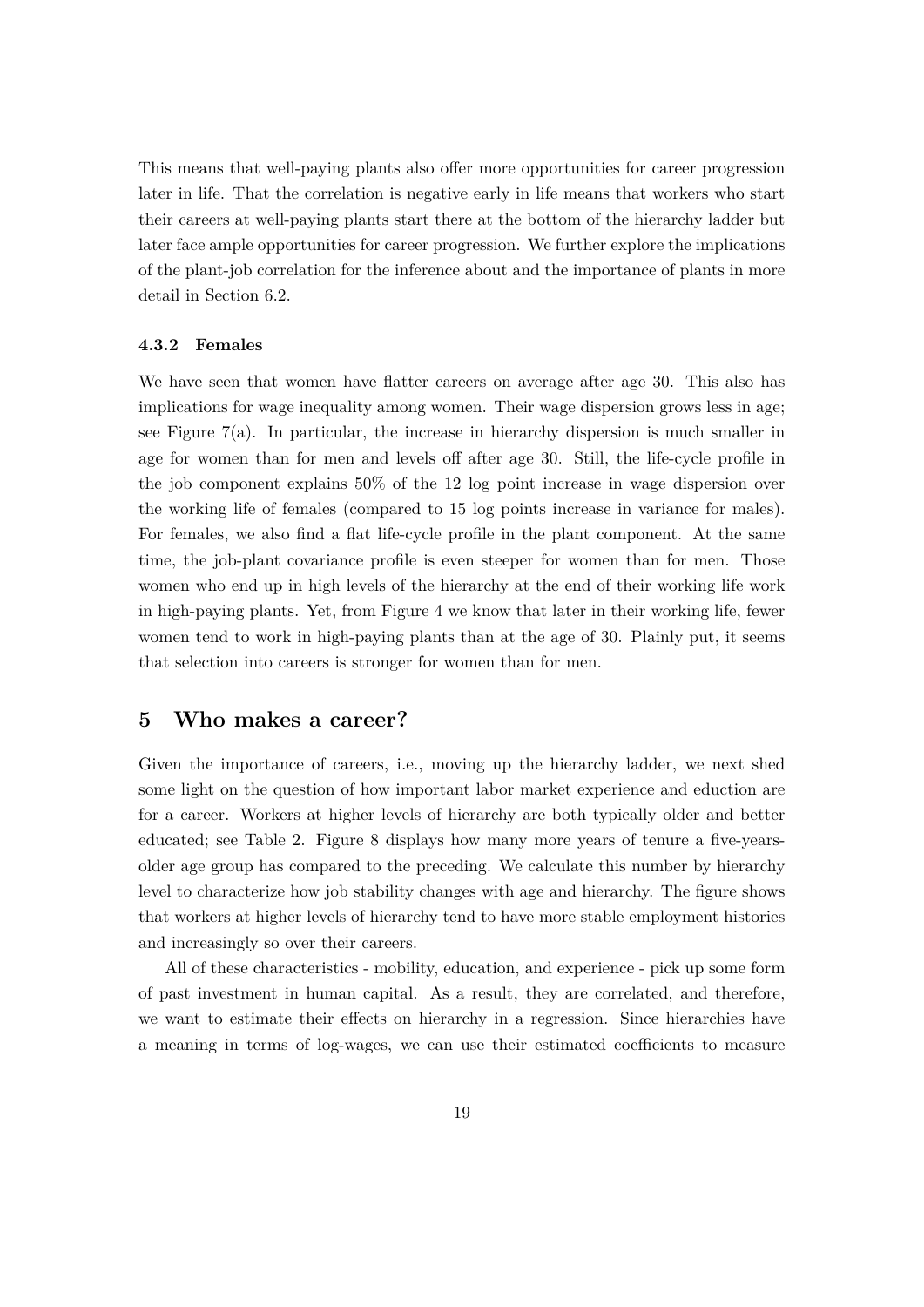<span id="page-20-0"></span>

#### Figure 7: Variance-covariance decomposition (females)

Notes: Decomposition of the variance of wages of female workers, otherwise see Figure [6](#page-18-0).

the distance between hierarchy groups, such that we end up with a cardinal measure of hierarchy: the wage that is typically associated with it. Then, constructing the hierarchy wage of a worker as we did before and aggregating these hierarchy wages back to the cohort level, we use this generated variable to estimate the causal effect of an employee's characteristics on his/her moving up the hierarchy ladder.<sup>[11](#page-20-1)</sup>

For this purpose we specify the average hierarchy wage  $hw_{ct}$  of a cohort  $c$  at time  $t$ as a function of that cohort's educational attainment, work experience, and tenure with its current employer. We use the average fraction of a cohort over the three sample years that has academic, vocational, or no training (as well as the fraction for which education information is missing) as a measure of educational attainment and interact this with experience. We estimate the following model:

<span id="page-20-2"></span>
$$
hw_{ct} = \gamma_c + tenure_{c,t} + tenure_{c,t}^2
$$
  
+
$$
+ experience_{c,t} * (1 + education_c + gender_c) + \varepsilon_{ct}
$$
  
(5)

The baseline effect of education on hierarchies is then not identified separately from the cohort effect, but we can understand whether education leads to steeper or flatter career profiles. We estimate for young, middle aged, and experienced workers separately to allow for career slopes that vary with age. For comparison, we also calculate the

<span id="page-20-1"></span> $11$ Given the ordinal nature of hierarchy data, an ordered probit estimator would have been an alternative approach. Yet, given that we have to resort to synthetic panels in order to control for unobserved heterogeneity, this is not straightforward, because the probit model is non-linear.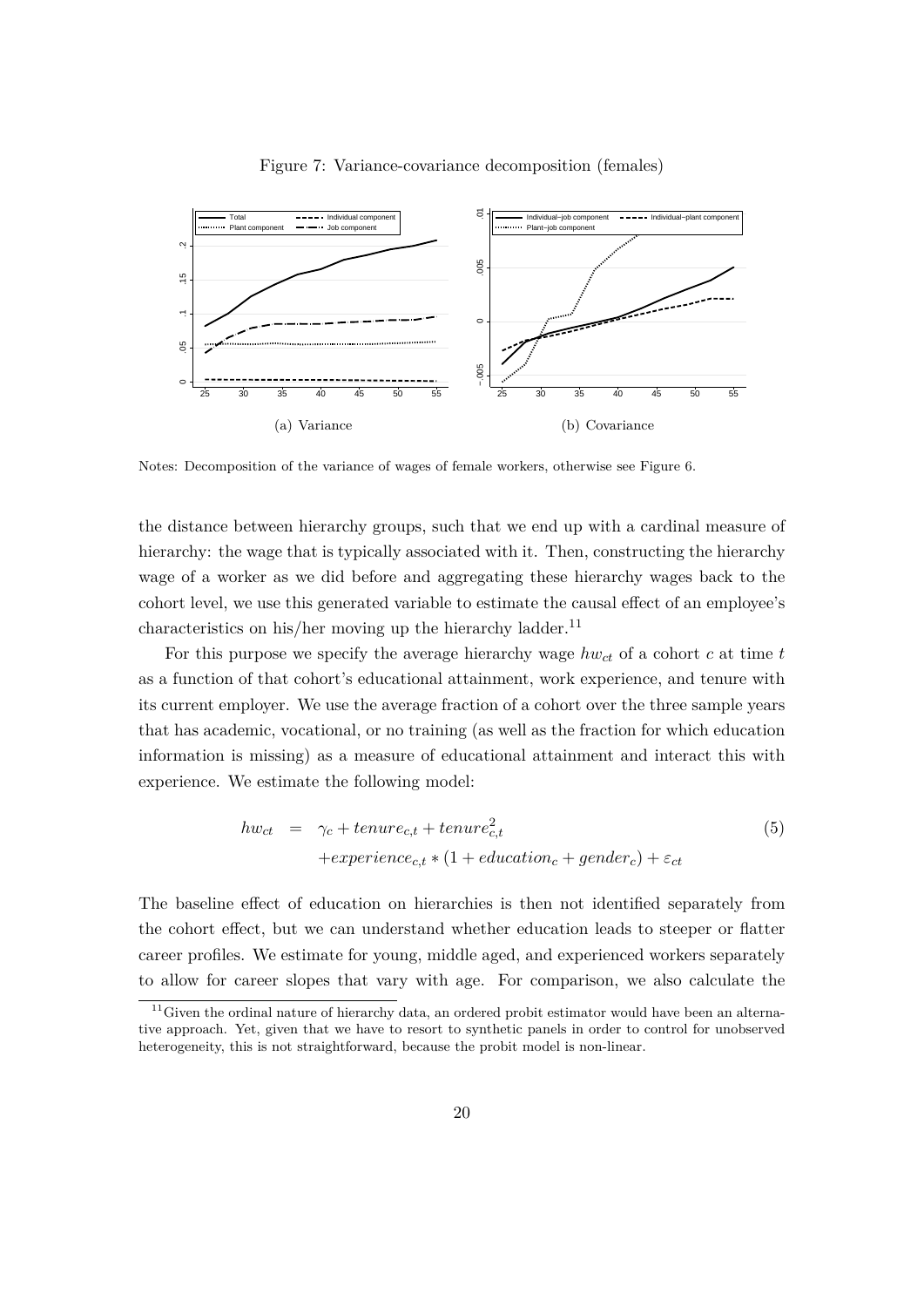|              | at age 25 - 35 (in $\%$ ) |           |      |           | at age $35 - 45$ (in $\%$ ) |  |      |           |      |           |      |
|--------------|---------------------------|-----------|------|-----------|-----------------------------|--|------|-----------|------|-----------|------|
| Education    | UT                        | <b>TR</b> | AS   | <b>PR</b> | МA                          |  | UT   | <b>TR</b> | AS   | <b>PR</b> | МA   |
| Males        |                           |           |      |           |                             |  |      |           |      |           |      |
| Secondary    | 25.4                      | 38.1      | 26.8 | 7.7       | 2.0                         |  | 18.2 | 39.9      | 29.7 | 9.2       | 3.0  |
| Vocational   | 5.5                       | 15.9      | 60.6 | 15.6      | 2.5                         |  | 3.5  | 12.9      | 52.4 | 24.5      | 6.7  |
| University   | 1.2                       | 2.9       | 27.5 | 48.6      | 19.9                        |  | 0.4  | 1.2       | 13.9 | 44.9      | 39.7 |
| not reported | 17.7                      | 29.6      | 38.1 | 11.9      | 2.7                         |  | 12.6 | 28.0      | 36.1 | 16.1      | 7.2  |
| Females      |                           |           |      |           |                             |  |      |           |      |           |      |
| Secondary    | 29.9                      | 31.5      | 28.0 | 8.8       | 1.8                         |  | 34.8 | 35.9      | 21.4 | 6.1       | 1.8  |
| Vocational   | 5.7                       | 13.1      | 64.2 | 15.2      | 1.9                         |  | 6.3  | 13.8      | 57.2 | 19.8      | 3.0  |
| University   | 2.0                       | 4.6       | 35.1 | 40.3      | 18.1                        |  | 0.9  | 2.9       | 25.1 | 43.8      | 27.3 |
| not reported | 20.1                      | 24.7      | 42.4 | 10.8      | 2.0                         |  | 26.9 | 26.1      | 33.7 | 10.5      | 2.9  |

<span id="page-21-0"></span>Table 2: Share of hierarchy levels within formal education and age groups

Notes: Relative frequencies across hierarchy groups in percentage points for different age groups. Top part of the table shows male workers, bottom part female workers. Shares sum within age groups to 100. Secondary education contains all workers with secondary education but no vocational training. Vocational education refers to workers with secondary education and in addition a vocational degree. University degree refers to all workers with a university or technical college degree. Workers without reported education are in group not reported. Hierarchy groups UT/TR/AS/PR/MA refer to untrained, trained, assistants, professionals, and managers, respectively.

estimates from a pooled cross-sectional OLS regression.

The right panel of Table [3](#page-23-1) reports the results of the synthetic panel regression. The left panel of the table reports the results from a pooled cross-sectional OLS regression. The latter does not control for unobserved heterogeneity but allows us to estimate the baseline effects of education and not only heterogeneous experience slopes. Both workers without training and workers with academic training show steeper career paths than workers with only vocational training. We find that workers without training or unknown education enter the labor market on average at lower levels of hierarchy than workers with vocational training; see Table [2](#page-21-0) and the OLS results. One interpretation of the steeper career path for less educated workers in the cohort fixed effects regression is that they are catching-up in the sense that low educated workers profit from work experience, in particular when young, exactly because they lack the formal vocational training.

On the other side of the distribution, workers with academic training enter at higher levels of hierarchy, but then their careers further diverge from the workers with vocational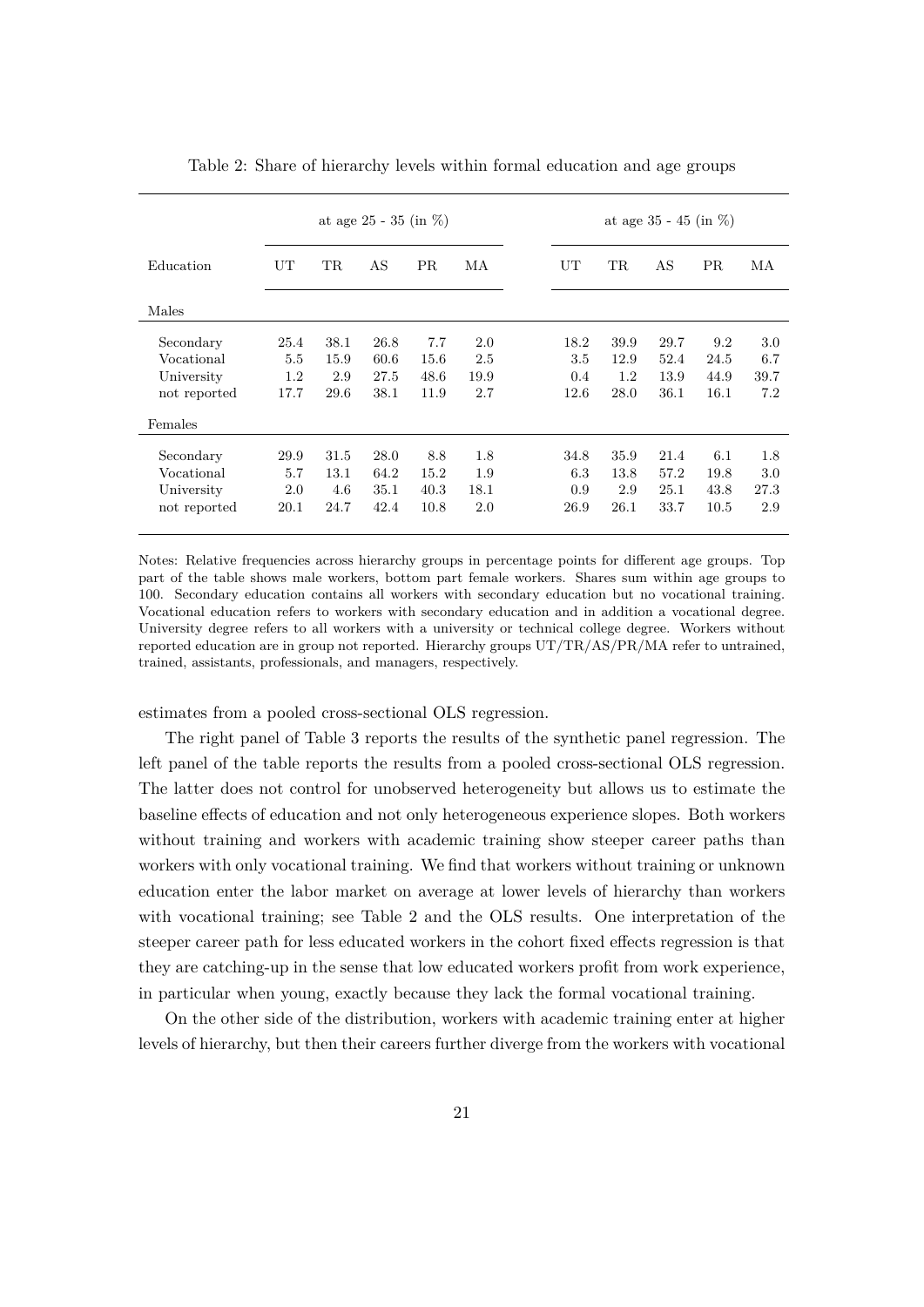<span id="page-22-0"></span>

Figure 8: Tenure gradient by age and hierarchy

Notes: The figure displays the average additional years of tenure of an age-group relative to the preceding one by hierarchy level. Averages over all sample years, both males and females. For 25-29-years-olds the figure shows the average number of years of tenure in the group.

training and this divergence accelerates later in life. The size of this divergence trend is substantial. On average workers with academic training see a 5-8 log point higher annual wage growth due to career progression than workers with vocational training. As we have seen before, females have flatter career profiles in their thirties than males. The difference between males and females is insignificant early and late in their career.Job tenure shows a positive coefficient. That is, workers in higher levels of hierarchy have been with the same firm longer, even controlling for age and education.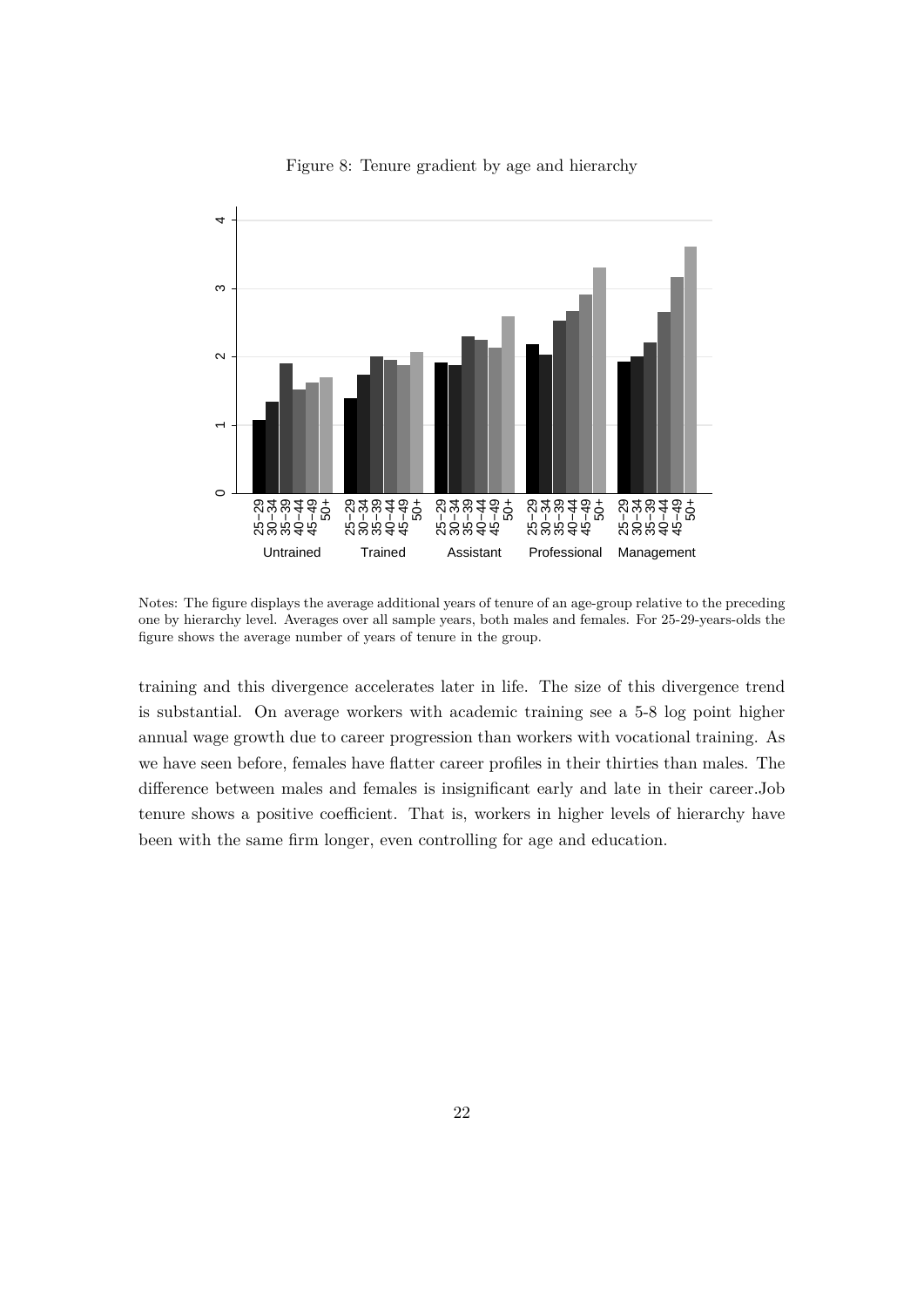|                                   |            | Pooled Cross Section OLS |            | Cohort Fixed Effects |           |                      |
|-----------------------------------|------------|--------------------------|------------|----------------------|-----------|----------------------|
| age group                         | 25-30      | 31-40                    | $41 - 55$  | 25-30                | $31 - 40$ | $41 - 55$            |
| experience                        | $1.1***$   | $0.6***$                 | $-0.2***$  | $2.8**$              | 0.5       | $-1.7***$            |
| $\times$ female                   | $-0.3***$  | $-0.7***$                | $-0.1***$  | $-0.3$               | $-0.6***$ | $-0.1$               |
| $\times$ academic training        | $2.0***$   | $0.7***$                 | $0.1***$   | 3.7                  | 2.1       | $6.9^{\ast\ast\ast}$ |
| $\times$ only secondary education | $-0.3***$  | $-0.8***$                | $-0.0$     | $15.9***$            | $6.2**$   | $5.2***$             |
| $\times$ unknown education        | $0.4***$   | $-0.3***$                | $-0.3***$  | $-9.0**$             | $-0.3$    | $4.9***$             |
| tenure                            | $1.5***$   | $1.2***$                 | $0.8***$   | $7.3***$             | $3.0***$  | $2.5***$             |
| tenure <sup>2</sup>               | $-0.5***$  | $-0.3***$                | $-0.1***$  | $-8.0***$            | $-1.6***$ | $-0.6***$            |
| female                            | $1.7***$   | $3.0***$                 | $-6.7***$  |                      |           |                      |
| academic training                 | $24.8***$  | $31.8***$                | $41.4***$  |                      |           |                      |
| only secondary education          | $-12.8***$ | $-10.4***$               | $-21.0***$ |                      |           |                      |
| unknown education                 | $-8.2***$  | $-4.5***$                | $-3.6***$  |                      |           |                      |
| Cohort fixed effects              | No         | No                       | $\rm No$   | Yes                  | Yes       | Yes                  |
| Observations                      | 360,844    | 740,054                  | 1,314,769  | 180                  | 300       | 450                  |
| Adjusted $R^2$                    | 0.20       | 0.25                     | 0.29       | 0.84                 | 0.79      | 0.96                 |

<span id="page-23-1"></span>Table 3: The effect of experience, education, and tenure on career progression

Notes: \*,\*\*,\*\*\* indicate significance at the 10, 5, and 1 percent level, respectively. The left panel displays the regression coefficients of a regression of the hierarchy wage of a worker on tenure and experience interacted with the educational attainment of the worker and on education dummies. The left panel displays the results of a regression of the cohort-year average log hierarchy wages on tenure and experience interacted with the average educational attainment of a cohort controlling for cohort fixed effects; see equation ([5](#page-20-2)). Log-Wages have been multiplied by 100 to ensure better readability. The baseline group is male workers with occupational training. We control for different male/female career profiles by including an experience gender interaction term. Cohorts are defined by birth year, gender and region (North/South/East/West).

## <span id="page-23-0"></span>**6 Robustness**

Next, we show based on available data for the US that our main findings are not specific to the German labor market and shed more light on our finding of comparably small plant effects. Further robustness checks with respect to heterogeneous job-specific wages across workers covered by collective bargaining or not, workers working fulltime or not, and workers working in large and small plants are reported in Appendix [C.1.](#page-36-0)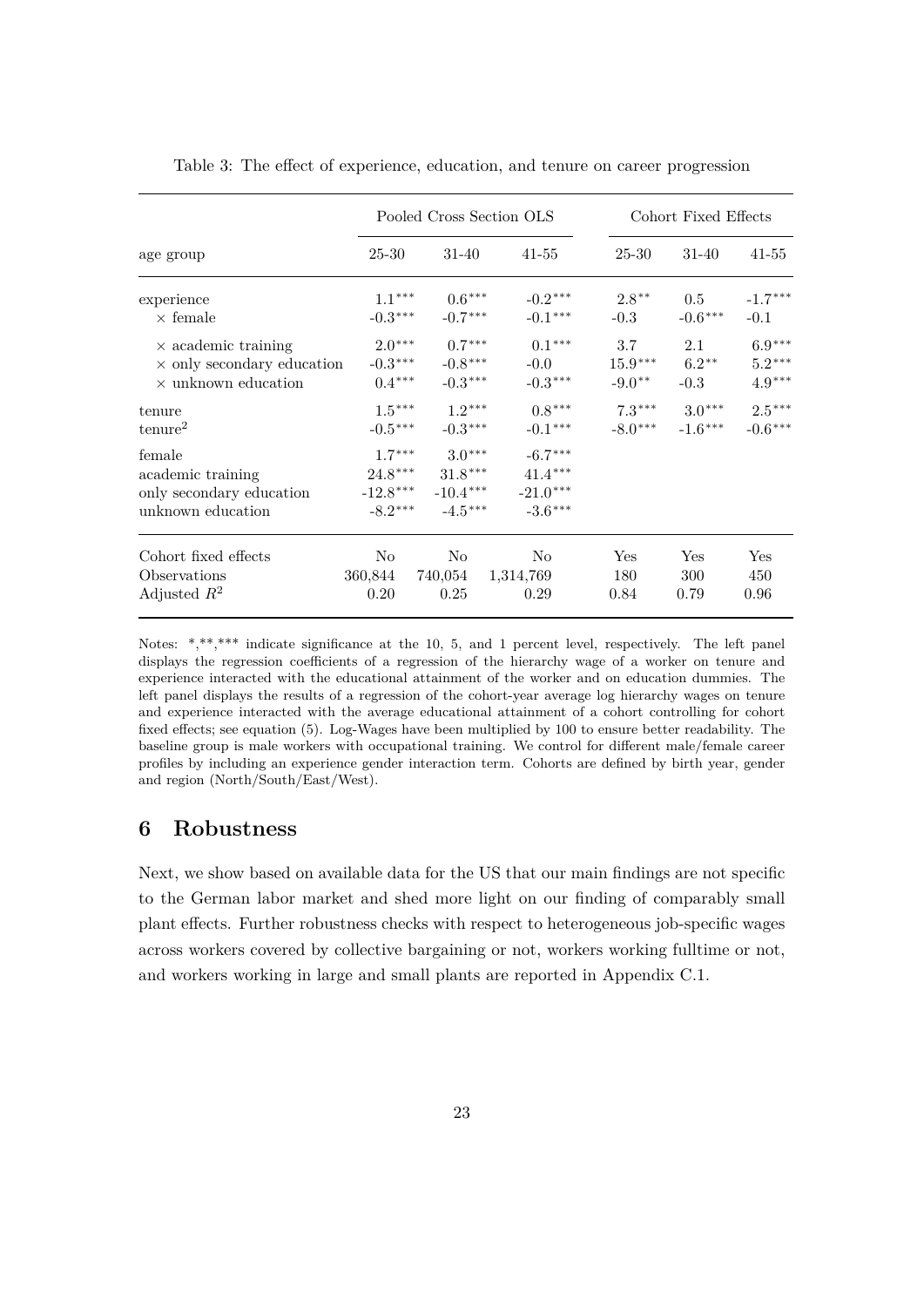<span id="page-24-1"></span>

| Occupational groups (SOC)             |                         |                         |                         |                         |                         |                         |  |  |  |
|---------------------------------------|-------------------------|-------------------------|-------------------------|-------------------------|-------------------------|-------------------------|--|--|--|
| Level                                 | 11-29                   | 31-39                   | 41-43                   | 45-49                   | 51-53                   | All                     |  |  |  |
| All                                   | 38.22                   | 12.58                   | 17.34                   | 23.09                   | 17.87                   | 23.25                   |  |  |  |
| 1<br>$\overline{2}$<br>3              | 13.01                   | 8.55<br>9.63<br>11.15   | 9.63<br>10.53<br>12.83  | 14.26<br>14.78          | 10.01<br>12.09<br>15.62 | 9.25<br>10.48<br>12.89  |  |  |  |
| $\overline{4}$<br>$\overline{5}$<br>6 | 15.42<br>18.80<br>20.96 | 13.67<br>18.84<br>21.83 | 16.32<br>20.14<br>24.42 | 18.23<br>21.11<br>27.47 | 19.67<br>20.95<br>24.92 | 16.39<br>20.13<br>23.77 |  |  |  |
| 7<br>8<br>9                           | 24.63<br>32.11<br>37.50 | 28.03<br>33.14          | 30.56<br>38.82<br>62.13 | 30.67<br>34.12          | 31.27                   | 27.17<br>32.92<br>38.32 |  |  |  |
| 10<br>11<br>12                        | 42.68<br>50.65<br>69.37 |                         |                         |                         |                         | 44.55<br>53.26<br>73.13 |  |  |  |

Table 4: Mean wages in 2015 by job level and occupational group

Notes: Mean wages by job level and occupational groups from the 2015 National Compensation Survey. Occupational groups follow the 2010 SOC codes. The different occupational groups correspond roughly to Management, Business & Finance, IT & Engineering, Education, Legal, Healthcare (11-29), Service (31-39), Sales and Administration (41-43), Farming, Construction, Maintenance (45-49), Production and Transportation (51-53). See SOC classification for further details. Missing fields indicate the case of too few observations for combination of job level and occupational group to be reported by the BLS. These estimates are currently not published by the BLS and have been provided by the BLS upon request.

#### <span id="page-24-0"></span>**6.1 Hierarchies in the US labor market**

It could be that the importance of hierarchies is particular to the German labor market with its prevalence of collective bargaining agreements (which cover more than halve of the workers in our data). Relative to this, the US labor market is a polar-opposite case with only a very small minority of workers being covered by collective bargaining. For this reason and to check the robustness of our findings, we look at US data from the National Compensation Survey (NCS) run by the Bureau of Labor Statistics and provide evidence that strongly suggests that our results on the importance of hierarchies generalize. We think that the reason for this is that hierarchies arise naturally in the organization of work ([Garicano and Rossi-Hansberg,](#page-30-10) [2006](#page-30-10); [Caicedo et al.](#page-30-8), [2018](#page-30-8)) and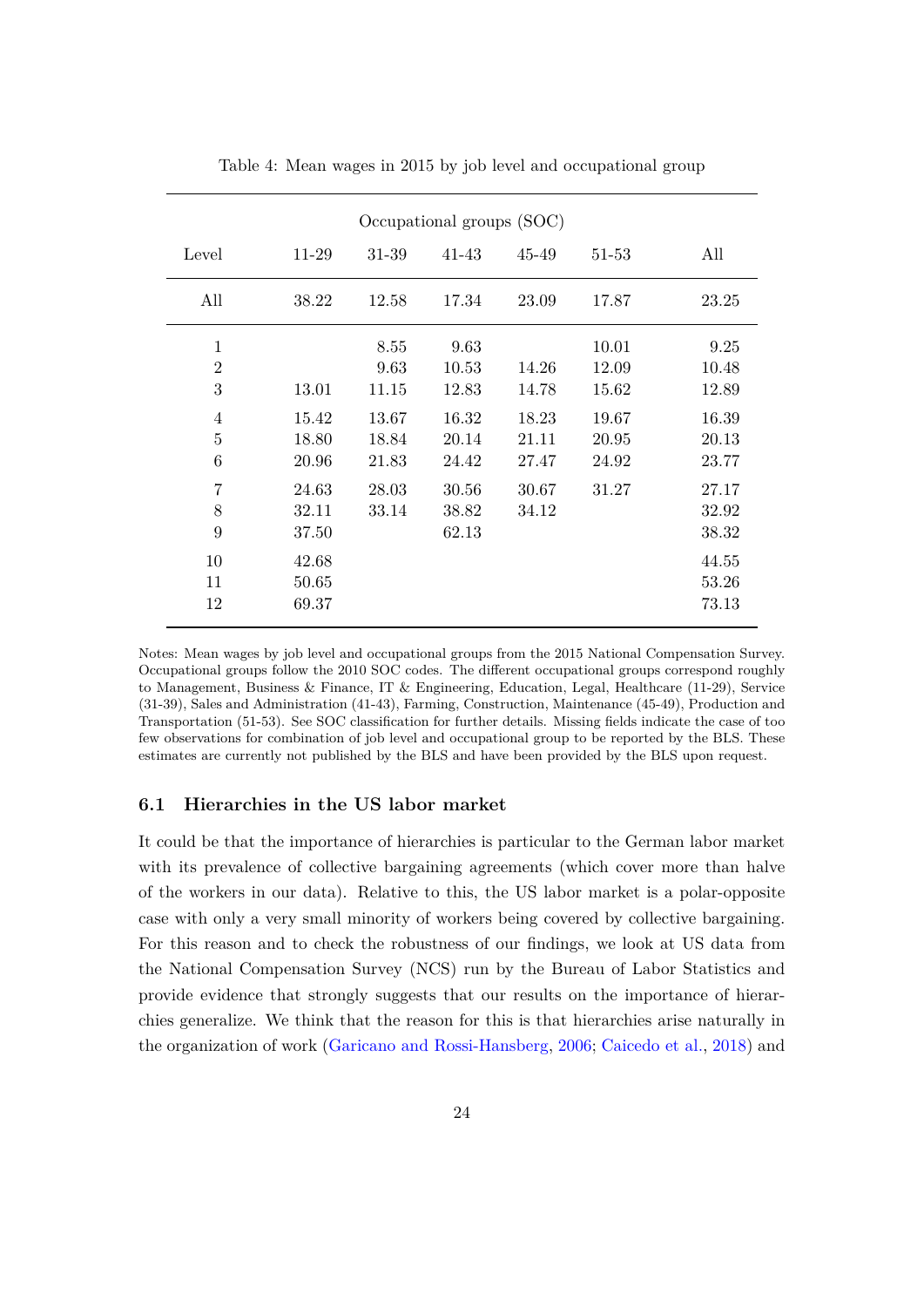

<span id="page-25-3"></span>Figure 9: Wage density across occupations by job level

Notes: Kernel density estimates for within-group wage dispersion of log mean full-time wages. Solid line shows dispersion within all full-time workers. Dashed line shows within-job-level dispersion and dotted line within-occupation dispersion. Legend reports standard deviations. All data come from the 2010 National Compensation Survey. See text for further details.

compensation schemes based on job leveling are commonly used in the labor markets of industrialized countries.[12](#page-25-0)

The BLS provides detailed information that describes the job-leveling procedures in the data. Its job leveling is distinct from its occupational coding,[13](#page-25-1) although some of the information used for the occupational coding and for job leveling overlaps; see Appendix [B](#page-35-0) for details. We provide corresponding evidence based on the German occupational coding (KldB) discussed in Appendix [A.2](#page-33-2).

The NCS provides information on average wages by job level both across and within occupations. Table [4](#page-24-1) shows mean wages by job level and occupational groups from the 2015 NCS.[14](#page-25-2) We see that within coarse occupational groups there is a very large variation in wages across job levels. We also note that the first occupational group (11-29), which includes management occupations and has on average much higher wages than the other groups, actually has lower wages than the other occupational groups once we condition on job levels. Vice versa, the relative wage differences across occupations are conditional

<span id="page-25-0"></span> $12$ In fact, job leveling is an entire industry in which consulting firms provide employers with tools to rank jobs and implement compensation schemes for jobs at different levels. One famous example is the point system developed by the Hay Group.

<span id="page-25-1"></span><sup>&</sup>lt;sup>13</sup>Occupational classification schemes like the SOC used by the BLS differentiate jobs according to the tasks but not according to the level of complexity, so that occupational codes do not imply a hierarchical ordering but a horizontal differentiation.

<span id="page-25-2"></span><sup>&</sup>lt;sup>14</sup>These estimates are currently not published by the BLS and have been provided by the BLS upon an individual request for data.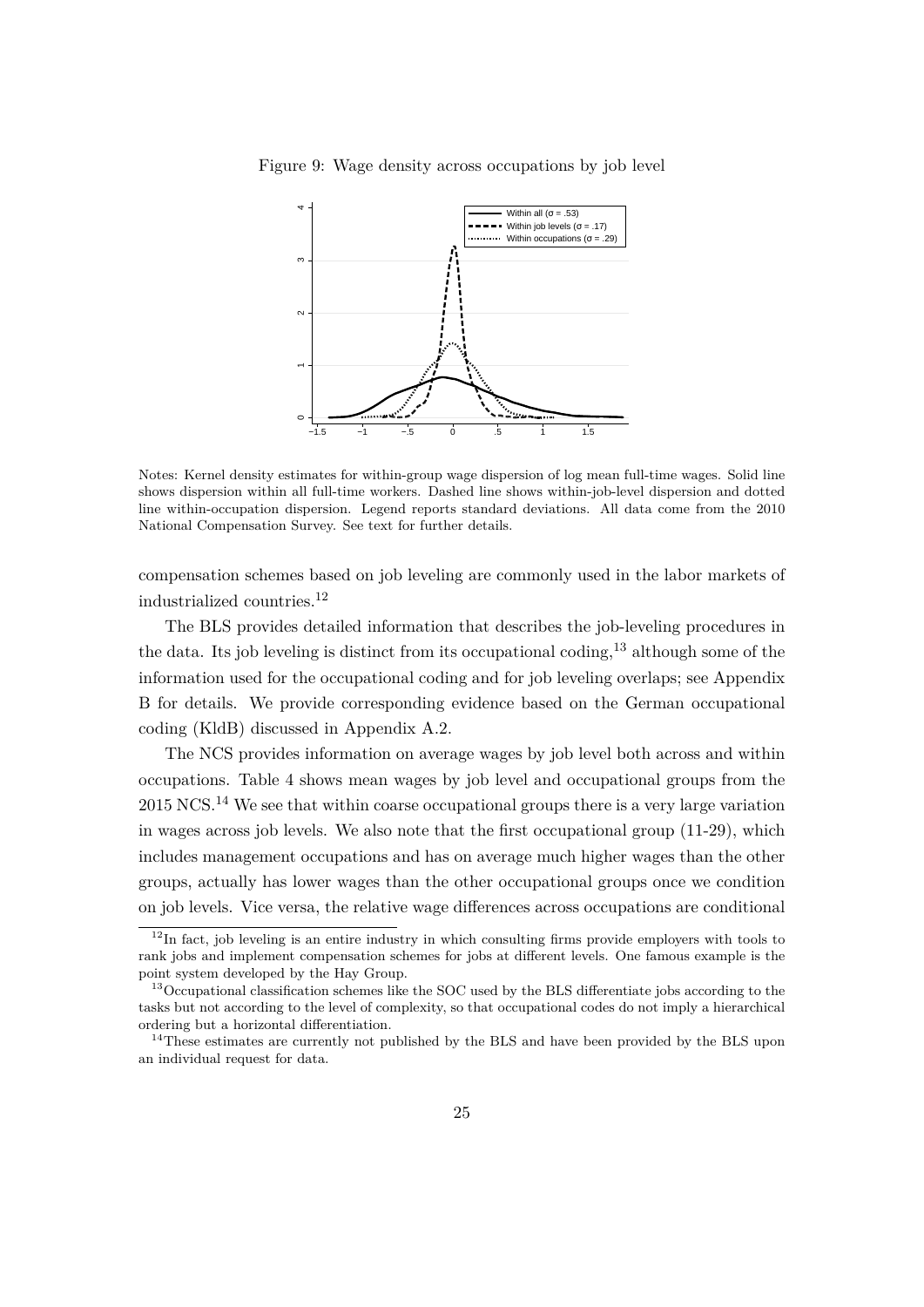

<span id="page-26-1"></span>Figure 10: Shares of employees by hierarchy level and plant component

Notes: The figure shows the share of workers by hierarchy group in plants with below or above median estimated plant component  $\zeta_b$ . The median is defined on a worker basis. 67% of all plants have a below median plant component.

on a job level typically small and (with one exception) less than 20%.

For 2010, we have more disaggregated occupational information for wages by job level. In total there are 15 job levels and 307 distinct occupations. We use these data to compare the dispersion within a job level across occupations, within occupations across job levels, and the distribution across all job-level-occupation combinations. Since we do not observe the number of employees, we treat each occupation-job-level pair as one observation. Figure [9](#page-25-3) shows the estimated kernel densities for the three distributions. We find that the wage dispersion conditional on the job level is strongly compressed relative to the unconditional wage dispersion and also relative to the wage dispersion conditional on occupations. The standard deviation of wages decreases by 45% conditioning on 307 occupations and by 68% conditioning on only 15 job levels relative to the unconditional standard deviation; again see Figure [9](#page-25-3).

We conclude that conditional on the job level, a large part of the observed unconditional occupational wage differences disappears, which suggests that the importance of hierarchies (job levels) also applies to the US labor market. Similarly, we find that our results are robust if estimate the hierarchy wages from workers not covered by collective bargaining agreements; see Appendix [C.1](#page-36-0).

#### <span id="page-26-0"></span>**6.2 The (un)importance of plants**

One result of our analysis is that the plant component does not contribute much to wage dispersion growth over the life cycle. At the same time, recent evidence for the US finds increasing firm differences to be a key driver of the increase in wage inequality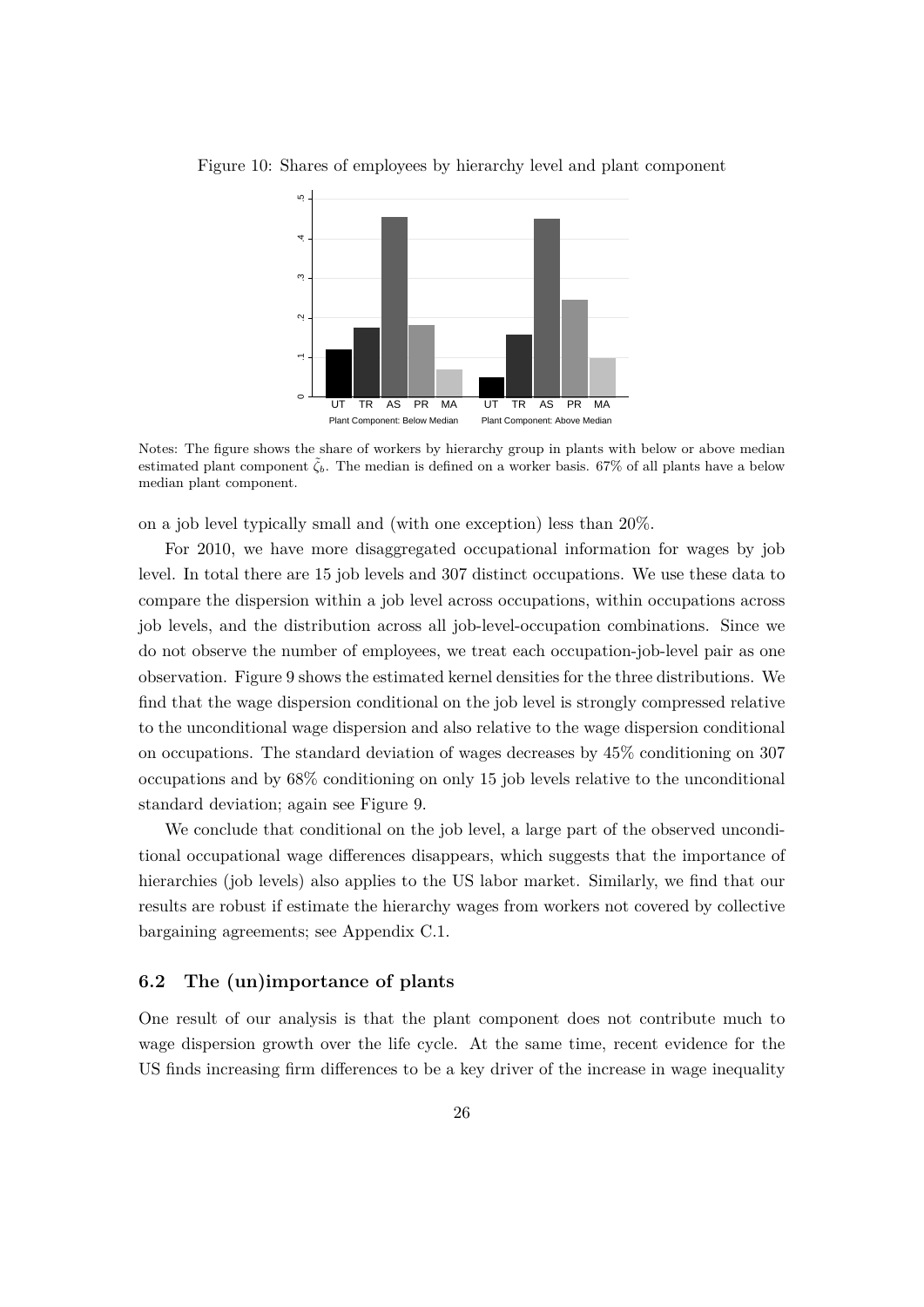over the past 30 years [\(Song et al.](#page-32-2), [2015\)](#page-32-2). At a first glance, these two pieces of evidence do not seem to align well. However, we have seen that the plant component and the job component are positively correlated and increasingly so over the life cycle of a worker. This implies that the plant component will pick up the organizational structure of plants, too, if we do not include information about this structure in the analysis.

Figure [10](#page-26-1) reports the share of jobs at various levels of hierarchy for jobs sorted by the plant component  $\zeta_p$ . Well-paying plants offer on average more jobs at higher levels of hierarchy; only low-paying plants offer a substantial fraction of jobs on the lowest two hierarchy levels, this echoes the findings of [Tåg et al.](#page-32-11) ([2013](#page-32-11)) for Sweden. Note for this figure we sort plants according to whether they pay better *at all levels* of hierarchy, i.e., the plant component is not driven by having a larger share of top-level workers. Well-paying plants are on average also substantially larger. In turn, the bottom 50% of jobs by plant component are in the bottom 67% of plants.

In turn, decomposing wages ignoring the terms that go into the job component leads to a pattern that is different from our baseline that includes this information. First, a substantially larger fraction of wages remains unexplained. More important, throwing away the job information leads to an overestimation by roughly 30% of the role of mobility between plants for wage growth, as Figure [11](#page-28-0) shows. Similarly, the contribution of plants to the wage inequality is inflated by 50% and both education and mobility across plants become important contributors to the increase in wage dispersion over the life cycle; see Figure [12](#page-28-1). Together, the individual and plant components explain roughly 8 out of the 15 log point increase in the wage variance. The covariance between the individual and plant components also contributes to the growth of wage inequality by 2 log points (not displayed). This means that, without job information, residual wage inequality has a life-cycle profile, contributing another 5 log points to the increase in wage dispersion. This is in stark contrast to what we find when we include the job information, where residual wage inequality is both negligible and has a flat life-cycle profile.

In summary, this means that plants are important for life-cycle wage dynamics, but not because of their wage level differences but because of their differences in organizational structure whereby different plants offer different career paths. These differences in organizational structure are correlated with average plant pay and get partly picked up by the plant component when organizational structure is unobserved.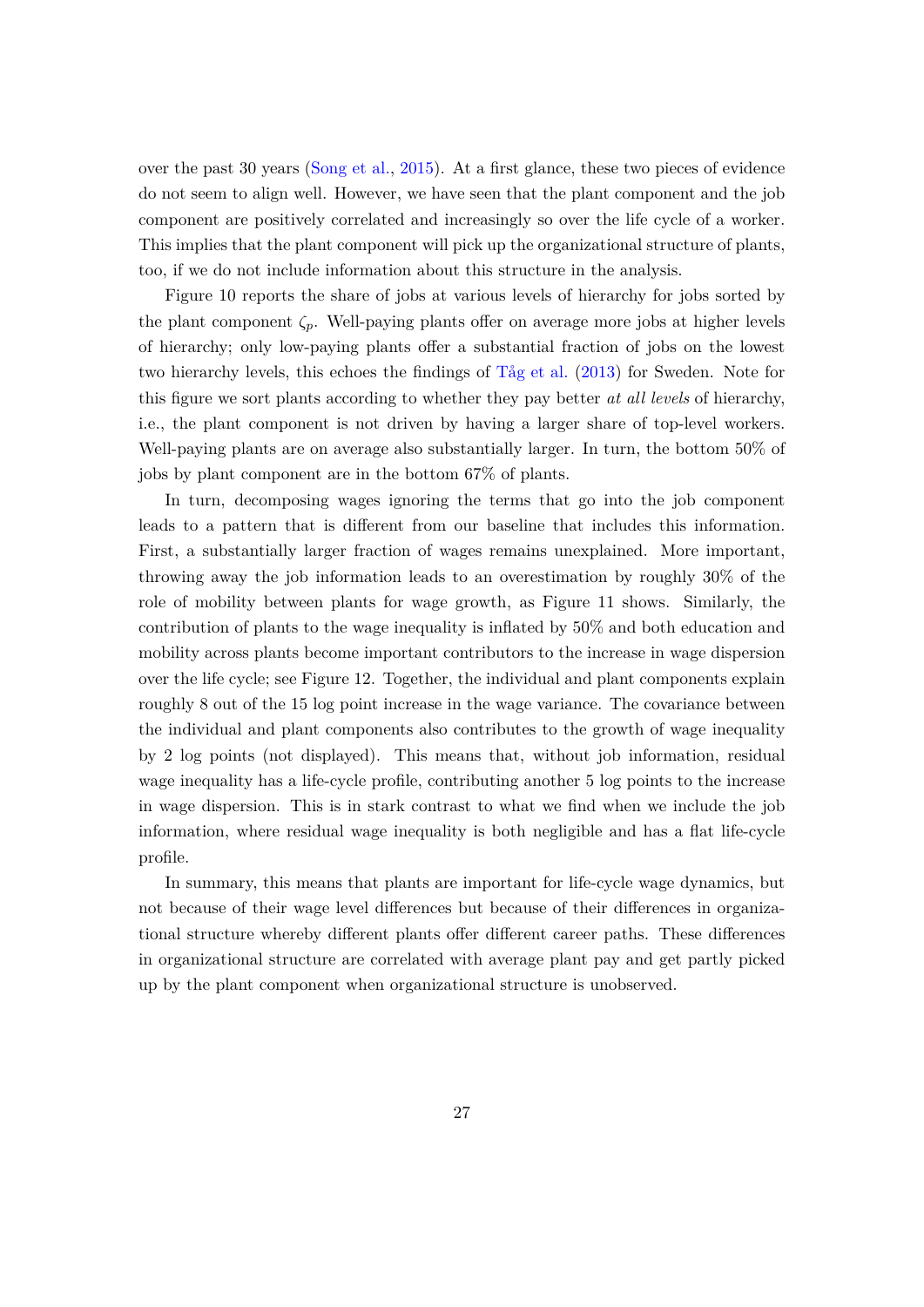

<span id="page-28-0"></span>Figure 11: Decomposition of mean wage by age (males), ignoring job information

Notes: See Figure [2](#page-13-0) for the left panel. The right panel displays the corresponding components from Figure [2](#page-13-0) (a) for comparison.

<span id="page-28-1"></span>Figure 12: Decomposition of variance of wages by age without job controls (males)



Notes: See Figure [6](#page-18-0) for the left panel. The right panel displays the corresponding components from Figure [6](#page-18-0) (a) for comparison.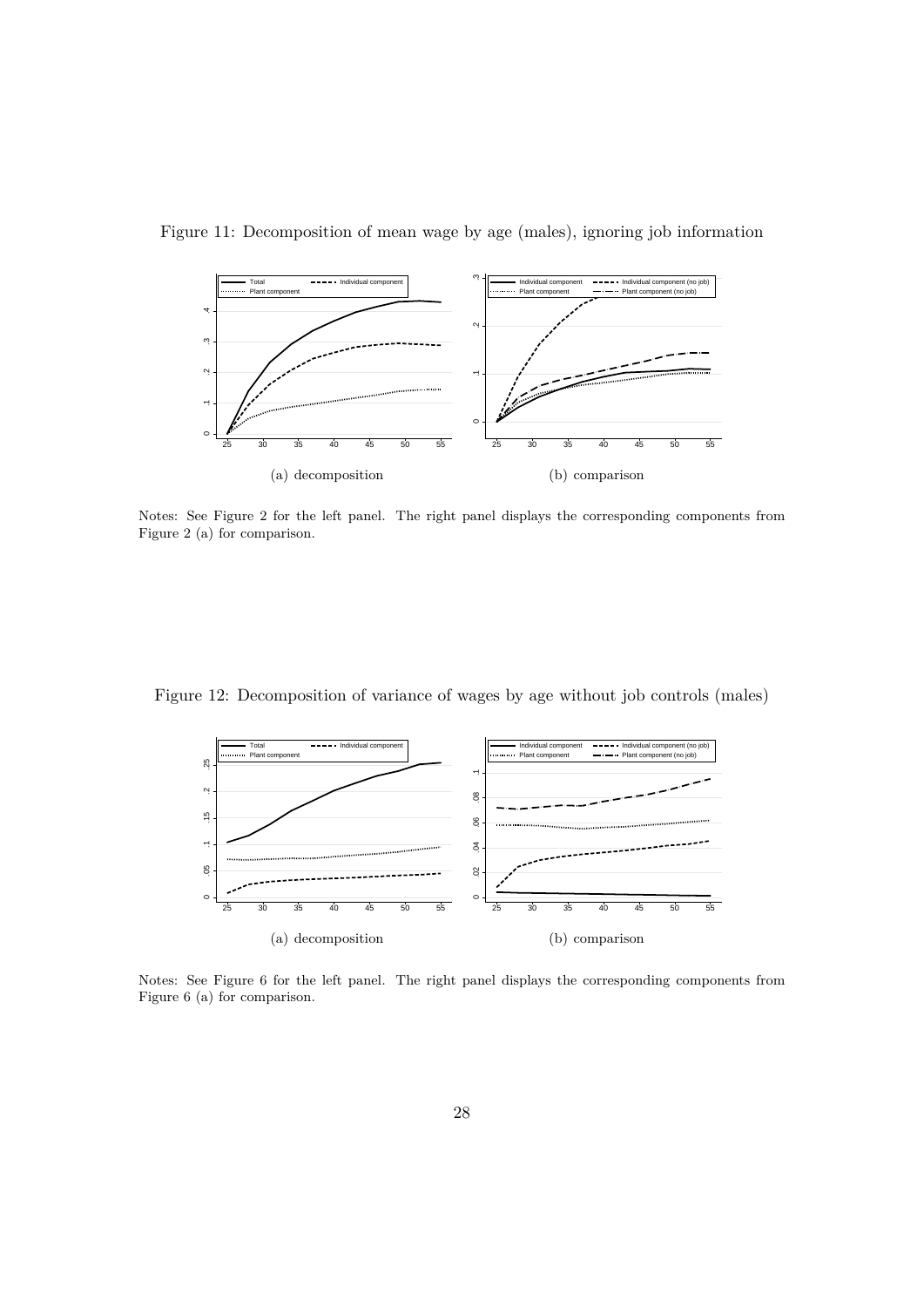## <span id="page-29-0"></span>**7 Conclusions**

The present paper analyzes wage data from the German Survey of Earnings Structure. We find that both wage growth and the increase in wage dispersion over the life cycle can be well explained by observable characteristics of jobs, plants and workers. In particular, the responsibilities, independence, and complexity of a job, the job's hierarchy level, is the most important factor. Tertiary education seems particularly important to prepare workers for jobs at the top hierarchy levels as workers with academic training on average progress faster along the career ladder. Mobility between employers does not contribute to career progression.

This has a broad range of implications. For example, educating future workers in the ability to take responsible decisions has likely high returns and is key for structural transformation. In fact, well-paying plants seem to have shorter spans of control of top-level workers and more workers who need less supervision. Similarly, our findings suggest that changes in organizational structures within firms may be important in our understanding of wage inequality and its developments over time.

From the individual's perspective, our results imply that career progression and job search also within firms is key to understanding wage risks. Residual wage risk that cannot be linked to any observables is small and has a flat life-cycle profile once the hierarchy information of jobs is taken into account. This further suggests that persistent wage risk is related to other macroeconomic factors, such as structural change. Similarly, it suggests that the average life-cycle wage growth and wage dispersion are linked because both result from career progression. This further suggests that wage risk differs across individuals. In particular, male and female workers show both different average wage growth and different wage dispersion after the age of 30, when female career progression slows down substantially.

At an aggregate level, our results raise the question of how many congestion externalities organizational structures generate: even when a worker might be qualified for a job further up the hierarchy ladder, that job may already be filled. In turn, we conclude that plants are important through their difference in organizational structure, which implies that plants differ vastly in the career opportunities they offer. At the same time, differences in pay across plants that are not related to job characteristics seem to be a minor contributor to wage growth and do not contribute at all to the increase in wage dispersion over the life-cycle. This suggests that the plant-related differences in pay are known to workers and therefore workers do not need to search for higher wages across plants. Instead, the lacking age profile in the dispersion of the plant component suggests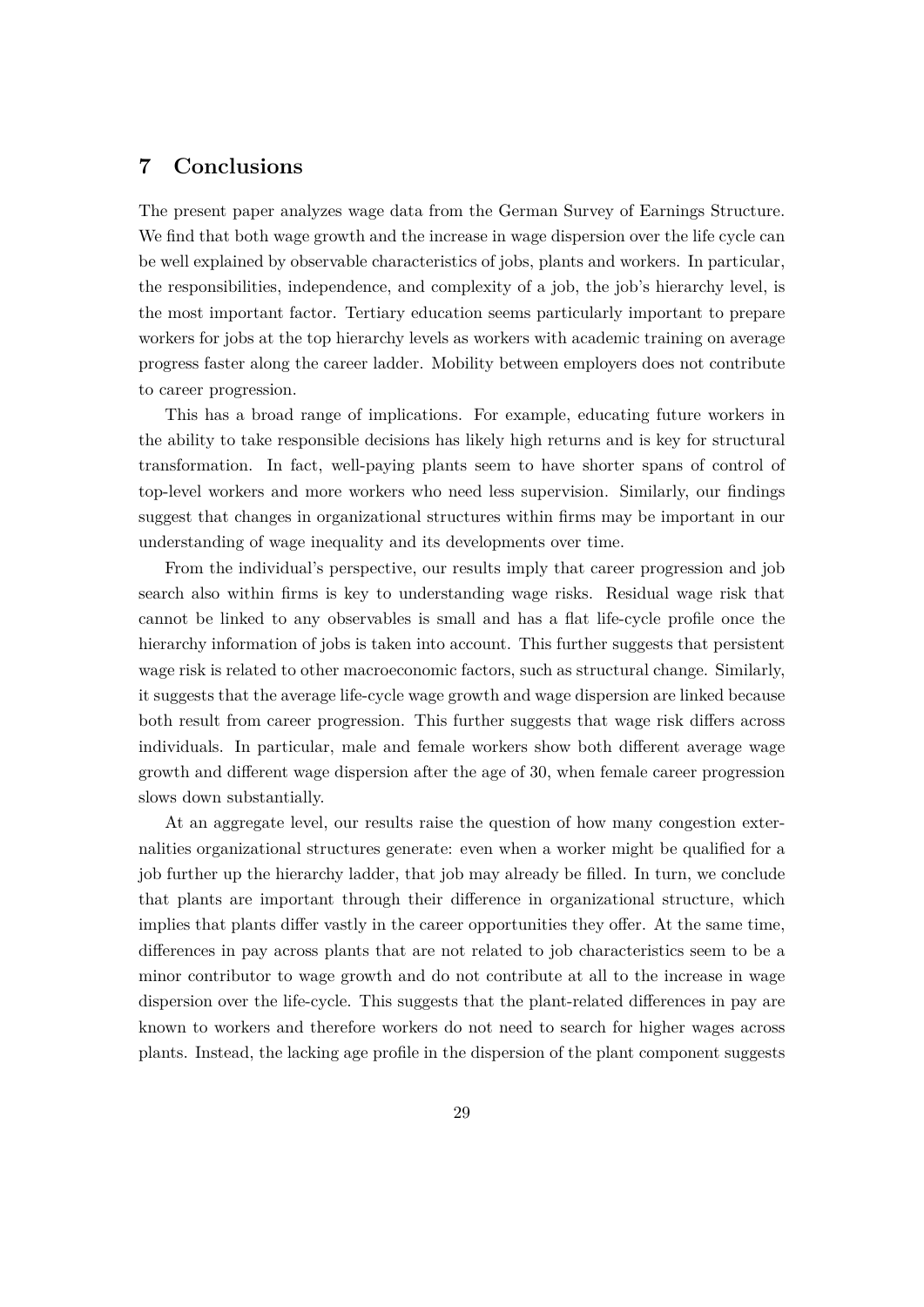that the differences are compensating differentials.

## **References**

- <span id="page-30-4"></span>Abowd, J. M., Kramarz, F., and Margolis, D. N. (1999). High wage workers and high wage firms. *Econometrica*, 67(2):251–333.
- <span id="page-30-5"></span>Baker, G., Gibbs, M., and Holmstrom, B. (1994). The internal economics of the firm: evidence from personnel data. *The Quarterly Journal of Economics*, 109(4):881–919.
- <span id="page-30-11"></span>Bayer, C. and Juessen, F. (2012). The life-cycle and the business-cycle of wage risk — Cross-country comparisons. *Economics Letters*, 117(3):831–833.
- <span id="page-30-8"></span>Caicedo, S., Lucas Jr, R. E., and Rossi-Hansberg, E. (2018). Learning, career paths, and the distribution of wages. *American Economic Journal: Macroeconomics*, forthcoming.
- <span id="page-30-9"></span>Caliendo, L., Monte, F., and Rossi-Hansberg, E. (2015). The anatomy of french production hierarchies. *Journal of Political Economy*, 123(4):809–852.
- <span id="page-30-3"></span>Card, D., Heining, J., and Kline, P. (2013). Workplace Heterogeneity and the Rise of West German Wage Inequality. *Quarterly Journal of Economics*, 128(3):967.
- <span id="page-30-2"></span>Carroll, C. D. and Samwick, A. A. (1997). The nature of precautionary wealth. *Journal of Monetary Economics*, 40(1):41–71.
- <span id="page-30-0"></span>Deaton, A. (1985). Panel data from time series of cross-sections. *Journal of Econometrics*, 30(1-2):109–126.
- <span id="page-30-1"></span>Deaton, A. and Paxson, C. (1994). Intertemporal choice and inequality. *Journal of political economy*, 102(3):437–467.
- <span id="page-30-6"></span>Dohmen, T. J., Kriechel, B., and Pfann, G. A. (2004). Monkey bars and ladders: The importance of lateral and vertical job mobility in internal labor market careers. *Journal of Population Economics*, 17(2):193–228.
- <span id="page-30-7"></span>Fox, J. T. (2009). Firm-size wage gaps, job responsibility, and hierarchical matching. *Journal of Labor Economics*, 27(1):83–126.
- <span id="page-30-10"></span>Garicano, L. and Rossi-Hansberg, E. (2006). Organization and inequality in a knowledge economy. *The Quarterly Journal of Economics*, 121(4):1383–1435.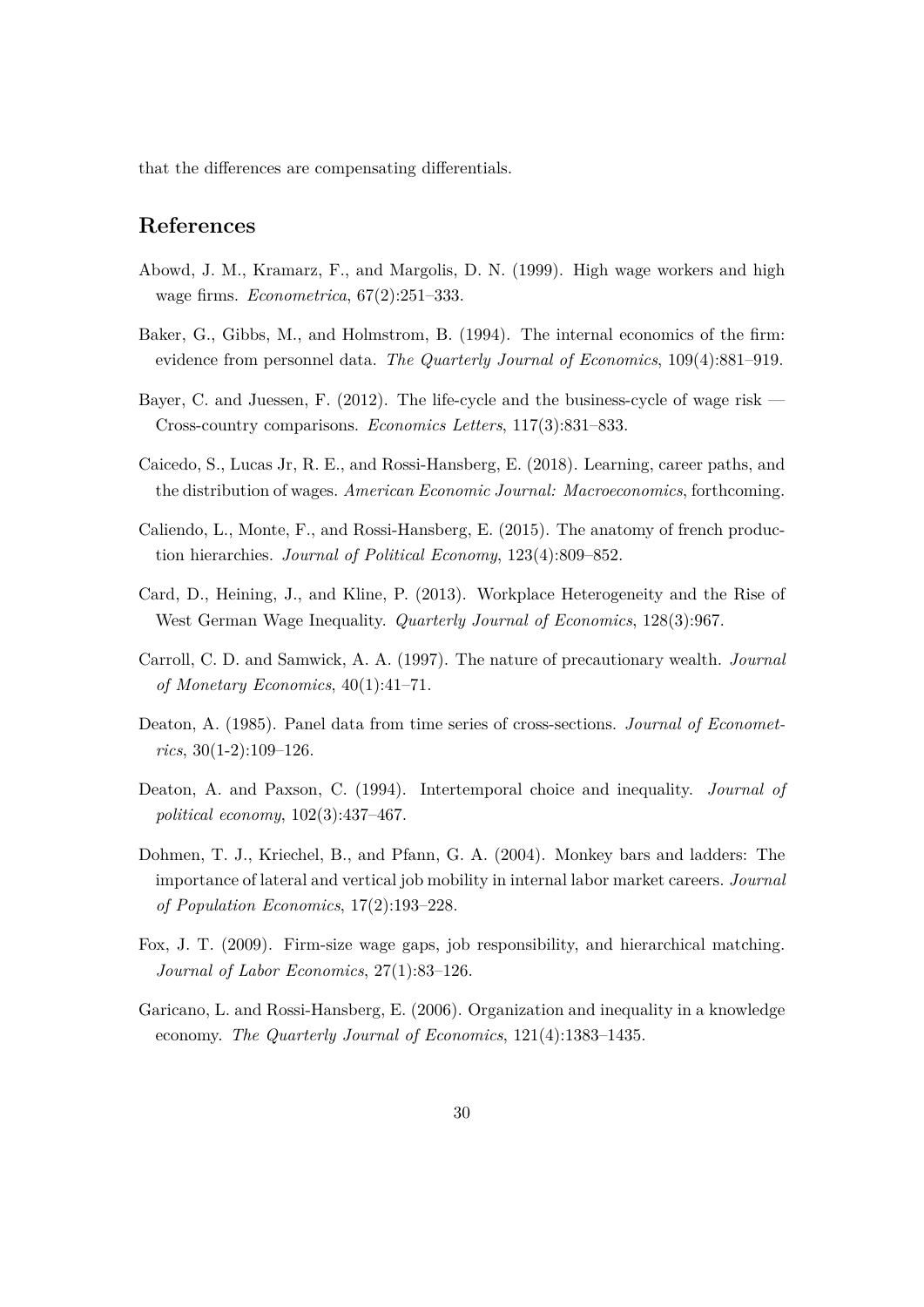- <span id="page-31-7"></span>Gibbs, M., Ierulli, K., and Milgrom, E. M. (2003). Careers in firm and occupational labor markets. Technical report.
- <span id="page-31-6"></span>Goldschmidt, D. and Schmieder, J. F. (2017). The rise of domestic outsourcing and the evolution of the german wage structure\*. *The Quarterly Journal of Economics*, 132(3):1165–1217.
- <span id="page-31-2"></span>Guvenen, F. (2009). An empirical investigation of labor income processes. *Review of Economic dynamics*, 12(1):58–79.
- <span id="page-31-4"></span>Guvenen, F. and Smith, A. A. (2014). Inferring labor income risk and partial insurance from economic choices. *Econometrica*, 82(6):2085–2129.
- <span id="page-31-9"></span>Heathcote, J., Perri, F., and Violante, G. L. (2010). Unequal we stand: An empirical analysis of economic inequality in the United States, 1967–2006. *Review of Economic Dynamics*, 13(1):15–51.
- <span id="page-31-0"></span>Heathcote, J., Storesletten, K., and Violante, G. L. (2005). Two views of inequality over the life cycle. *Journal of the European Economic Association*, 3(2-3):765–775.
- <span id="page-31-10"></span>Heathcote, J., Storesletten, K., and Violante, G. L. (2014). Consumption and labor supply with partial insurance: An analytical framework. *American Economic Review*, 104(7):2075–2126.
- <span id="page-31-5"></span>Hornstein, A., Krusell, P., and Violante, G. L. (2011). Frictional wage dispersion in search models: A quantitative assessment. *American Economic Review*, 101(7):2873– 98.
- <span id="page-31-1"></span>Huggett, M., Ventura, G., and Yaron, A. (2006). Human capital and earnings distribution dynamics. *Journal of Monetary Economics*, 53(2):265–290.
- <span id="page-31-3"></span>Huggett, M., Ventura, G., and Yaron, A. (2011). Sources of lifetime inequality. *American Economic Review*, 101(7):2923–54.
- <span id="page-31-11"></span>Kambourov, G. and Manovskii, I. (2013). A cautionary note on using (March) Current Population Survey and Panel Study of Income Dynamics data to study worker mobility. *Macroeconomic Dynamics*, 17(1):172–194.
- <span id="page-31-8"></span>Lazear, E. P. and Rosen, S. (1981). Rank-order tournaments as optimum labor contracts. *Journal of Political Economy*, 89(5):841–864.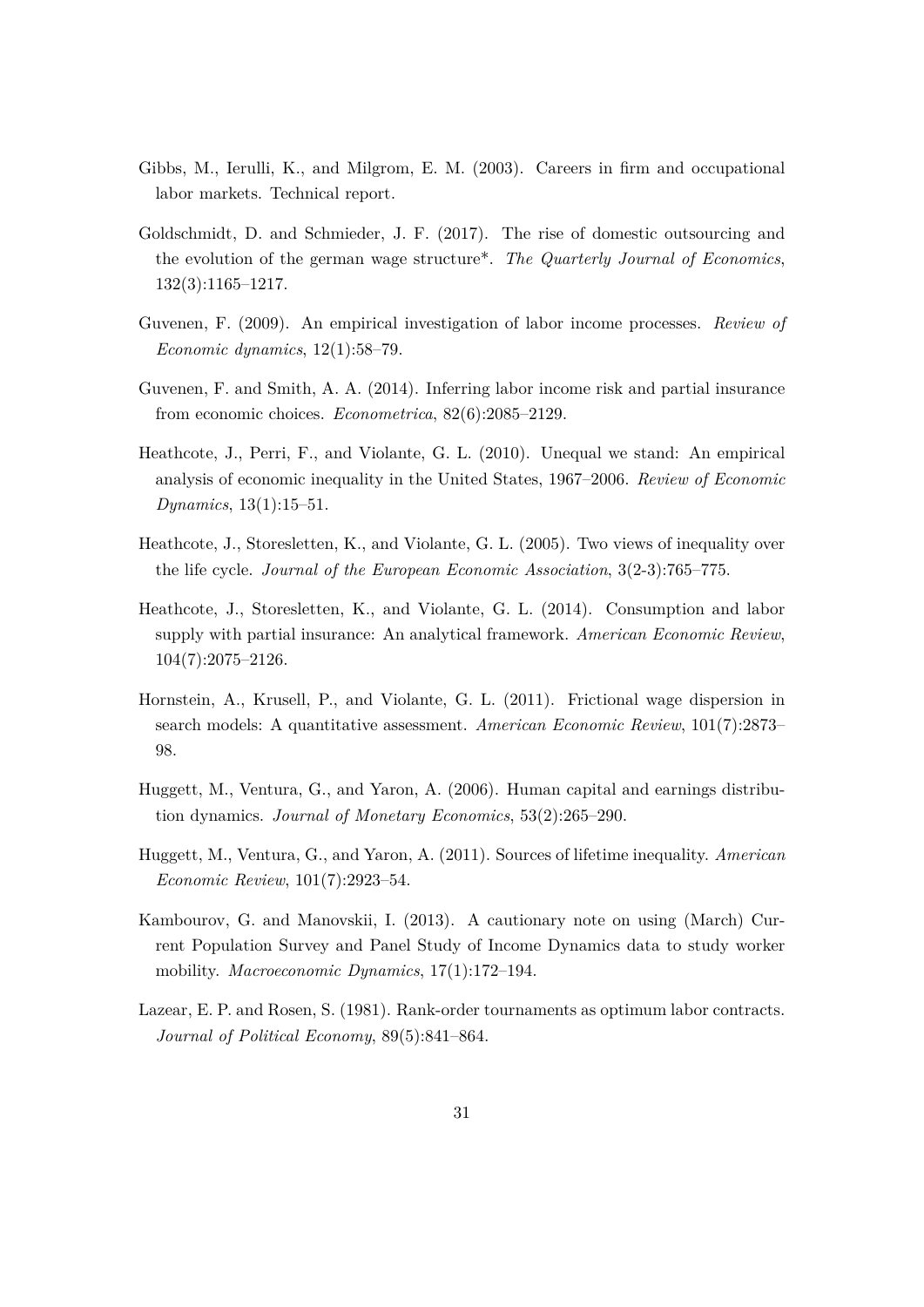- <span id="page-32-5"></span>Lillard, L. A. and Willis, R. J. (1978). Dynamic aspects of earning mobility. *Econometrica: Journal of the Econometric Society*, pages 985–1012.
- <span id="page-32-8"></span>Low, H., Meghir, C., and Pistaferri, L. (2010). Wage risk and employment risk over the life cycle. *American Economic Review*, 100(4):1432–67.
- <span id="page-32-6"></span>MaCurdy, T. E. (1982). The use of time series processes to model the error structure of earnings in a longitudinal data analysis. *Journal of Econometrics*, 18(1):83–114.
- <span id="page-32-7"></span>Meghir, C. and Pistaferri, L. (2004). Income variance dynamics and heterogeneity. *Econometrica*, 72(1):1–32.
- <span id="page-32-3"></span>Mincer, J. (1974). *Schooling, Experience, and Earnings*. Columbia University Press, New York.
- <span id="page-32-2"></span>Song, J., Price, D. J., Guvenen, F., Bloom, N., and von Wachter, T. (2015). Firming up inequality. Technical report, National Bureau of Economic Research.
- <span id="page-32-4"></span>Storesletten, K., Telmer, C. I., and Yaron, A. (2004). Consumption and risk sharing over the life cycle. *Journal of monetary Economics*, 51(3):609–633.
- <span id="page-32-1"></span>Strub, S., Gerfin, M., and Buetikofer, A. (2008). Vergleichende Analyse der Löhne von Frauen und Männern anhand der Lohnstrukturerhebungen 1998 bis 2006. Technical report, Schweizer Bundesamt für Statistik.
- <span id="page-32-11"></span>Tåg, J., Åstebro, T., and Thompson, P. (2013). Hierarchies, the small firm effect, and entrepreneurship: Evidence from swedish microdata. Technical report, IFN working paper.
- <span id="page-32-12"></span>US Bureau of Labor Statistics (2013). *National Compensation Survey: Guide for Evaluating Your Firm's Jobs and Pay*. US Bureau of Labor Statistics.
- <span id="page-32-0"></span>Verbeek, M. (2008). Pseudo-panels and repeated cross-sections. In *The Econometrics of Panel Data*, pages 369–383. Springer.
- <span id="page-32-10"></span>Waldman, M. (1984). Job assignments, signalling, and efficiency. *The RAND Journal of Economics*, 15(2):255–267.
- <span id="page-32-9"></span>Waldman, M. et al. (2012). Theory and evidence in internal labor markets. *Handbook of organizational economics*, pages 520–571.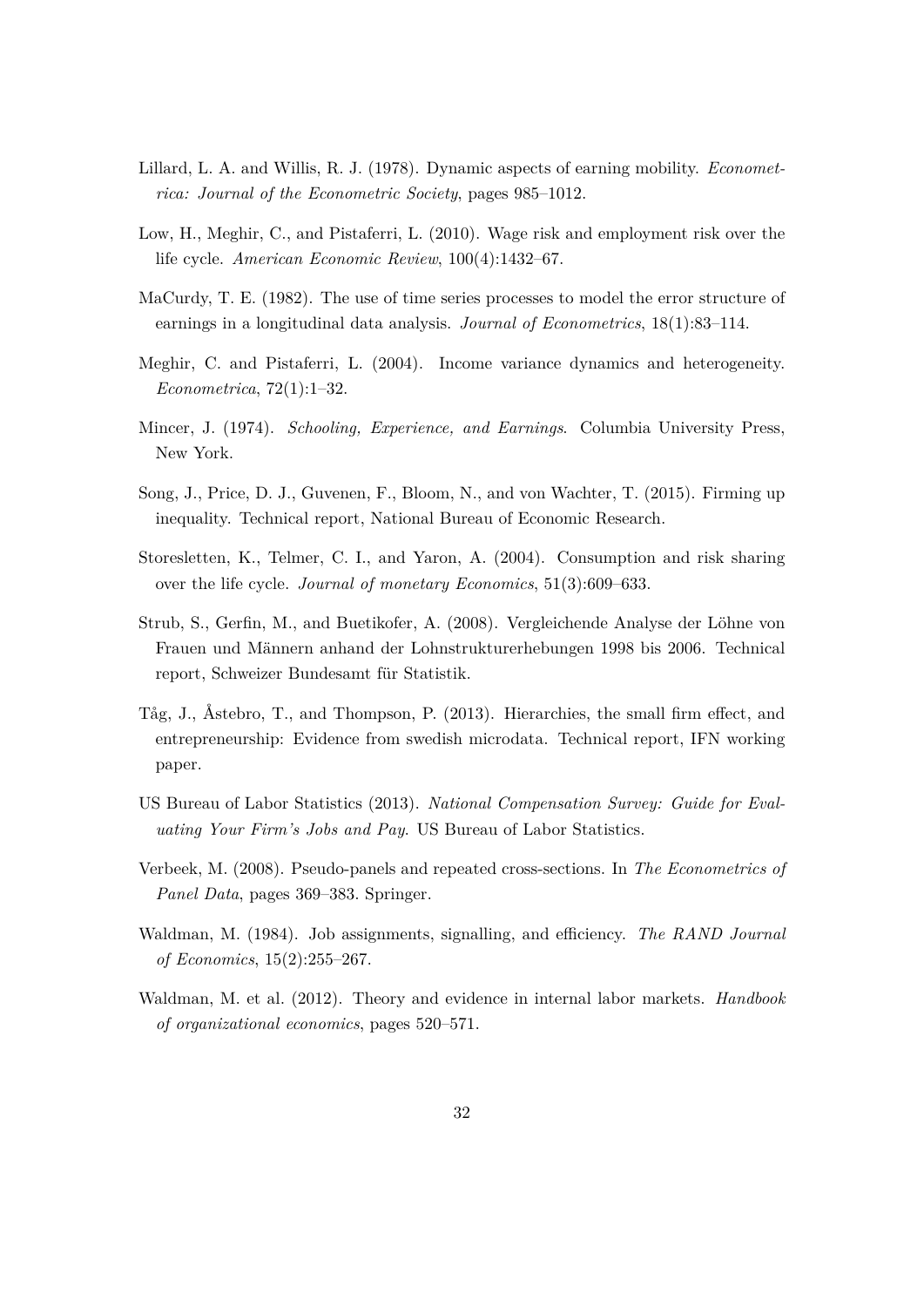### <span id="page-33-0"></span>**A Further details on the German SES data**

#### **A.1 Data collection and explanatory power of observables**

The wage data in the German SES are transmitted to the statistical offices directly – and in most cases automatically – from the human resources and payroll accounting departments of firms. Therefore, the data contain very little measurement error. For that reason, and mostly because we observe the hierarchy level of a worker, explanatory variables have high explanatory power; see Table [5.](#page-33-1) The table shows the  $R^2$  statistics from a descriptive regression of log worker wages on various sets of observables. Both, hierarchies and plants are important in explaining wage dispersion. What stands out, however, is that five levels of hierarchy can explain close to  $46\%$  of wage variation. At the same time, we see that the  $R^2$  of a regression that combines both plant and hierarchy effects is smaller than the sum of the  $R^2$  statistics of the separate regressions. This reflects the important correlation between plants and hierarchies we have documented.

Table 5: Importance of characteristics in explaining hourly wages

<span id="page-33-1"></span>

|                     | Plants |       |       | Hierarchies Hierarchies Hierarchies, plants, Hierarchies,<br>tenure, and sex | plant<br>and plants occupations, edu- size, collective bar-<br>cation, experience, gaining, region, and<br>industry |
|---------------------|--------|-------|-------|------------------------------------------------------------------------------|---------------------------------------------------------------------------------------------------------------------|
| $(\text{adj.}) R^2$ | 0.581  | 0.459 | 0.779 | 0.812                                                                        | 0.625                                                                                                               |

Notes: Adjusted  $R^2$  of different regressions on log wages. All regressions contain year fixed effects as additional regressors. First column regression only on plant fixed effects, second column only on hierarchy dummies, third column on hierarchy dummies and plant fixed effects, the fourth column on hierarchy dummies, plant fixed effects, occupation dummies, education, experience, tenure, sex, and interaction dummies, and the fifth column on hierarchy dummies, plant size dummies, dummy for collective bargaining,regional dummies, and industry dummies.

#### <span id="page-33-2"></span>**A.2 Additional details on the hierarchy variable**

In the German data, the hierarchy variable is coded in five levels. Hierarchical concepts are of course also prevalent in collective bargaining agreements and hence there is a mapping from job descriptions in collective bargaining agreements to the hierarchy variable in our data. Typically collective bargaining agreements have more detailed job descriptions and job leveling.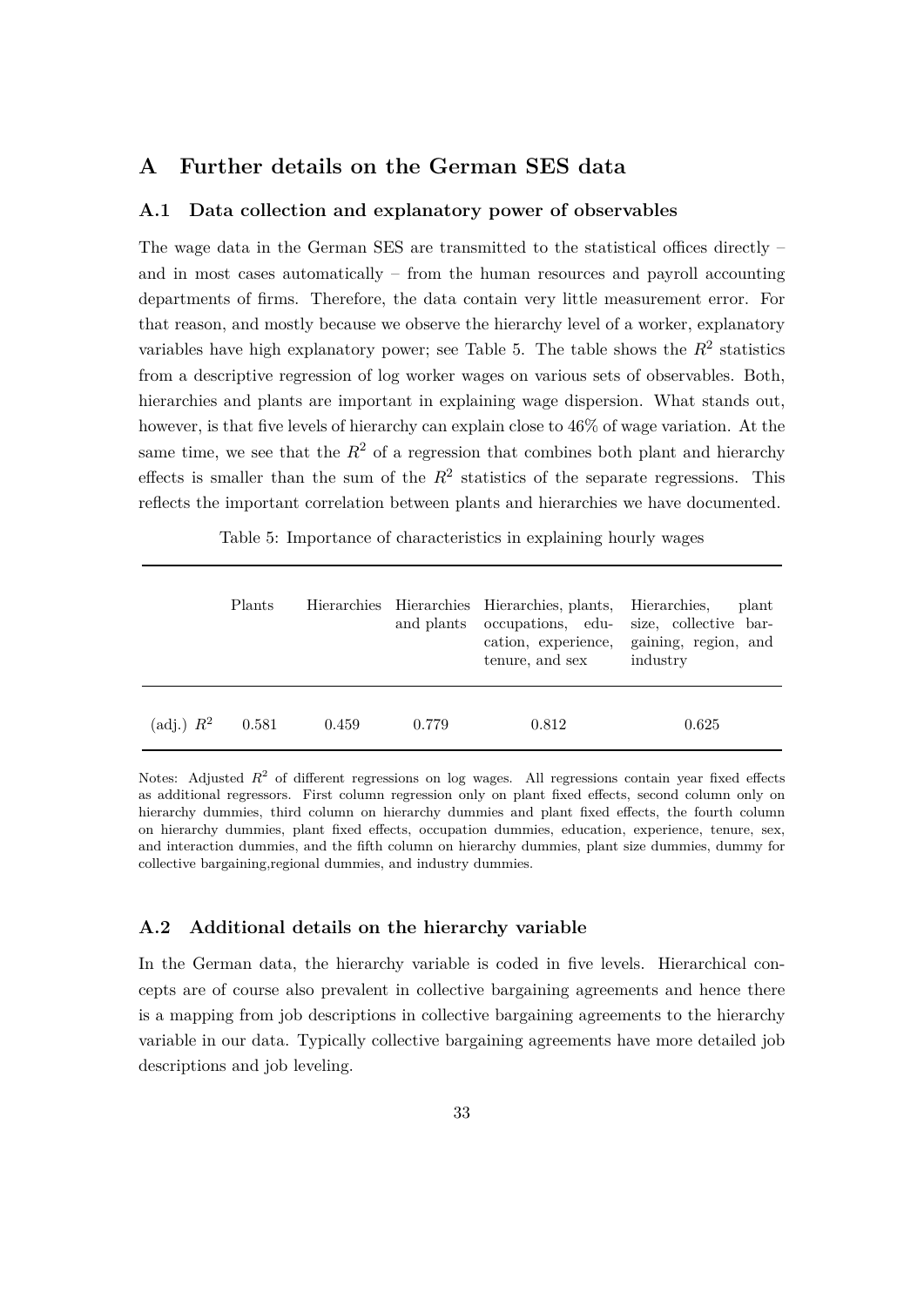Relatedly, hierarchy levels are associated with a typical education level. Education is, however, neither a prerequisite for any hierarchy nor do all workers with a certain education work at a given hierarchy level or above. The hierarchy classification captures a functional concept within an establishment, not a qualification concept. Hence, hierarchy, while correlated with formal education is a job- (i.e. task-)specific concept, while education captures past investments in human capital. As we have seen from Table [2](#page-21-0), a substantial fraction of workers is employed at all hierarchy levels for virtually any level of formal education (with the exception maybe of extreme combinations) and that workers progress along the hierarchy dimension as they get older, both of which clearly indicates that formal education and the hierarchy variable measure two distinct concepts.

It is also important to note that hierarchy classification is distinct from the occupational classification of jobs. Hierarchy levels vertically distinguish jobs in terms of their complexity and decision-making power. Occupational classifications distinguish workers horizontally by the type of task that is done. One example is the 3-digit occupation "food preparation": within this occupation there can be different hierarchy levels capturing the differences between dishwashers, kitchen assistants, commis, chefs de partie, and sous and head chefs. In addition, measures of occupation seem to be plagued with measurement error in many survey data sets, e.g., the CPS (see, e.g., [Kambourov and Manovskii](#page-31-11), [2013](#page-31-11)), which we can expect to get stronger the higher the level of disaggregation. Having said this, the recent revisions of 5-digit occupation codes have started to measure and encode job complexity (Helper/Trained/Specialist/Expert) (ISCO-08 or KldB-2010 for Germany). Table [6](#page-35-1) shows a cross-tabulation of the last digits of the occupational classification system KldB2010 of the German employment agency against a job's hierarchy information. While the two are positively correlated, there is still a substantial mass off diagonal.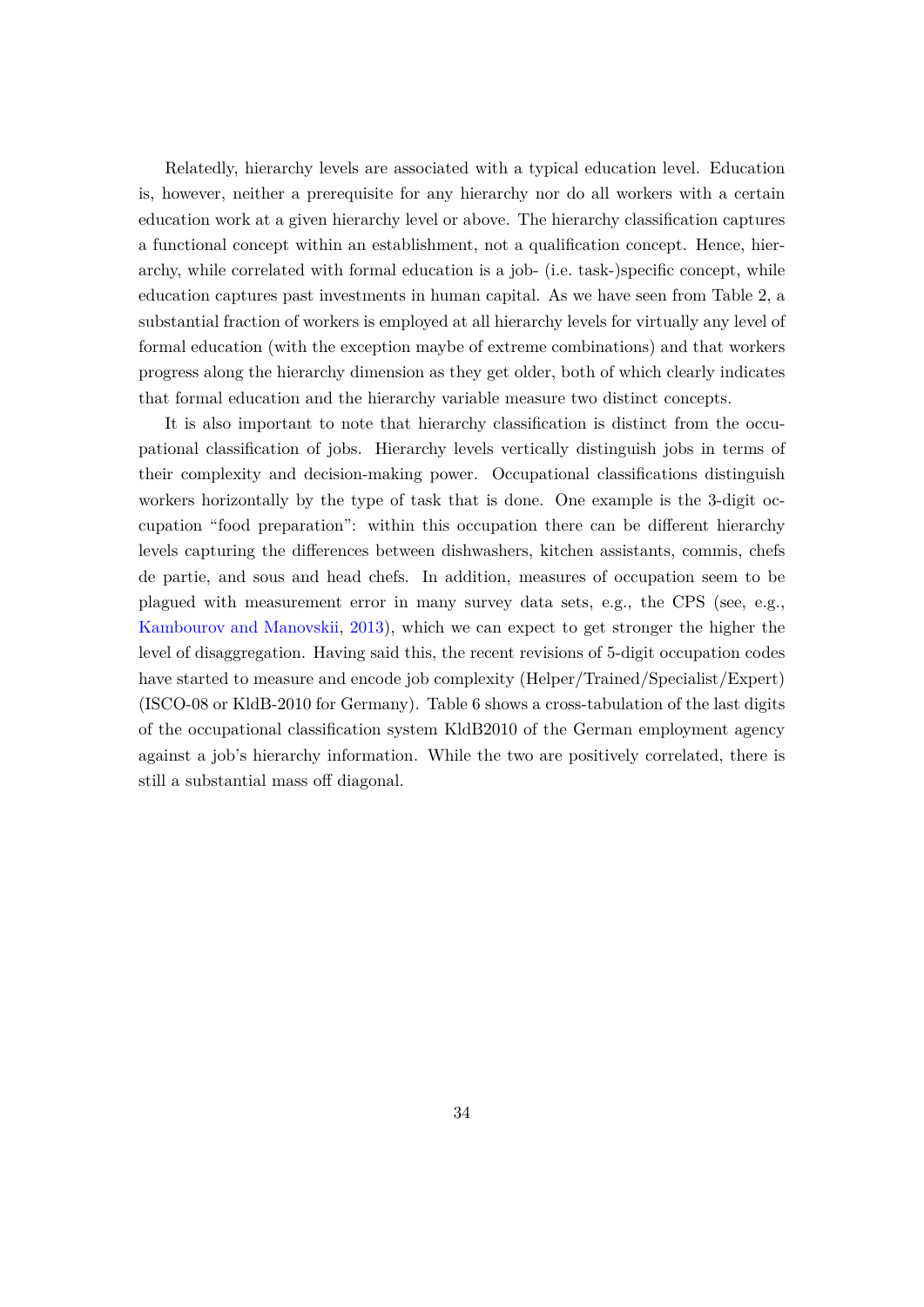| Complexity                               | Fraction of             |      | Fraction of hierarchy within occupation (in $\%$ ) |      |      |      |  |  |  |
|------------------------------------------|-------------------------|------|----------------------------------------------------|------|------|------|--|--|--|
| measured by<br>occupation                | occupation<br>$(in \%)$ | UT   | TR.                                                | AS   | PR.  | МA   |  |  |  |
| All                                      | 100                     | 6.4  | 13.4                                               | 50.1 | 19.9 | 10.4 |  |  |  |
| from last digit (KldB 2010)              |                         |      |                                                    |      |      |      |  |  |  |
| Helper                                   | 13.4                    | 29.6 | 40.4                                               | 27.4 | 2.0  | 0.6  |  |  |  |
| Trained                                  | 55.6                    | 4.0  | 13.2                                               | 69.2 | 11.3 | 2.4  |  |  |  |
| Specialist                               | 15.8                    | 0.7  | 2.9                                                | 35.8 | 50.9 | 9.6  |  |  |  |
| Expert                                   | 15.2                    | 0.5  | 1.1                                                | 14.7 | 34.7 | 48.9 |  |  |  |
| using management occupations (KldB 2010) |                         |      |                                                    |      |      |      |  |  |  |
| Supervisors                              | 2.3                     | 0.9  | 3.3                                                | 32.8 | 42.1 | 20.9 |  |  |  |
| Managers                                 | 2.9                     | 0.6  | 1.3                                                | 15.9 | 30.5 | 51.6 |  |  |  |

<span id="page-35-1"></span>Table 6: Cross-tabulation of hierarchy measured directly and hierarchy inferred from occupation codes

Notes: Cross-tabulation of hierarchy and job information provided by the German Statistical Office based on data from the 2014 Survey of Earnings Structure. Occupational information extracted from 5 digit occupational code (KldB 2010). First part of the table (*last digit*) shows the distribution of workers by occupational complexity across hierarchy groups. Shares sum to 100 within each row. First column (*total*) shows population share of occupation group. Second part of the table (*management occupations*) shows distribution of occupations coded as supervisors or managers across hierarchy groups. Shares sum to 100 within each row. Numbers in column total refer to share of workers coded as supervisors or managers in the total population.

## <span id="page-35-0"></span>**B Additional details on the hierarchy variable in the US National Compensation Survey**

The US National Compensation survey classifies all jobs according to their occupation and their job level. Occupations are coded using the Standard Occupational Classification (SOC) system based on the skill levels and primary duties. For the job leveling, the BLS interviewers evaluate the duties and responsibilities of a job. The method used to classify jobs is *point factor leveling* and it assigns points to particular aspects of the duties and responsibilities of the job. It also takes into account the skills, education, and training required for the job. Hence, there is some overlap with occupation codes. In contrast to the occupation coding, the job leveling aims to evaluate jobs with respect to required knowledge, job controls and complexity, contacts on the job in terms of nature and purpose, and a job's physical environment. Jobs are evaluated for each of these four factors and the job level is the sum of level points from all four factors. Importantly, the job leveling is based on responsibility and not on assigned job titles in establishments.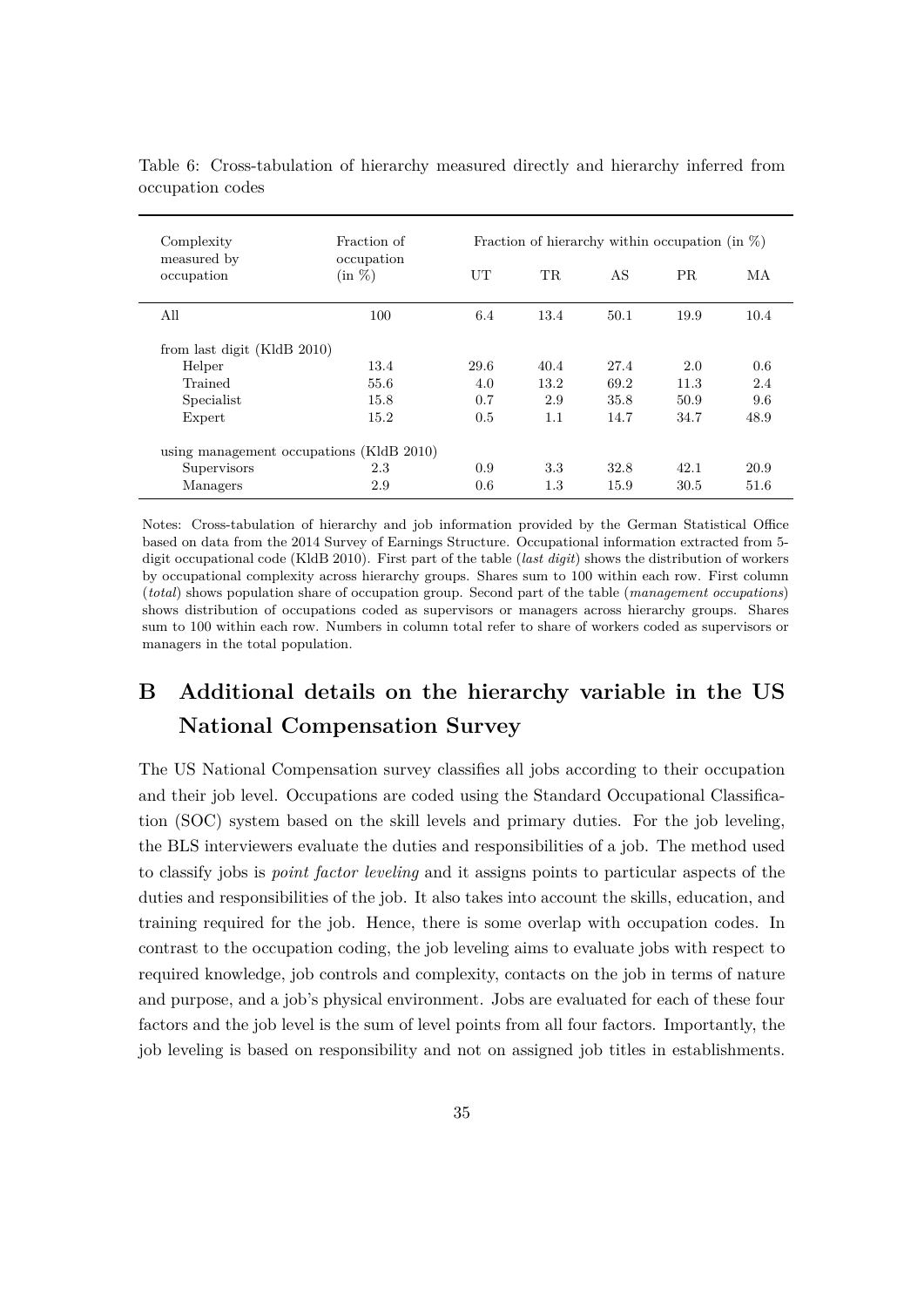The BLS then groups jobs in up to 15 job levels. See the [US Bureau of Labor Statistics](#page-32-12) ([2013](#page-32-12)) Job Level Guide for further details.

## **C Sensitivity analysis and further material**

We provide several sensitivity analysis to our baseline analysis from the main part of the paper. In the sensitivity analysis, we explore the effects of being not covered by a collective bargaining agreement, full-time work, large establishments, and using plant controls instead of plant fixed effects.

#### <span id="page-36-0"></span>**C.1 Heterogeneous returns to job and individual characteristics**

For the first set of sensitivity analysis, we interact variables from the baseline regression in equation ([3](#page-12-4)) with dummy variables for being not covered by a collective bargaining agreement, for working full-time, and working in a large establishment. In table [7](#page-37-0), we compare the baseline sample to the part of the sample that gets a positive dummy in the sensitivity analysis. Overall, there are differences in the hierarchy composition in the alternative groups compared to the baseline sample, but they are not striking.

In the first step, we test if the estimated coefficients on the additional interaction terms are statistically significant. Table [8](#page-38-0) shows test statistics for three tests for the three different interaction specifications. The first row jointly tests all interaction coefficients. We find that insignificance can be always strongly rejected. When we look more closely at the different components, we find that the coefficients on the interaction terms with the variables of the job component (third row) are always strongly significant. The coefficients on the interactions with the individual component are insignificant in the no collective bargaining case and significant in the two other cases (second row). The main part of the paper finds that hierarchy is the key variable of the job component to explain both wage growth and dispersion over the life cycle. When we look at the coefficients of the interaction terms with the hierarchy dummies, we find them to be always strongly statistically significant (fourth row).

This means that we potentially have ignored an important heterogeneity in our baseline treatment. Yet, the test results in table [8](#page-38-0) only talk about statistical, not economic significance. The same careers e.g. across hierarchy levels and occupations can potentially mean something different when the coefficients, i.e. the returns to occupation and hierarchy, are much different for fulltime workers or workers not covered by collective bargaining.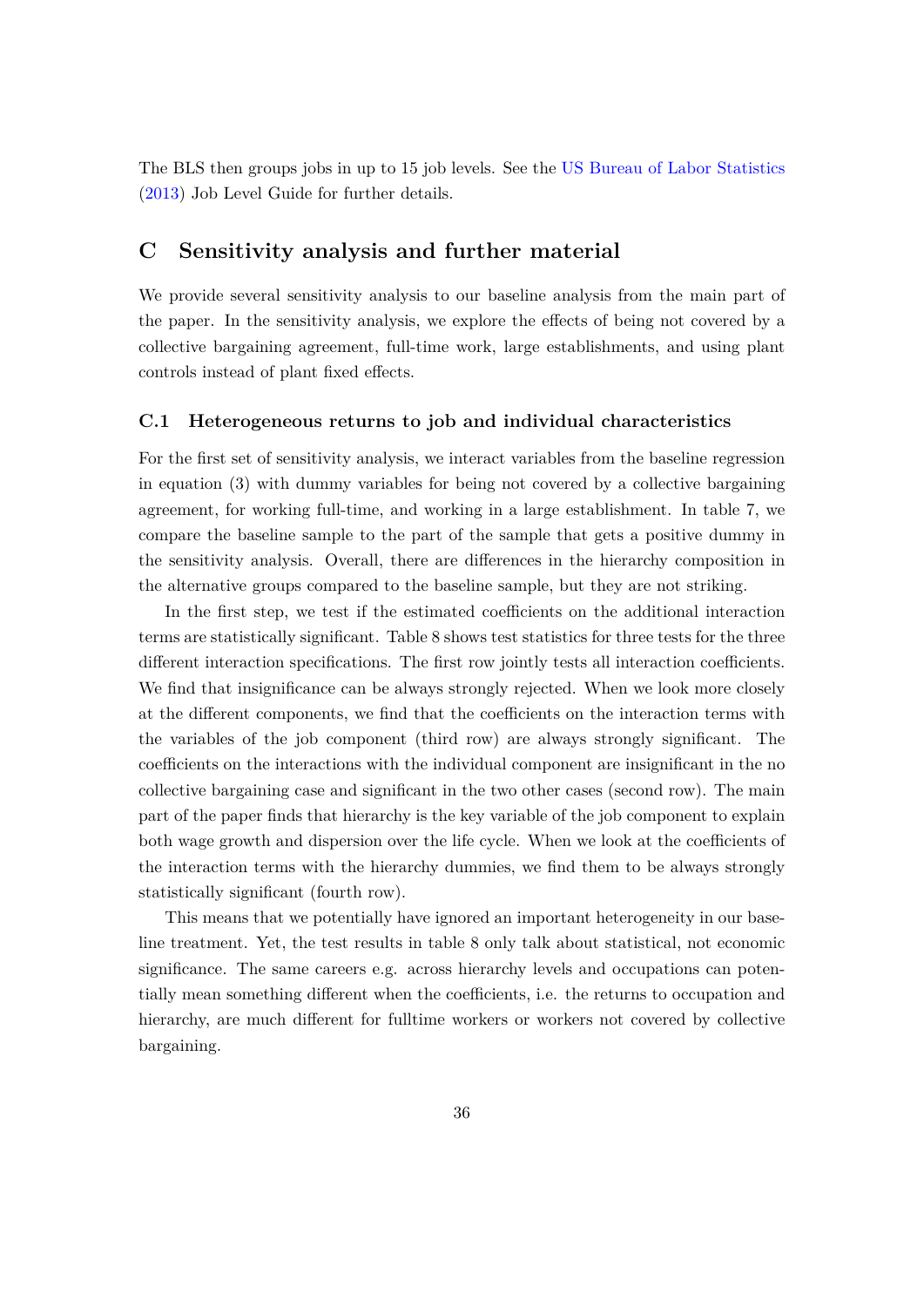<span id="page-37-0"></span>

|               | baseline | no collective<br>bargaining | only<br>fulltime | large plants |
|---------------|----------|-----------------------------|------------------|--------------|
| wage          | 18.9     | 17.8                        | 19.8             | 21.9         |
| age           | 41.1     | 40.6                        | 40.8             | 41.3         |
| female        | 38.8     | 37.8                        | 27.1             | 37.2         |
| UT            | 8.5      | 7.4                         | 6.5              | 8.1          |
| <b>TR</b>     | 16.6     | 19.2                        | 15.5             | 14.6         |
| AS            | 45.2     | 49.0                        | 44.9             | 40.6         |
| <b>PR</b>     | 21.3     | 17.2                        | 23.3             | 25.5         |
| МA            | 8.3      | 7.2                         | 9.8              | 11.3         |
| $N$ (million) | 2.4      | 1.3                         | 1.9              | 0.9          |

Table 7: Summary Statistics

Notes: Descriptive statistics of sample composition for baseline sample and subsamples considered in sensitivity analysis. Wage and show average wage and age for sample. Female is the share of females in the sample, UT, TR, AS, PR, and MA show the shares for workers on the different hierarchy levels in the samples, N is the number of observations in million of the different samples.

Given the importance of the job component in the main part of the paper, we focus here on the changes in the job component, when discussing economic significance and sensitivity of our results. Figure [13](#page-39-0) shows the job component from the baseline specification together with the specifications from the different sensitivity specifications. For all specifications that include dummy interaction terms (no collective bargaining, full-time, large plants) we treat keep the evolution of the characteristics of jobs over the workers' life-cycle as in the baseline sample, but treat them with the wage schedule for the subgroup we estimated the interaction terms for, i.e., we ask what would the wage profile of workers look like if all got non-collectively bargained wages. Of course this assumes that neither the career paths along hierarchy ladders nor the wage-schedule would change when there would be no collective bargaining. This has to be taken into account when comparing the different job components.[15](#page-37-1)

Figure [14](#page-39-1) shows the contribution of the job component to the increase of the variance of log wages over the life-cycle for the baseline and the different sensitivity specifications

<span id="page-37-1"></span><sup>&</sup>lt;sup>15</sup>This assumes that there are no equilibrium effects on the organizational structure if there are for example only plants without collective bargaining agreements in the market.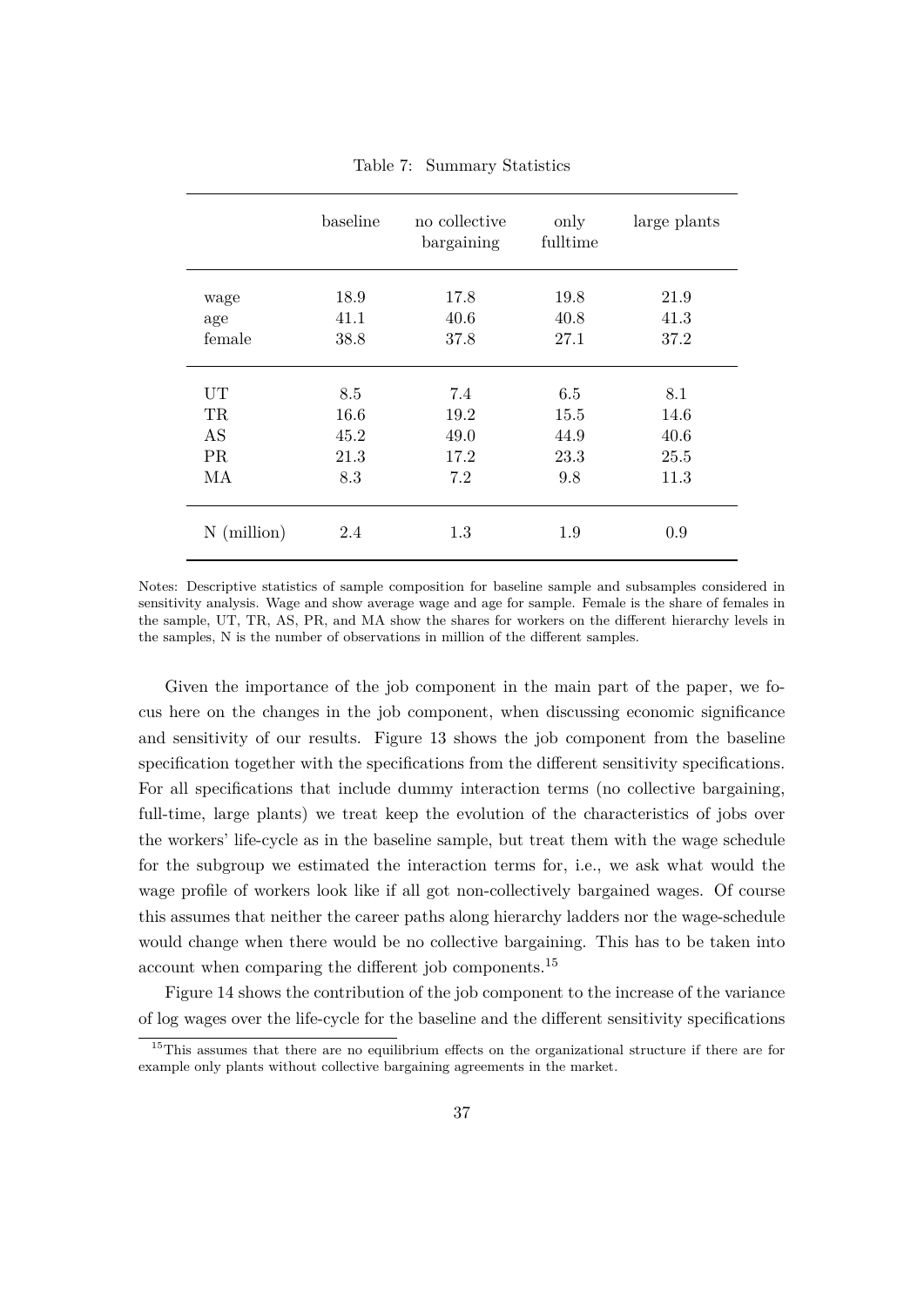<span id="page-38-0"></span>

|            | no collective bargaining |        | only fulltime |        | large plants |        |  |
|------------|--------------------------|--------|---------------|--------|--------------|--------|--|
|            | p-value                  | F-stat | p-value       | F-stat | p-value      | F-stat |  |
| all        | 0.00                     | 3.6    | 0.00          | 3.5    | 0.01         | 1.8    |  |
| individual | 0.25                     | 1.2    | 0.00          | 3.4    | 0.00         | 2.0    |  |
| job        | 0.00                     | 7.3    | 0.02          | 2.0    | 0.01         | 2.3    |  |
| hierarchy  | 0.00                     | 17.0   | 0.00          | 3.9    | 0.00         | 4.4    |  |

Table 8: Test statistics for coefficient tests

Notes: Test statistics for joint significance of interaction coefficients with wage component coefficients. Row *all* shows test results for joint significance of all interaction terms, row *individual* shows test statistics for coefficients of individual component, row *job* shows test statistics for coefficients of job component, and row *hierarchy* shows test statistics for the joint significance of the hierarchy-interaction dummies. See text for further details.

using the same technique. In contrast to the presentation in the main part of the paper, we removed level differences at age 25 for easier comparison.

We find that hierarchy returns in wages are more diverse when the worker is not covered by a collective bargaining agreement. This reflects that there is wage compression in collectively bargained wages. In turn, the age-wage profile (for the job component) would look steeper had no worker collectively bargained wages. Analogously, without collectively bargained wages, wage dispersion would increase much more over the lifecycle. For large plants we find the reverse, yet, this is likely the effect of them having a larger fraction of workers with collectively bargained wages.

The effect of working full time is more nuanced. The average growth in the job component is stronger, but without increasing the dispersion over the life cycle. In other words, the wage premia for full time workers are larger in the middle of the hierarchy distribution AS to PR but the hourly wages of lowest and highest hierarchy workers very similar across full time and part time.

#### **C.2 Correlations**

Figure [15](#page-40-0) expresses the covariances displayed in [6](#page-18-0) (b) and [7](#page-20-0) (b) in terms of correlations. The individual component and job component show the strongest life-cycle profile in terms of correlations. This reflects the finding that better educated workers have steeper career paths.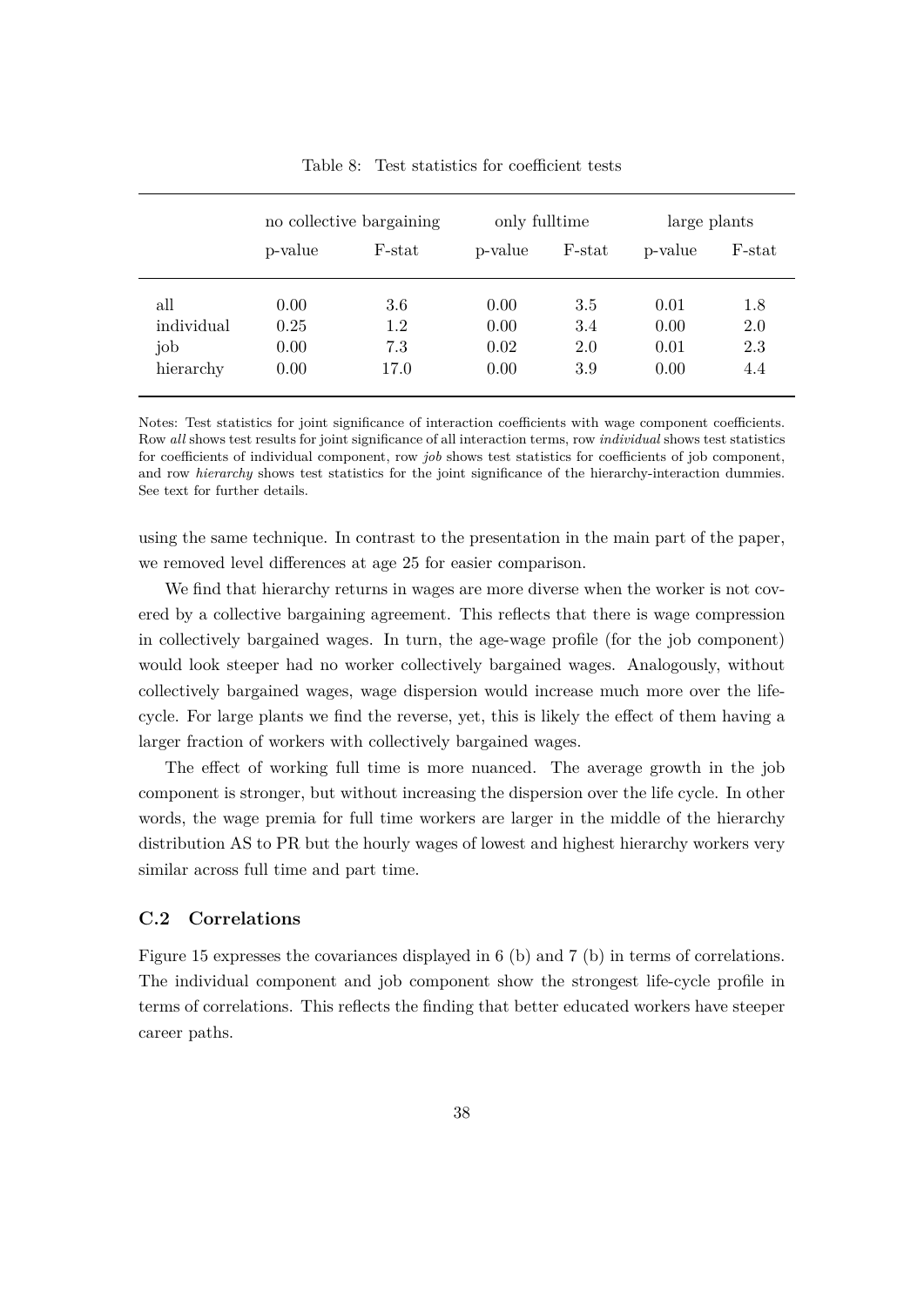

<span id="page-39-0"></span>Figure 13: Contribution of job component to log wage change over the life cycle

Notes: Contribution of job component to log wage differences by age relative to age 25 for male (left panel) and female (right panel) workers. The solid line shows the job component for the baseline from the main part of the paper, the short dashed line shows the case with no collective bargaining interaction, the dotted line the case with full-time interaction, and the dash-dotted line the case with large firm interaction. Job components have been constructed with setting all dummy variables in the interaction terms to one. All graphs show the coefficients of age dummies of a regression of the variance-covariance components on a full set of age and cohort dummies (ages defined as 3-year groups).



<span id="page-39-1"></span>Figure 14: Contribution of job component to variance change over the life cycle

Notes: Contribution to the change of the variance of log wages by age for male (left panel) and female (right panel) workers of the job component. Variances of all components are calculated by age-cohort cell and variance at age 25 is subtracted. The solid line shows the job component for the baseline from the main part of the paper, the short dashed line shows the case with no collective bargaining interaction, the dotted line the case with full-time interaction, and the dash-dotted line the case with large firm interaction. Job components have been constructed with setting all dummy variables in the interaction terms to one. All graphs show the coefficients of age dummies of a regression of the variance-covariance components on a full set of age and cohort dummies (ages defined as 3-year groups).